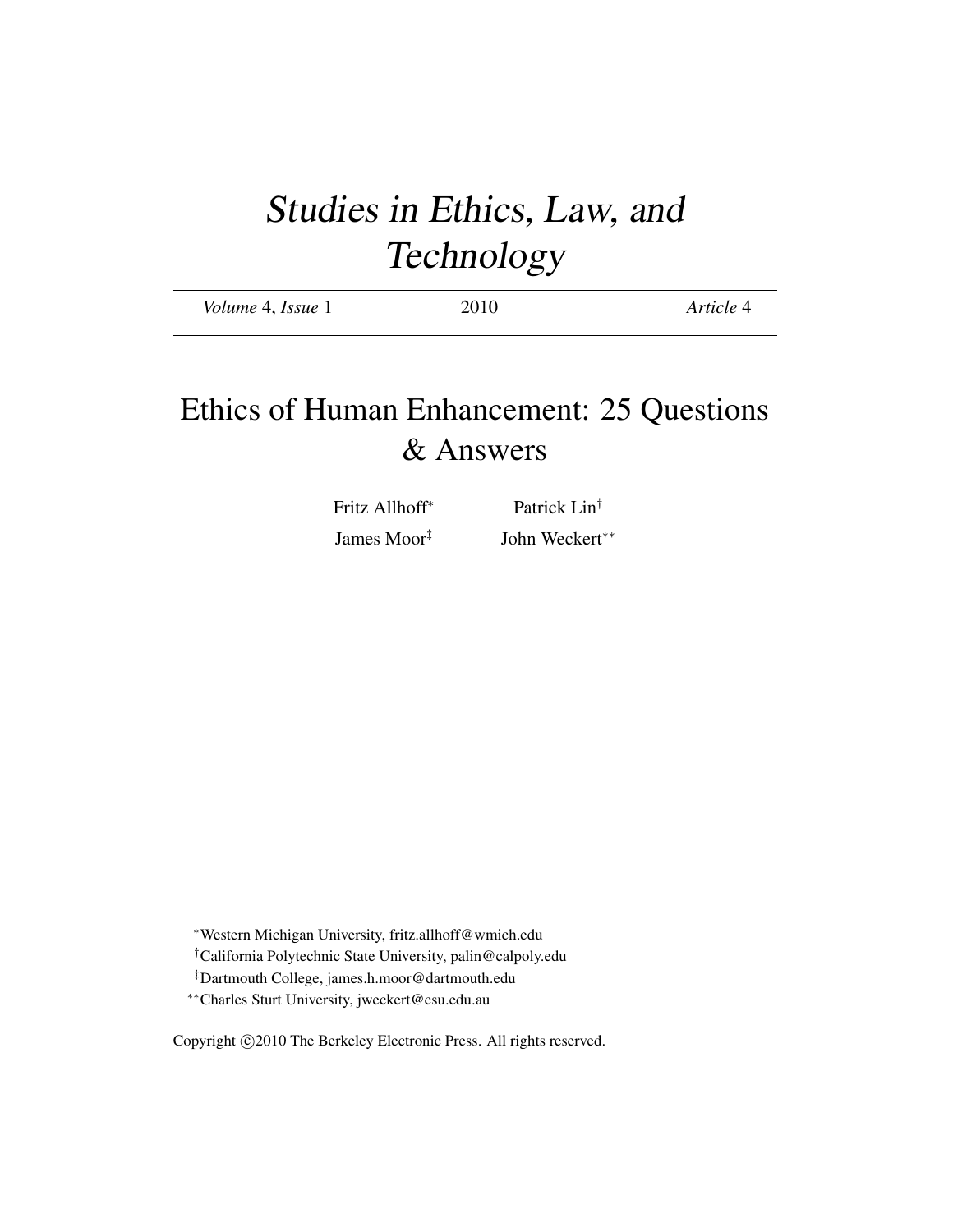## Ethics of Human Enhancement: 25 Questions & Answers<sup>∗</sup>

Fritz Allhoff, Patrick Lin, James Moor, and John Weckert

#### Abstract

This paper presents the principal findings from a three-year research project funded by the US National Science Foundation (NSF) on ethics of human enhancement technologies. To help untangle this ongoing debate, we have organized the discussion as a list of questions and answers, starting with background issues and moving to specific concerns, including: freedom & autonomy, health & safety, fairness & equity, societal disruption, and human dignity. Each question-andanswer pair is largely self-contained, allowing the reader to skip to those issues of interest without affecting continuity.

KEYWORDS: human enhancement, human engineering, nanotechnology, emerging technologies, policy, ethics, risk

<sup>∗</sup>The authors of this report gratefully acknowledge the support of the US National Science Foundation (NSF) under awards #0620694 and 0621021. Any opinions, findings, and conclusions or recommendations expressed in this material are those of the authors and do not necessarily reflect the views of the NSF. We also acknowledge our respective institutions for their support: Dartmouth College and Western Michigan University, which are the recipients of the NSF awards referenced above, as well as California Polytechnic State University and Australia's Centre for Applied Philosophy and Public Ethics. In writing this report, we have benefited from discussions and presentations from many colleagues and friends during the course of our three-year investigation, which include workshop participants at Dartmouth College (April 14-15, 2007) and conference participants at Western Michigan University (March 28-29, 2009). Special thanks go to Dr. Tom Powers at the University of Delaware for his gracious support through Delaware NSF-EPSCoR grant #EPS-0447610. Thanks also to our editorial assistant, Lindsay Mouchet. We are indebted to two anonymous reviewers from this journal and its editors—Bert Gordijn and Mark Cutter—for valuable feedback on an earlier draft. Finally, we thank our families as well as the broader public whose hopes and concerns highlight the role that ethics must play in guiding the development and use of human enhancement technologies—inescapably a part of all our futures.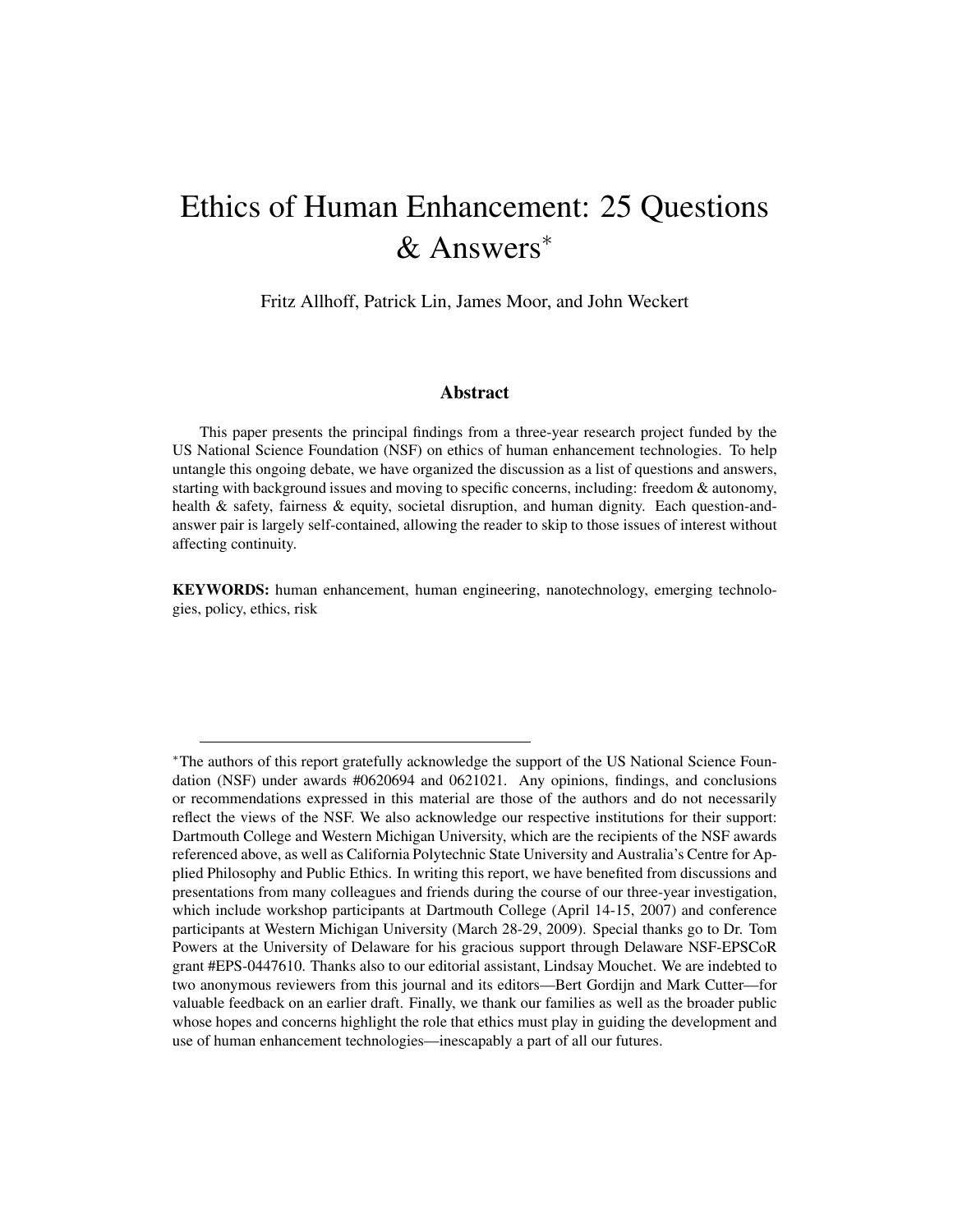*"Man is the only creature that refuses to be what he is."—Albert Camus* (1951, p.11)

#### **A. Introduction**

*Homo sapiens* has been such a prolific species, simply because we are very good at relentlessly adapting to our environment. At the most basic level, we have won control over fire and tools to forge a new world around us, we build shelter and weave clothes to repel the brutal elements, and we raise animals and crops for predictability in our meals. With our intellect and resourcefulness, we are thereby better able to survive this world.

However, it is not just the world around us that we desire to change. Since the beginning of history, we also have wanted to become more than human, to become *Homo superior*. From the godlike command of Gilgamesh, to the lofty ambitions of Icarus, to the preternatural strength of Beowulf, to the mythical skills of Shaolin monks, and to various shamans and shapeshifters throughout the world's cultural history, we have dreamt—and still dream—of transforming ourselves to overcome our all-too-human limitations.

In practice, this means that we improve our minds through education, disciplined thinking, and meditation; we improve our bodies with a sound diet and physical exercise; and we train with weapons and techniques to defend ourselves from those who would conspire to kill. But today, something seems to be different. With ongoing work to unravel the mysteries of our minds and bodies, coupled with the art and science of emerging technologies, we are near the start of the Human Enhancement Revolution.

Now we are not limited to "natural" methods to enhance ourselves or to merely wield tools such as a hammer or binoculars or a calculator. We are beginning to incorporate technology within our very bodies, which may hold moral significance that we need to consider. These technologies promise great benefits for humanity—such as increased productivity and creativity, longer lives, more serenity, stronger bodies and minds, and more—though, as we will discuss later, there is a question whether these things translate into *happier* lives, which many see as the point of it all (President's Council on Bioethics, 2003; Persaud, 2006).

As examples of emerging technologies in the last year or so, a couple imaginative inventions in particular, among many, are closing the gap even more between science fiction and the real world. Scientists have conceptualized an electronic-packed contact lens that may provide the wearer with telescopic and night vision or act as an omnipresent digital monitor to receive and relay information (Parviz, et al., 2008). Another innovation is a touch display designed to be implanted just under the skin that would activate special tattoo ink on one's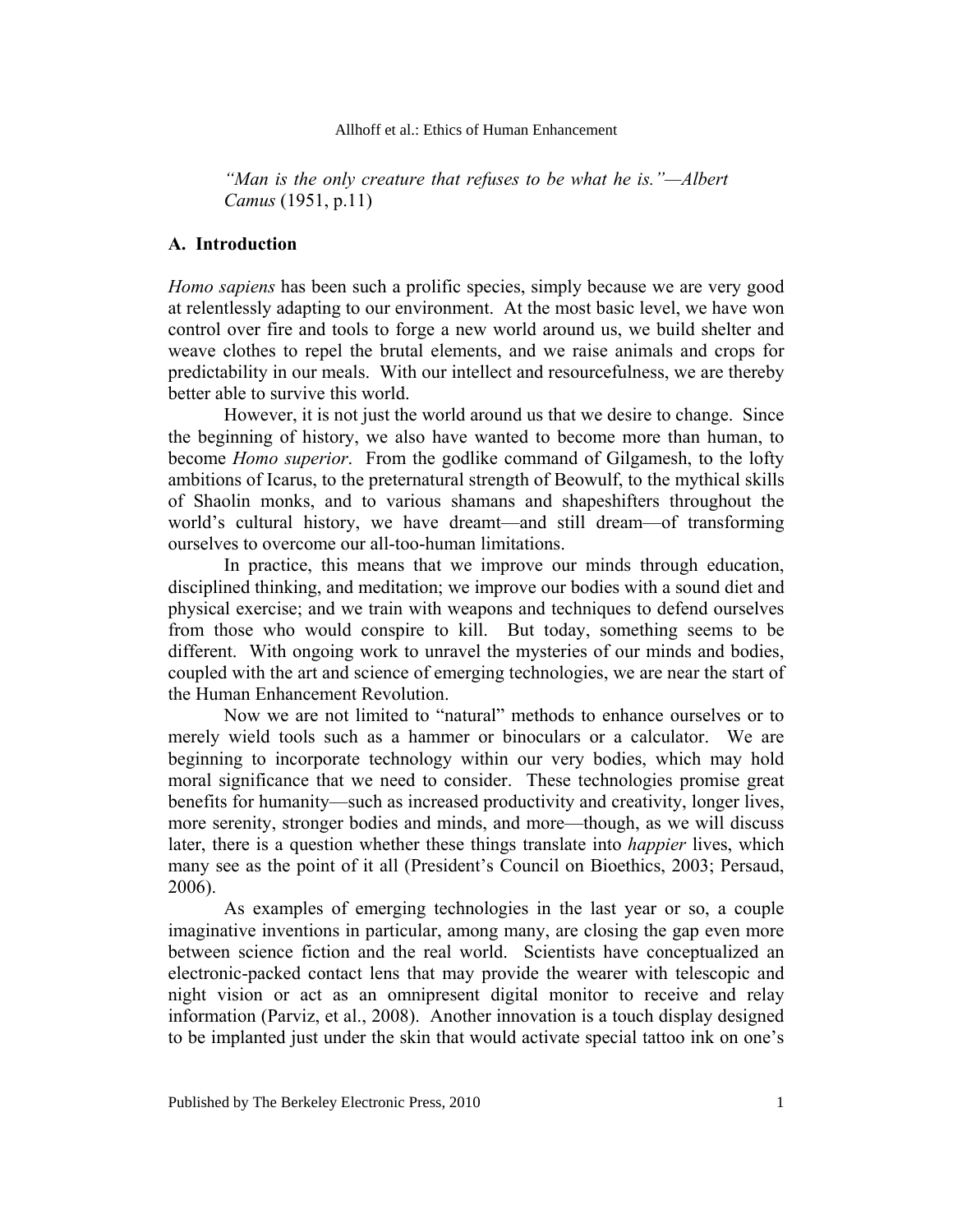arm to form images, such as telephone-number keys to punch or even a video to watch (Mielke, 2008). Together with ever-shrinking computing devices, we appear to be moving closer to cybernetic organisms (or "cyborgs"), that is, where machines are integrated with our bodies or at least with our clothing in the nearerterm. Forget about Pocket PCs, mobile phones, GPS devices, and other portable gadgets; we might soon be able to communicate and access those capabilities without having to carry any external device, thus raising our productivity, efficiency, response time, and other desirable measures—in short, enabling us to even better survive our world.

Technology is clearly a game-changing field. The invention of such things as the printing press, gunpowder, automobiles, computers, vaccines, and so on, has profoundly changed the world, for the better we hope. But at the same time, they have also led to unforeseen consequences, or perhaps consequences that might have been foreseen and addressed had we bothered to investigate them. Least of all, they have disrupted the status quo, which is not necessarily a terrible thing in and of itself; but unnecessary and dramatic disruptions, such as mass displacements of workers or industries, have real human costs to them. As we will discuss, this may well be the case with human enhancement technologies, enabled by advances in nanotechnology, micro-electro-mechanical systems (MEMS), genetic engineering, robotics, cognitive science, information technology, pharmacology, and other fields (Roco and Bainbridge, 2003).

In this paper, we examine many ethical and social issues surrounding human enhancement technologies. For instance, on the issue of whether such technologies ought to be regulated or otherwise restricted, one position is that (more than minimal) regulation would hinder personal freedom or autonomy, infringing on some natural or political right to improve our own bodies, minds, and lives as we see fit (Naam, 2005; Bailey, 2005; Harris, 2007; Allhoff et al., forthcoming). Others, however, advocate strong regulation—and even a research moratorium—to protect against unintended effects on society, such as the presumably-undesirable creation of a new class of enhanced persons who could outwit, outplay, and outlast "normal" or unenhanced persons for jobs, in schools, at sporting contests, and so on, among other reasons (Fukuyama, 2003, 2006; Friends of the Earth, 2006). Still others seek a sensible middle path between stringent regulation and individual liberty (Hughes, 2004; Greely, 2005).

No matter where one is aligned on this issue, it is clear that the human enhancement debate is a deeply passionate and personal one, striking at the heart of what it means to be human. Some see it as a way to fulfill or even transcend our potential; others see it as a darker path towards becoming Frankenstein's monster. To help untangle this debate, we have organized this report as the following list of questions and answers, starting with background issues and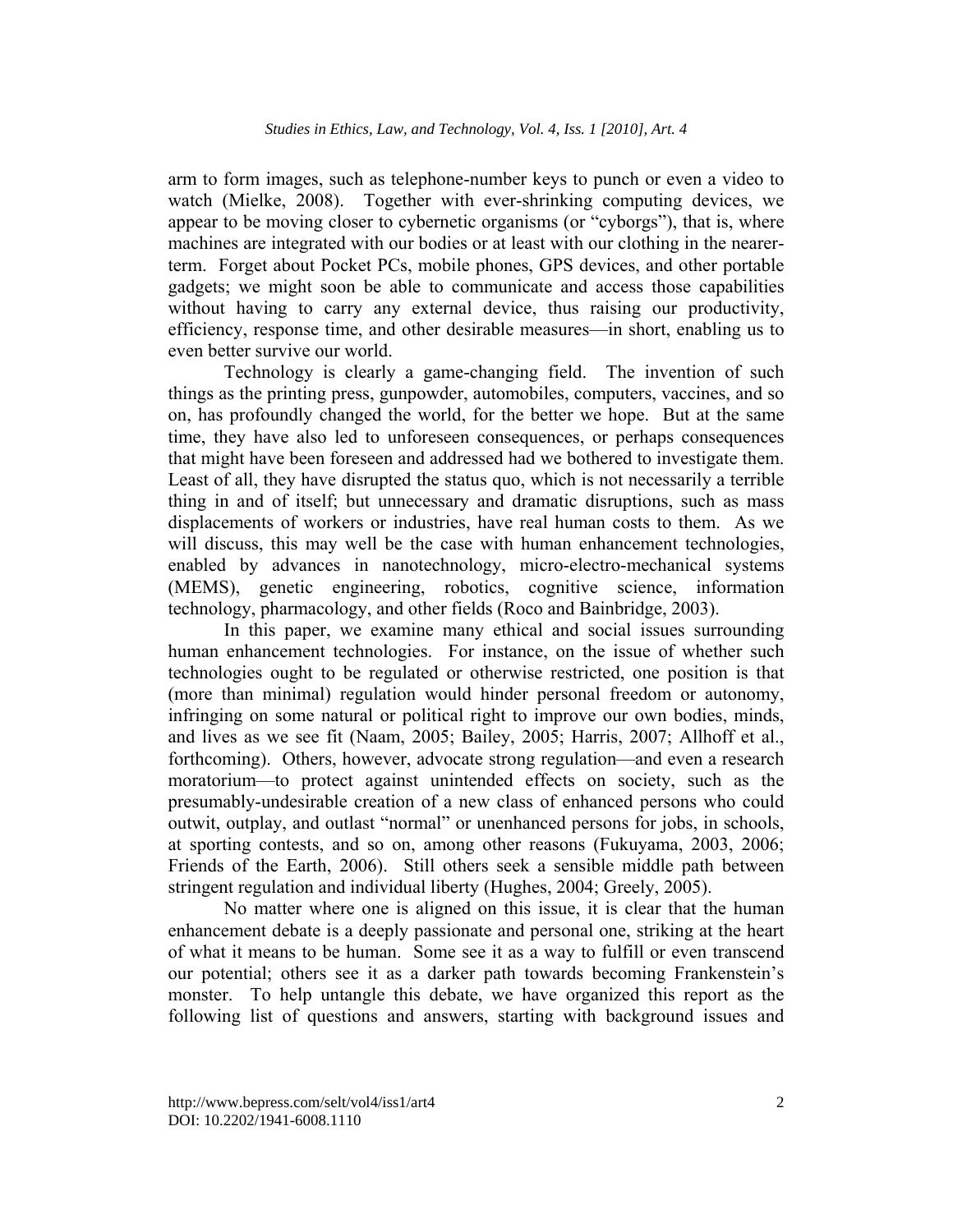moving to specific concerns, including: freedom  $\&$  autonomy, health  $\&$  safety, fairness & equity, societal disruption, and human dignity.

Each question-and-answer pair is largely self-contained, allowing the reader to skip to those issues of interest without affecting continuity much. In doing so, we are mindful of our audience, which we take to be primarily the broader public who is not as familiar with the human enhancement debate but interested in engaging it. At the same time, we offer original analysis that academics and other experts in the field may find useful.

These discussions are not exhaustive; indeed, many of these questions would require a book-length treatise for any satisfying answer. Rather, we intend for this report to broadly survey the human enhancement landscape and its main contours, not its more intricate rabbit holes and subtler terrain, as other and future investigations will explore.

## **B. Definition & Distinctions**

#### *1. What is human enhancement?*

To begin with, we need to draw several important distinctions.<sup>1</sup> Strictly speaking, "human enhancement" includes any activity by which we improve our bodies, minds, or abilities—things we do to enhance our well-being. So reading a book, eating vegetables, doing homework, and exercising may count as enhancing ourselves, though we do not mean the term this way in our discussion here. These so-called "natural" human enhancements are morally uninteresting because they appear to be unproblematic to the extent that it is difficult to see why we should not be permitted to improve ourselves through diet, education, physical training, and so on; yet it is still an open question whether emerging, engineered enhancements might or ought to be unproblematic as well.

Rather, allow us to stipulate for the moment that "human enhancement" is about boosting our capabilities *beyond the species-typical level or statisticallynormal range* of functioning for an individual (Norm Daniels, 2000). Relatedly, "human enhancement" can be understood to be different from "therapy", which is about treatments aimed at pathologies that compromise health or reduce one's level of functioning below this species-typical or statistically-normal level (Eric Juengst, 1997). Another way to think about human enhancement technologies, as opposed to therapy, is that they change the structure and function of the body (Greely, 2005). Admittedly, none of these definitions is immune to objections, but

 $\overline{a}$ 

<sup>&</sup>lt;sup>1</sup> We recognize that some advocates of human enhancement argue against making such a distinction, especially between therapy and enhancement (*e.g.*, Bostrom and Roache, 2008), which seems to more easily justify unrestricted human enhancement. Even if this position is tenable, we do not want to take that point for granted here, which we will discuss in question 4 below.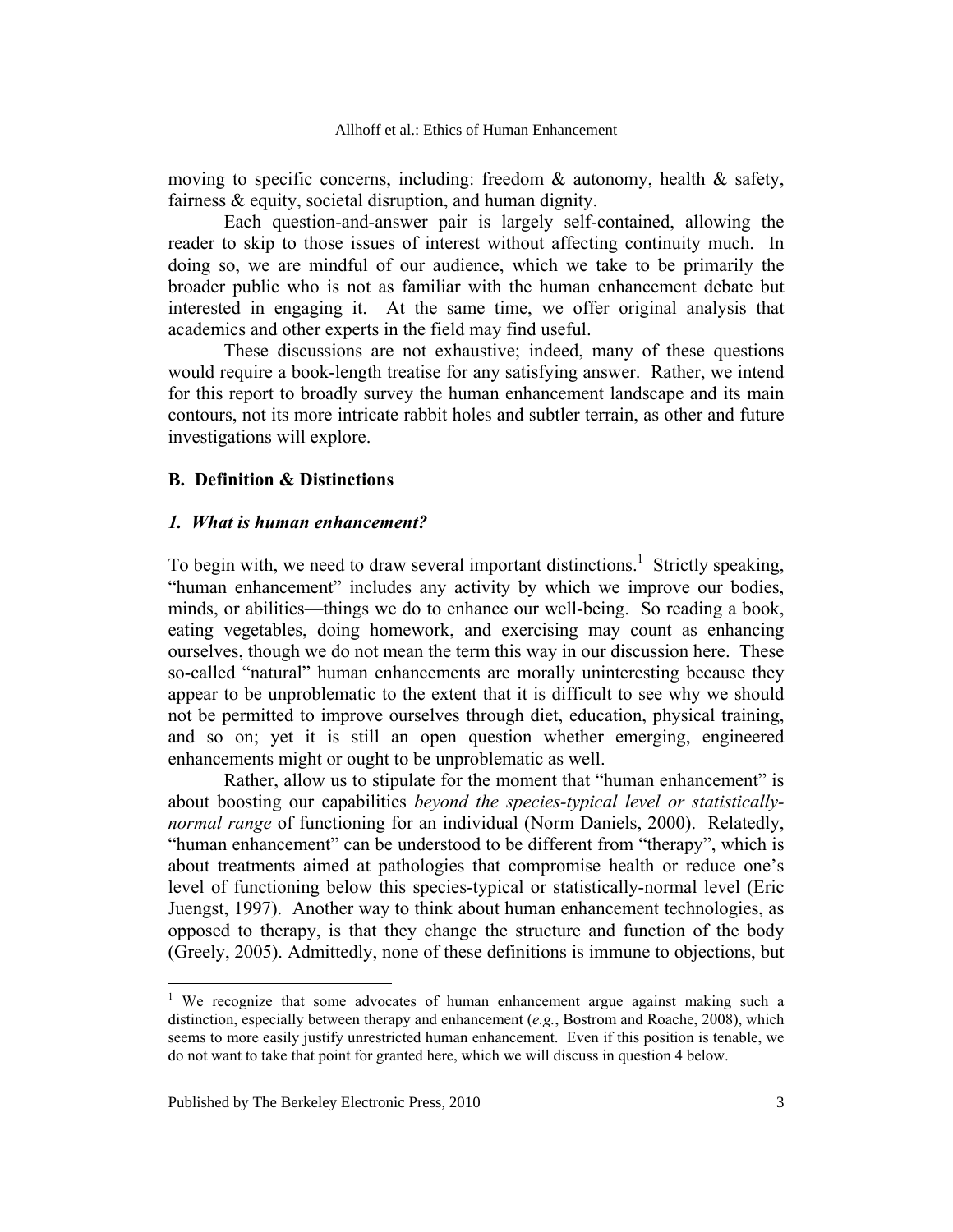they are nevertheless useful as a starting point in thinking about the distinction, including whether there really is such a distinction.

Thus, corrective eyeglasses, for instance, would be considered therapy rather than enhancement, since they serve to bring your vision back to normal; but strapping on a pair of night-vision binoculars would count as human enhancement, because they give you sight beyond the range of any unassisted human vision. As another example, using steroids to help muscular dystrophy patients regain lost strength is a case of therapy; but steroid use by otherwisehealthy athletes would give them new strength beyond what humans typically have (thereby enabling them to set new performance records in sports). And growing or implanting webbing between one's fingers and toes to enable better swimming changes the structure and function of those body parts, counting then as a case of human enhancement and not therapy.

Likewise, as it concerns the mind, taking Ritalin to treat attention-deficit hyperactivity disorder (ADHD) is aimed at correcting the deficit; but taken by otherwise-normal students to enable them to focus better in studying for exams is a form of human enhancement. And where reading a book may indeed make you more knowledgeable, it does not make you so much smarter than most everyone else or push your intellect past natural limits; on the other hand, a computer chip implanted into your brain that gives you direct access to Google or spreadsheets would provide mental capabilities beyond the species-typical level.

## *2. Is the natural-artificial distinction morally significant in this debate?*

As we mentioned, strictly speaking, human enhancements seem to include such activities as reading a book, eating vegetables, doing homework, and exercising. To the extent that these "natural" enhancements are ethically unproblematic, it would be tempting to draw a line here in the human enhancement debate such that "artificial" or "unnatural" enhancements require moral evaluation.

However, the natural-versus-artificial distinction, as a way to identify human enhancements, may prove most difficult to defend given the vagueness of the term "natural." For instance, if we can consider  $X$  to be natural if  $X$  exists without any human intervention or can be performed without human-engineered artifacts, then eating food (that is merely found but perhaps not farmed) and exercising (*e.g.,* running barefoot but not lifting dumbbells) would still be considered natural, but reading a book no longer qualifies as a natural activity (enhancement or not), since books do not exist without humans.

Or if we allow that some human-dependent things can be natural, *e.g.*, a flint axe or book, depending on their level of complexity or the amount of engineering required, this seems to specify an arbitrary requirement which too may be difficult (but not impossible?) to defend. If we want to say that reading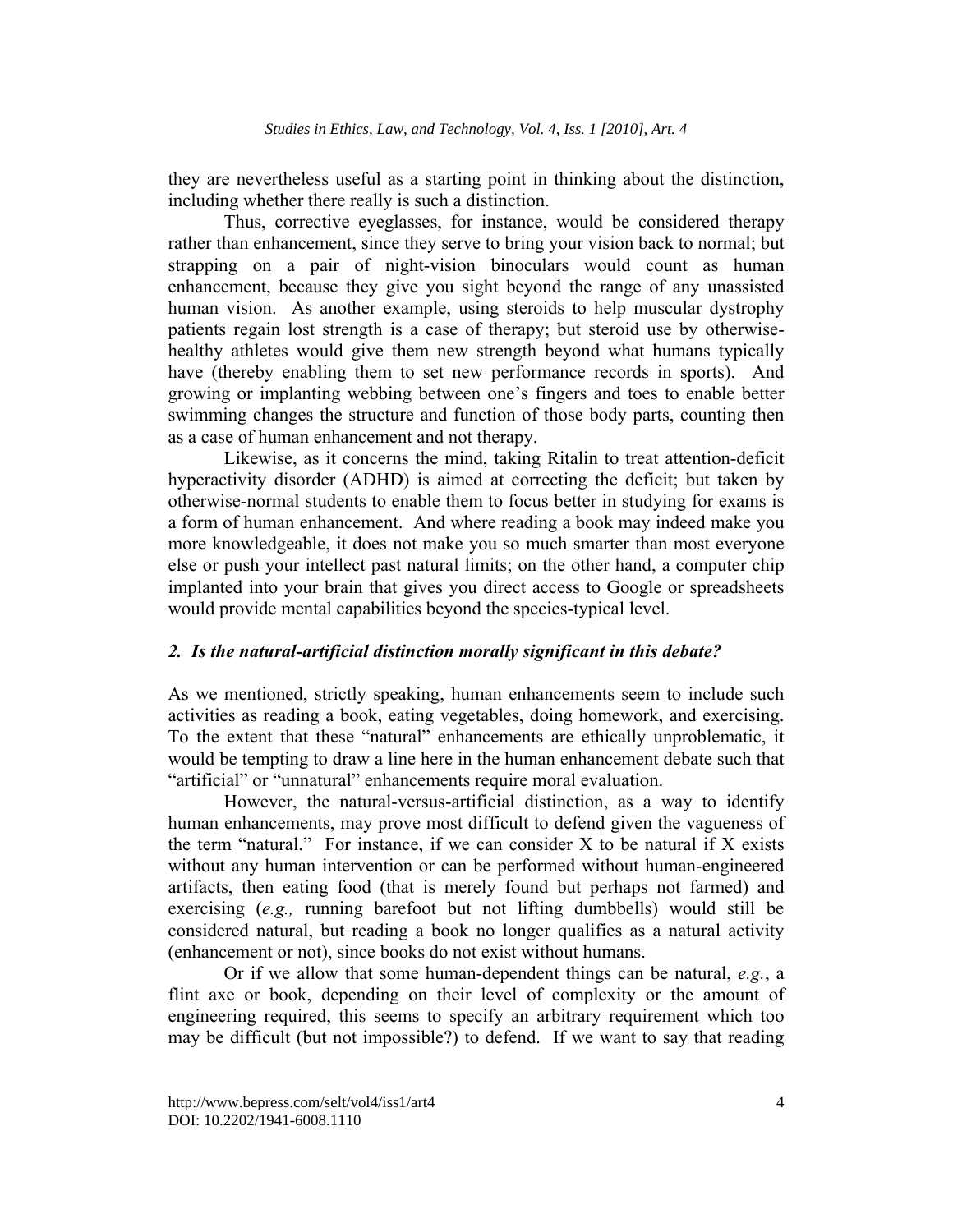books is generally a form of natural enhancement (because books are not as complex to create as, say, a computer), would some books that are difficult to write or have taken years of research then count as *artificial* enhancements? What about reading a simple e-book on Amazon's Kindle™, which is a clearly a complex and engineered device?

Further, the natural-artificial distinction often rests on theological or teleological premises, *i.e.,* that we have God-given goals or limits in life such that being able to lift 500 pounds over one's head or living to age 300 is profanely unnatural and in violation of nature or God's will. We do not wish to be mired in such theological issues, as important as they are to theists, though we return briefly to them in question 16.

#### *3. Is the internal-external distinction morally significant in this debate?*

The previous examples suggest a further distinction we should make. By "human enhancement" we do not mean the mere use of tools, as this would render the concept impotent, turning nearly everything we do into cases of human enhancement. But if and when these tools are integrated into our bodies, rather than employed externally, then we will consider them to be instances of human enhancement (by stipulation again, for the moment). Of course, this raises the question: What is so special about incorporating tools as part of our bodies, as opposed to merely using them externally to the body (Bostrom and Roache, 2008)? That is, why should the former count as human enhancement, but not the latter? A neural implant that gives access to Google and the rest of the online world does not seem to be different *in kind* to using a laptop computer or Pocket PC to access the same, so why should it matter that we are imbedding computing power into our heads rather than carrying the same capabilities with us by way of external devices?

We will not attempt to give a full discussion of that point here, though it will be important to explore the issue further, except to suggest that integrating tools into our bodies (and perhaps with our everyday clothing to the extent that we are rarely without our clothes) appears to give us unprecedented advantages which may be morally significant. These advantages include having easier, immediate, and "always-on" access to those new capabilities as if they were a natural part of our being; we would never be without those devices, as we might forget to bring a laptop computer with us to a meeting. And assimilating tools into our persons creates an intimate or enhanced connection with our tools that evolves our notion of personal identity, more so than simply owning things (as wearing name-brand clothes might boost one's sense of self). This may translate into a *substantial* advantage for the enhanced person, more so than gained by purchasing an office computer or reading books or training with the best coaches.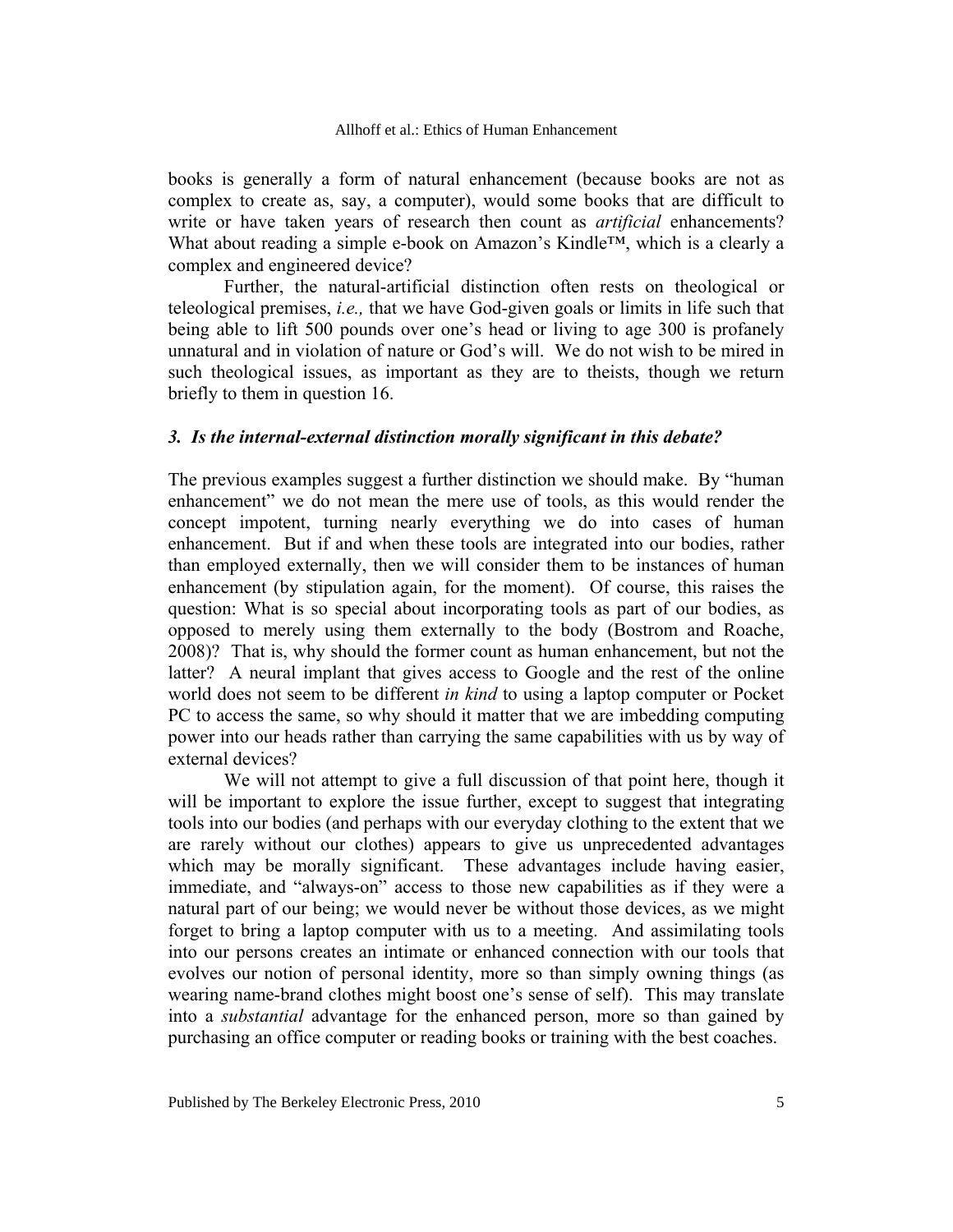Therefore, we might reasonably understand the distinction between human enhancement and mere tools by looking for an always-on (*i.e.,* on-demand or permanent) feature, as opposed to the temporary or contingent access of our daily gadgets and tools (*e.g.,* a mobile phone can be easily lost, stolen, or left behind). But even so, this attempt at a definition still needs further defense, as there are grey areas that need to be resolved.

For instance, one grey area is that of "smart clothes"—clothing with devices embedded into them, or clothing made from new, dynamic materials that may also serve as armor or for medical purposes. If making a device permanent by embedding or integrating it into our bodies is considered human enhancement, then it is not clear whether such clothing ought to count as enhancement as well. On one hand, clothes can be cast aside like an Apple iPhone™, for instance, and (or because) they are external to us; yet we are almost never without clothes, which may not be so easy to shed once they are on. So while smart clothes may not be as permanent as, say, a computer chip implanted in one's brains, they may approximate the always-on or 24/7 access characteristic that, we stipulate, tracks the enhancement-versus-mere tools distinction. Eyeglasses, too, that are not cumbersome to wear all day (*e.g.,* in contrast to bulky, night-vision goggles today) and that give us super-vision or double as a computer display might plausibly be called an enhancement. Therefore, we do not recognize the central distinction in this debate as between internal or implanted tools and tools external to our bodies, which is a distinction that seems to carry less *prima facie* moral relevance and would need greater argument to establish.

This is not to say that an enhancement-versus-tools distinction is ultimately defensible or not, but only that it does not help an early investigation into the ethics of using such technological innovations—whatever we want to call them—to consider "enhancement" so broadly that it obscures our intuitive understanding of the concept and makes everything that gives us an advantage in life into an enhancement.

If our considered distinction here cannot ultimately be defended—that is, if there is no moral significance in using an enhancing device internally or externally to our bodies—then the implication is that all tools, from hammers to hardhats and from cars to computers, ought to be recognized as forms of human enhancement. And there's a *prima facie* case to be made that, if hammers and computers can be used without moral risk, then more fantastical tools, *e.g.,* neural implants or gene therapy to halt aging or give superhuman strength, should also be morally permissible. However, this is not the end of the debate, since we might agree that human enhancement technologies *per se* are not morally problematic, but their use in certain applications or areas of life could still be questionable.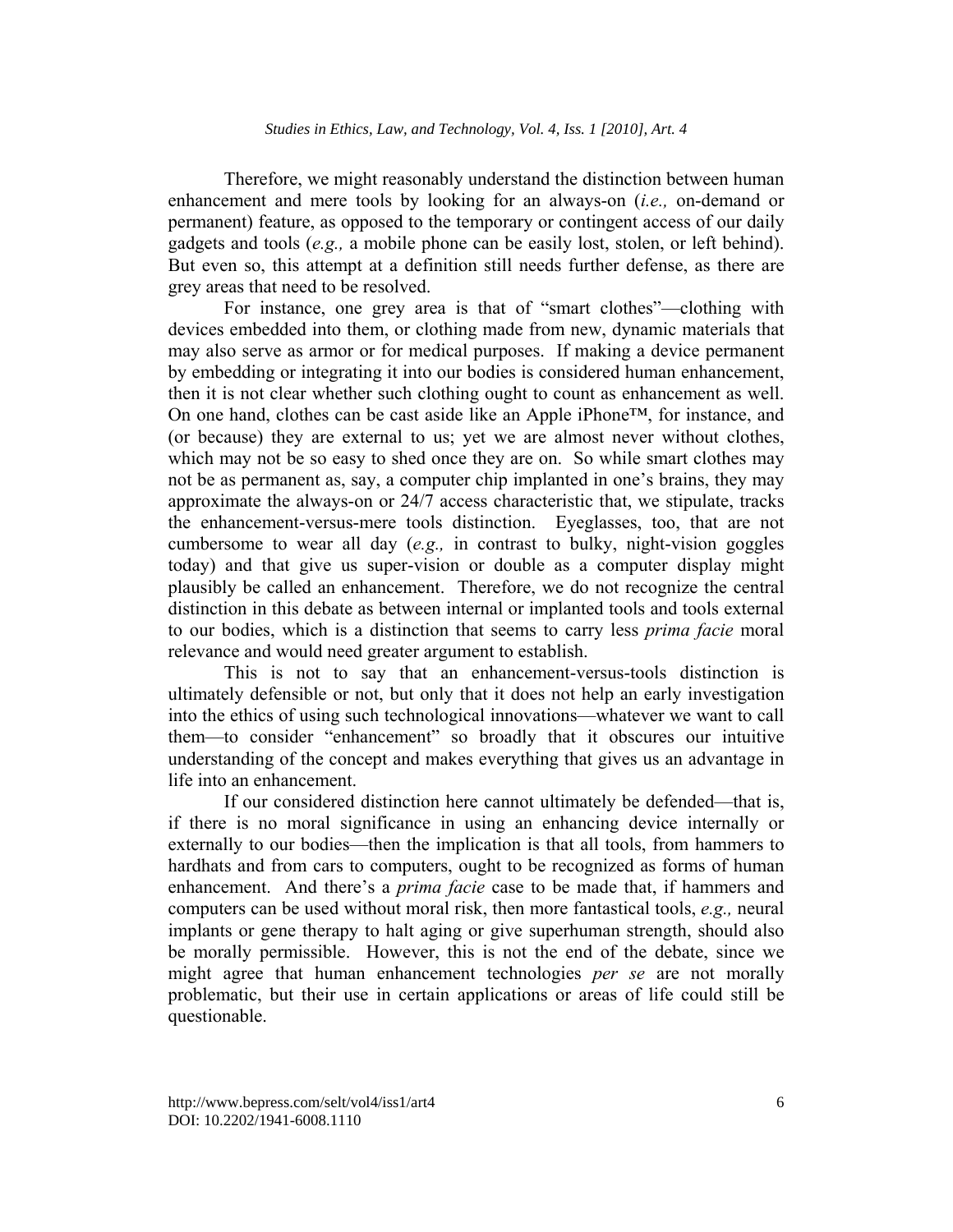Allhoff et al.: Ethics of Human Enhancement

#### *4. Is the therapy-enhancement distinction morally significant in this debate?*

Returning to an issue previously raised in question 1—and as a perhaps more critical distinction to elucidate—some scholars have reasonably objected that there is no real distinction between therapy and enhancement, which would mean that our working definition is inadequate. For instance, how should we think about vaccinations: are they a form of therapy, or are they an enhancement of our immune system (Daniels, 2000; Harris, 2007; Bostrom and Roache, 2008)? On one hand, a vaccination seems to be an enhancement in that there is no existing pathology it is attempting to cure, merely a possible or likely pathology we wish to avoid; but we are drawn to declare it as some form of therapy—perhaps preventative therapy—given its close association with medicine? And if enhancements in general are ultimately found to be socially or ethically problematic, then counting vaccinations as enhancement opens the possibility that it should be regulated or restricted, which would create a serious public health disaster as well as a counter-example to the claim that enhancements are problematic. Thus, even critics of human enhancement may be loathe to put vaccinations in the enhancement bucket, though there does not seem to be an obviously superior reason to think otherwise.

Another dilemma: If a genius were to sustain a head injury, thereby reducing her IQ to merely the "average" or "species-normal" range, would raising her intelligence back to its initial "genius" level count as therapy or enhancement (Bostrom and Roache, 2008)? Either one would seem plausible, but is there a non-arbitrary reason for answering the question either way? If an enhancement, then how do we explain the difference between that and a clear (or clearer) case of therapy in which we return an "average" person who sustains a head injury back to the "normal" IQ range?

The therapy-enhancement distinction holds real stakes, beyond athletic and academic competition. Recent news reports show that the US military is increasingly prescribing anti-depressants to soldiers in combat to alleviate posttraumatic stress as well as stimulants to counteract sleep deprivation—actions which could be viewed as either creating a more effective, level-headed soldier or returning the soldier to the initial "normal" state of combat readiness, further blurring the distinction (M. Thompson, 2008; Saletan, 2008).<sup>2</sup>

The above cases notwithstanding, we would agree that there are difficulties in precisely defining "human enhancement" (as there is with making clear definitions of nearly any other concept), but maintaining the enhancement-

 $\overline{a}$ 

<sup>2</sup> However, if the military were to prescribe such medications *prior* to combat, then one could make the case for counting that as an enhancement; but this may take us full circle back to the vaccination question, particularly as soldiers are routinely vaccinated against bio-threats such as anthrax.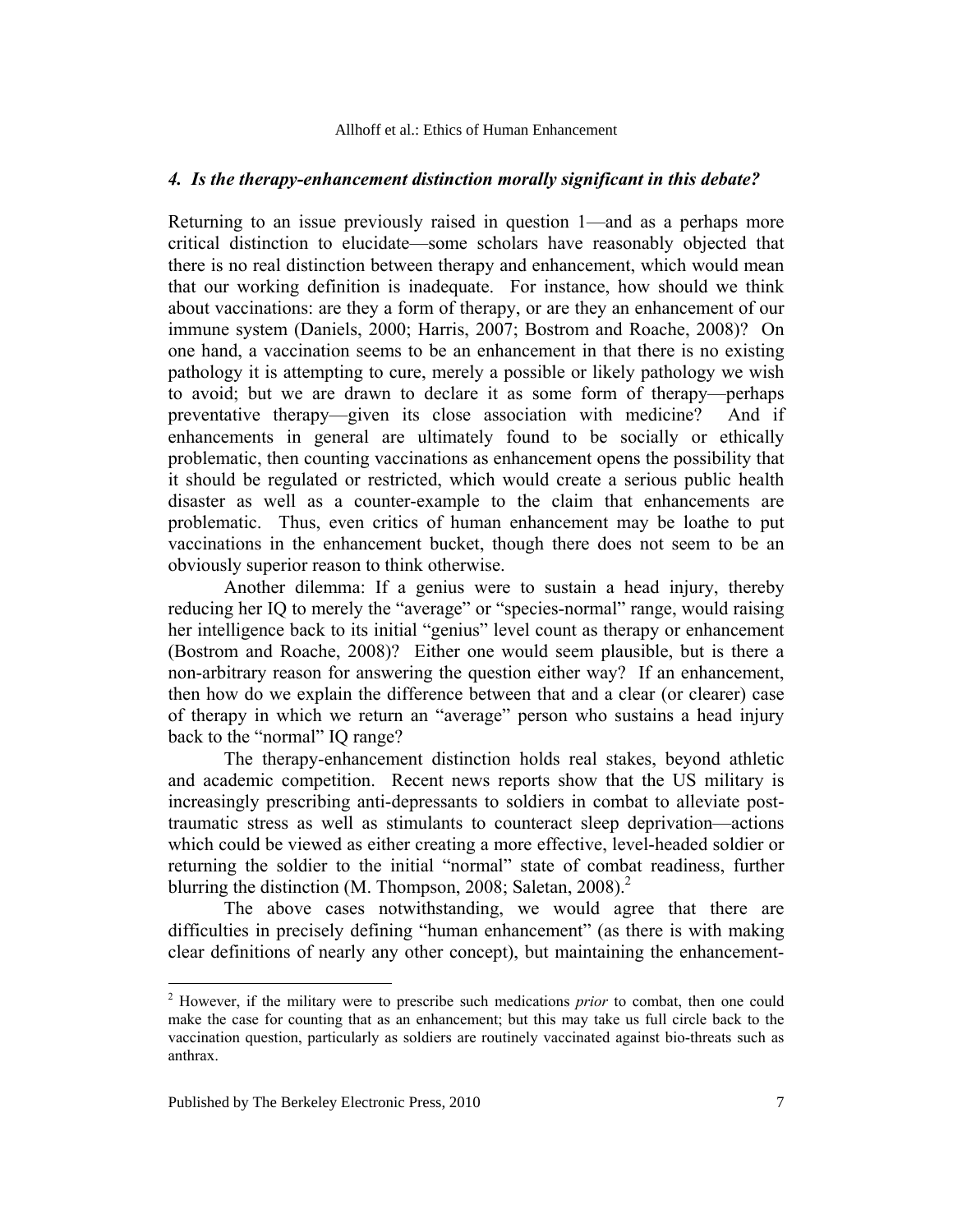therapy distinction, at least until it can be more fully explored, is nonetheless important for several reasons:

First, to the extent that pro-enhancement advocates are primarily the ones arguing against the therapy-enhancement distinction, if a goal is to engage the anti-enhancement camp, then it would make for a far stronger case to meet those critics on their own ground (*i.e.*, to grant the assumption that such a distinction exists). If it proves overly charitable to grant this assumption such that the proenhancement position is too difficult to defend without it, then perhaps more attention needs to be paid in arguing against the distinction in the first place, given that the debate may hinge on this fundamental issue.

Second, by not making these distinctions, specifically between therapy and enhancement, it may be too easy to argue that all forms of human enhancement are morally permissible given that the things we count as therapy are permissible. That is to say, we risk making a straw man argument that does not make a compelling case either for or against any aspect of human enhancement. Again, if the human enhancement debate turns on this distinction, then much more attention should be paid to defending or criticizing the distinction than has been to date.

Third, at least part of the reason that human enhancement is believed by both sides of the debate to be the most important controversy in science and society this new century (Hurlbut, 2006) seems to be that it represents a collision between our intuitions and our actions. For instance, critics may believe that human enhancement technologies give an unfair advantage to some persons, fracturing local or global societies (even more) between the haves and have-nots (Fukuyama 2002, 2006; President's Council on Bioethics, 2003; Selgelid, 2007). Yet, at the same time, they seem to endorse—to the extent that they have not raised objections to—our use of existing technologies (*e.g.,* mobile phones, computers, Internet) that also seem to countenance the same division to which human enhancement technologies are said to lead us.

As another example, advocates of human enhancement may believe that individual autonomy should trump health and safety concerns, *e.g.*, athletes should be permitted to take steroids or adults should be allowed to take moodenhancing drugs at will (Naam, 2005; Savulescu and Foddy, 2007). Yet, at the same time, they do not offer objections to keeping some drugs illegal, such as crystal meth or crack cocaine, which becomes an even more complicated dilemma if they advocate legalizing other contraband such as marijuana.

This is not to say that these tensions with our intuitions are irresolvable, but only that "common sense" is at stake for both sides of the debate. And the initial intuition for the overwhelming majority of us is that there *is* a therapyenhancement distinction (since we understand "therapy" and "enhancement" as meaningfully discrete terms, even if some cases do not neatly fit into either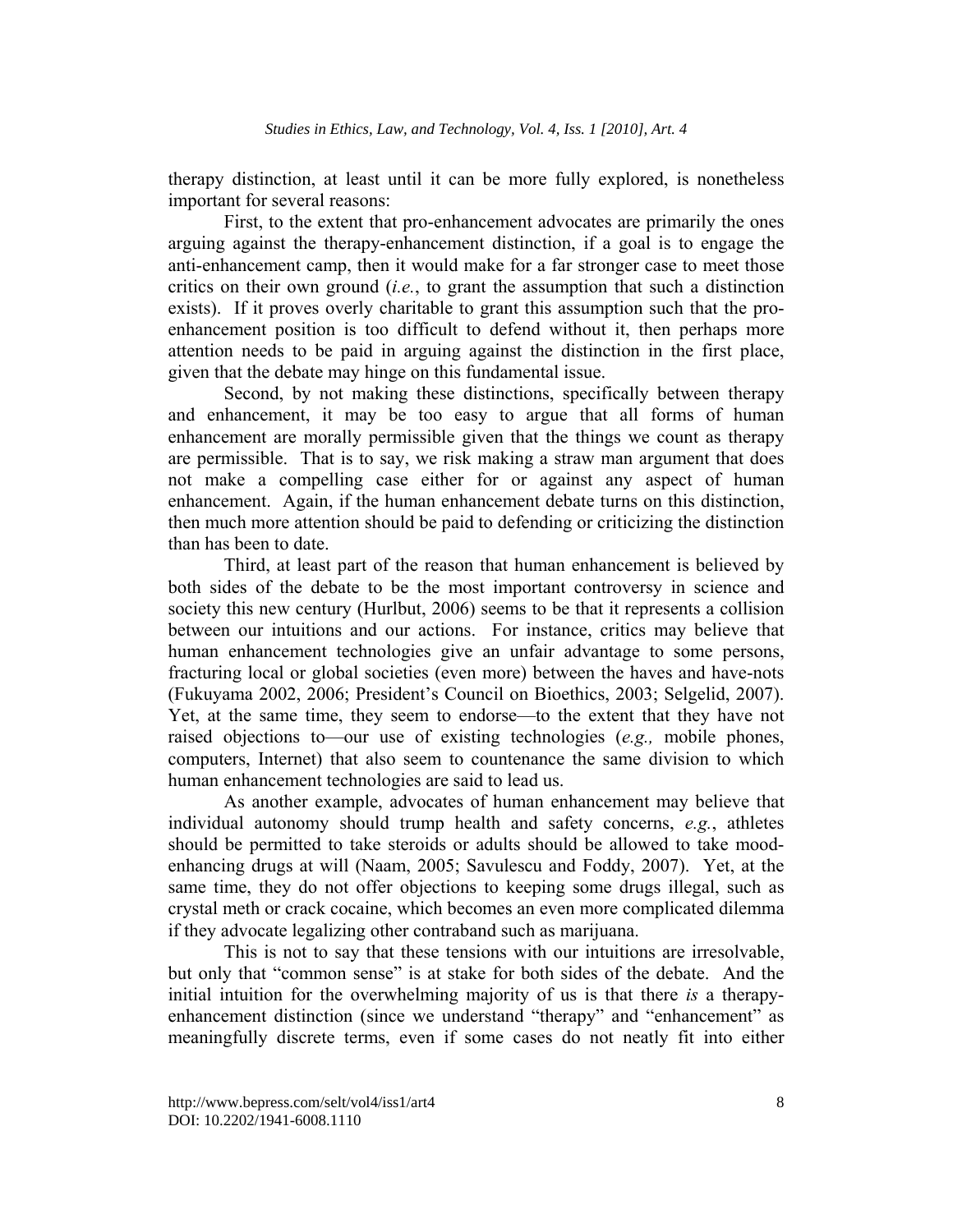category). So it would be more interesting for pro-enhancement advocates to reconcile their position with that intuition, if possible, rather than to reject the distinction, which is less satisfying. Or if the therapy-enhancement distinction really is untenable, then more vigorous argument seems to be needed before we are prepared to cast aside our intuition.

Fourth, the famous philosophical puzzle "The Paradox of the Heap" should be recalled here: Given a heap of sand with N number of grains of sand, if we remove one grain of sand, we are still left with a heap of sand (that now only has N-1 grains of sand). If we remove one more grain, we are again left with a heap of sand (that now has N-2 grains). If we extend this line of reasoning and continue to remove grains of sand, we see that there is no clear point P where we can definitely say that a heap of sand exists on one side of P, but less than a heap exists on the other side. In other words, there is no clear distinction between a heap of sand and a less-than-a-heap or even no sand at all. However, the wrong conclusion to draw here is that there is no difference between them or that the distinction between a heap and no-heap should be discarded (or between being bald and having hair, as a variation of the paradox goes). Likewise, it would seem fallacious to conclude that there is no difference between therapy and enhancement or that we should dispense with the distinction. It may still be the case that there is no *moral* difference between the two, but we cannot arrive at it through the argument that there is no clear defining line or that there are some cases (such as vaccinations, etc.) that make the line fuzzy. As with "heap", the terms "therapy" and "enhancement" may simply be vaguely constructed and require more precision to clarify the distinction (Buyx, 2008).

Therefore, at least for the time being and for the purposes of this report, we will assume that a therapy-enhancement distinction is defensible and illuminative, at least where it aligns with our intuitions. Even if it is not, again, this does not mean the end of the human enhancement debate: it could still be that some enhancements (and therapies) are morally problematic in certain applications or areas of life, *i.e.,* contexts may matter.

#### **C. Contexts & Scenarios**

#### *5. Why would contexts matter in the ethics of human enhancement?*

We allow that it may ultimately be the case that the therapy-enhancement distinction may be shallow and/or that enhancements *per se* are not morally relevant; but we leave those as open questions to be explored in this embryonic stage of the debate. It is possible, and perhaps likely, that human enhancements need to be considered separately according to their type or application in an ethics investigation. So, for instance, even if we do not consider vaccines as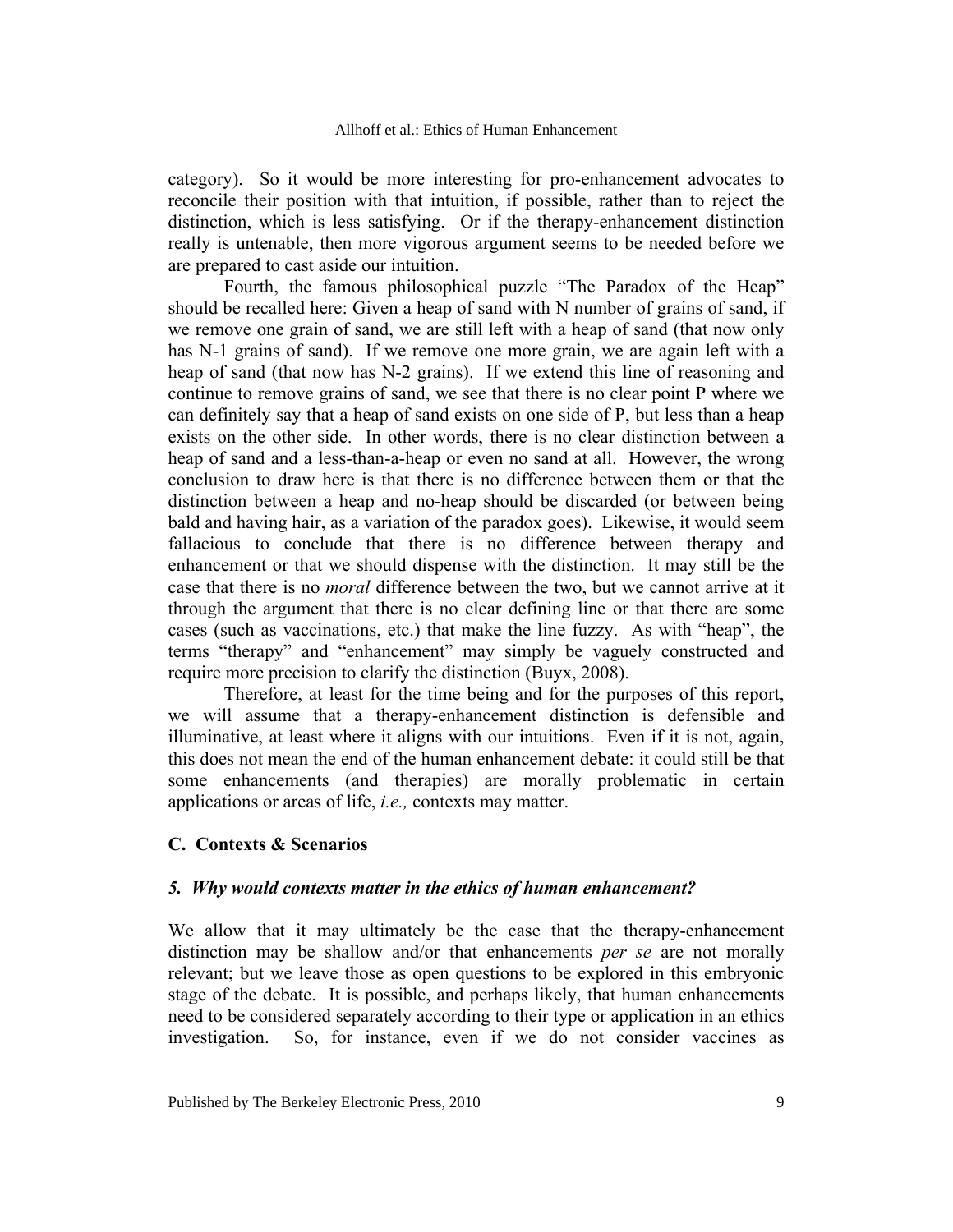preventative therapy (which may be the more natural way to see it) but view them as enhancements of our immune system, that does not imply that *all* enhancements are morally unproblematic.

What counts as an enhancement and whether it is morally relevant seems to be context-dependent. For example, we can imagine a society in which strict equality is the all-important value, trumping individual rights to life, liberty, knowledge, and so on; thus immunizing a person from a serious disease might be prohibited in such a world, so to not upset egalitarian values or disrupt social institutions that strongly rely on a certain range of life expectancy, *e.g.,* a social security system. Another example: freely burning fossil fuels was less morally significant in 1910 than it is in 2010, given our current awareness of global warming, pollution, and their causes and effects. Therefore, context matters, and so it seems premature to say that all enhancement are morally worrisome, irrespective of context; but it is also premature to declare all of them to be unproblematic, especially at a start of debate exactly about those questions.

For a similar reason, it does not really help to dismantle or obviate the therapy-enhancement distinction by claiming that "everything good is an enhancement" as we first considered in question 1—that education, diet, exercise, etc. are all enhancements, and because these instances are unobjectionable, then no enhancement is intrinsically problematic. Besides being a loose generalization, we could make an argument that even education, diet, etc. *do* have ethical implications (in that they may create inequities among individuals), but that these implications are outweighed by other considerations, such as liberty, the value of self-improvement, and so on; and that is why education, diet, etc. are unobjectionable, all things considered.

Or we can make an argument that strict equality is not morally required in the first place, given the natural and manageable range of variations in our species; but if some future vaccine takes us well beyond this "normal" range, *e.g.*, super-longevity or super-strength, our social systems (including law and public policy) are not equipped to account for those extra abilities, thereby raising latent issues of equity, fairness, access, etc. back to the forefront. Similarly, we can imagine a world in which cognitive enhancements no longer hold much controversy as they do today, after social structures in the future have adapted to account for them—just like, *e.g.,* steroid use in sports might no longer be an ethical issue (perhaps only a health issue) if we create separate competitions for the enhanced as well as unenhanced. Again, context seems to matter.

## *6. What are some examples of enhancement for cognitive performance?*

In the area of improving mental performance, individuals are already using pharmaceuticals available today to achieve such goals as increased productivity,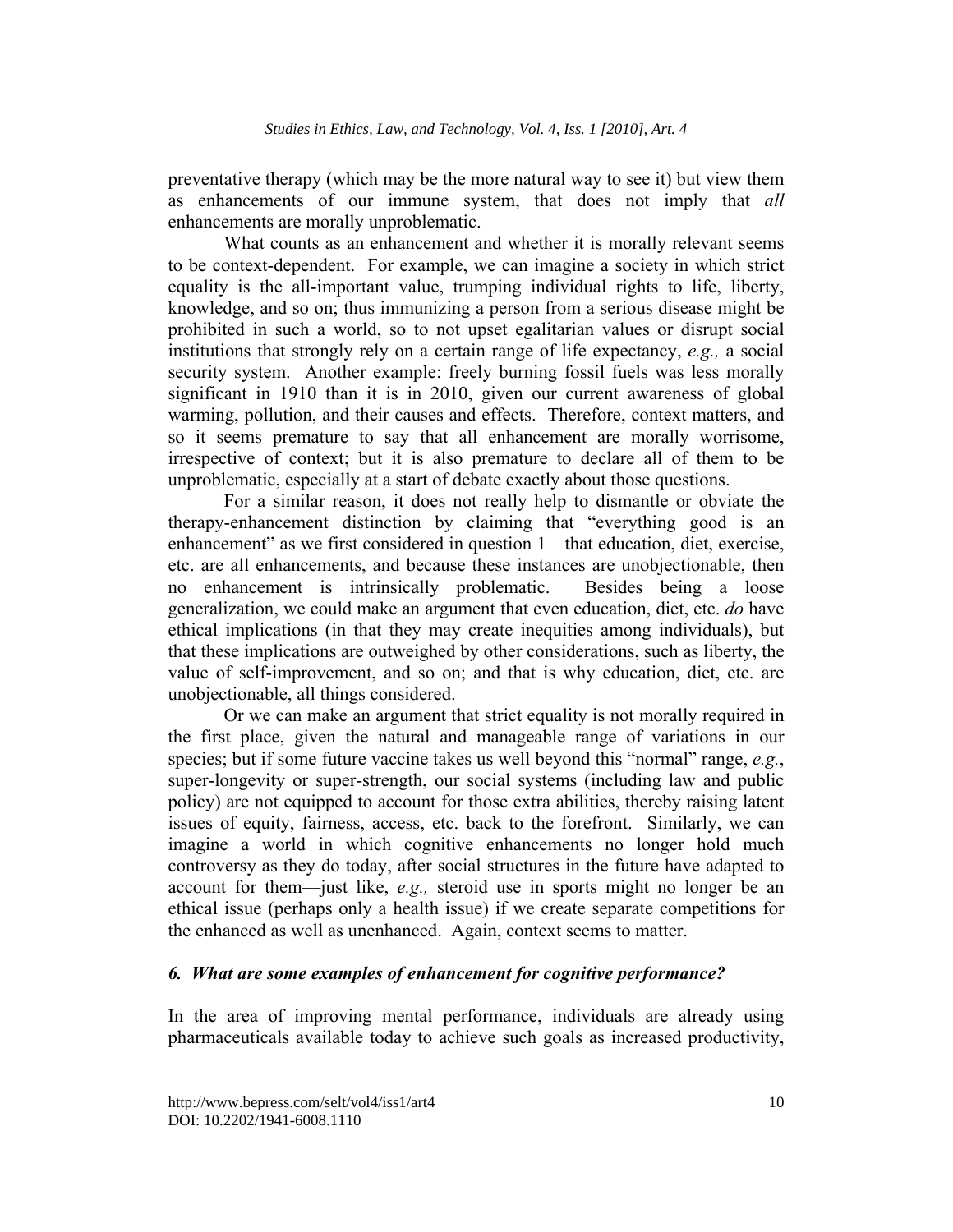#### Allhoff et al.: Ethics of Human Enhancement

creativity, serenity, and happiness. We previously mentioned Ritalin use, intended for ADHD patients, by otherwise-normal students to boost concentration as a way to study more effectively. In sports, drugs such as beta-blockers, intended to treat high blood pressure and other disorders by slowing down the heart rate, have been used to reduce anxiety as a way to boost physical performance, such as in preparing for an important and nerve-racking putt in golf or steadying an archer's hand to better release the arrow in between heartbeats. In warfare, anti-depressants and stimulants have been used to treat post-traumatic stress and sleep deprivation, thereby creating better, more effective soldiers. And, of course, hallucinogenic and other recreational drugs, including alcohol, continue to be used (and used famously by some authors and artists) to achieve greater creativity, relaxation, and even enlightenment.

In the future, as technology becomes more integrated with our bodies, we can expect neural implants of the kind we mentioned above that effectively puts computer chips into our brains or allows devices to be plugged directly into our heads, giving us always-on access to information as well as unprecedented information-processing powers. New and future virtual reality programs are able to much better simulate activities, for instance, to train law enforcement officers and soldiers in dangerous situations so that they can respond better to similar events in the real world.

#### *7. What are some examples of enhancement for physical performance?*

In the area of physical performance, steroids use by athletes is one of the most obvious examples. Cosmetic surgery has also grown in popularity, not for corrective purposes but to increase (perceived) attractiveness, and this has ethical and genetic implications (Scott, 2009). Prosthetic limbs have improved to such a degree that they are already enabling greater than normal strength and capabilities to those that use them, sparking a debate on whether athletes with those artificial limbs may participate in the Olympics (Edwards, 2008a).

In the future, we can expect continuing advances in robotics and bionanotechnology to give us cybernetic body parts, from bionic arms to artificial noses and ears, that surpass the capabilities of our natural body. Today, research organizations such as MIT's Institute for Soldier Nanotechnologies are working on an exoskeleton to give the wearer superhuman strength as well as flexible battlesuits that can, for instance, harden when needed to create a splint or tourniquet to attend to injuries more quickly and effectively (MIT, 2008). And we previously mentioned innovative designs such as for contact lenses that enable us to see in the dark or receive information from a miniature digital monitor. Further, designs have already been drawn for even more fantastic innovations such as a respirocyte: an artificial red blood cell that holds a reservoir of oxygen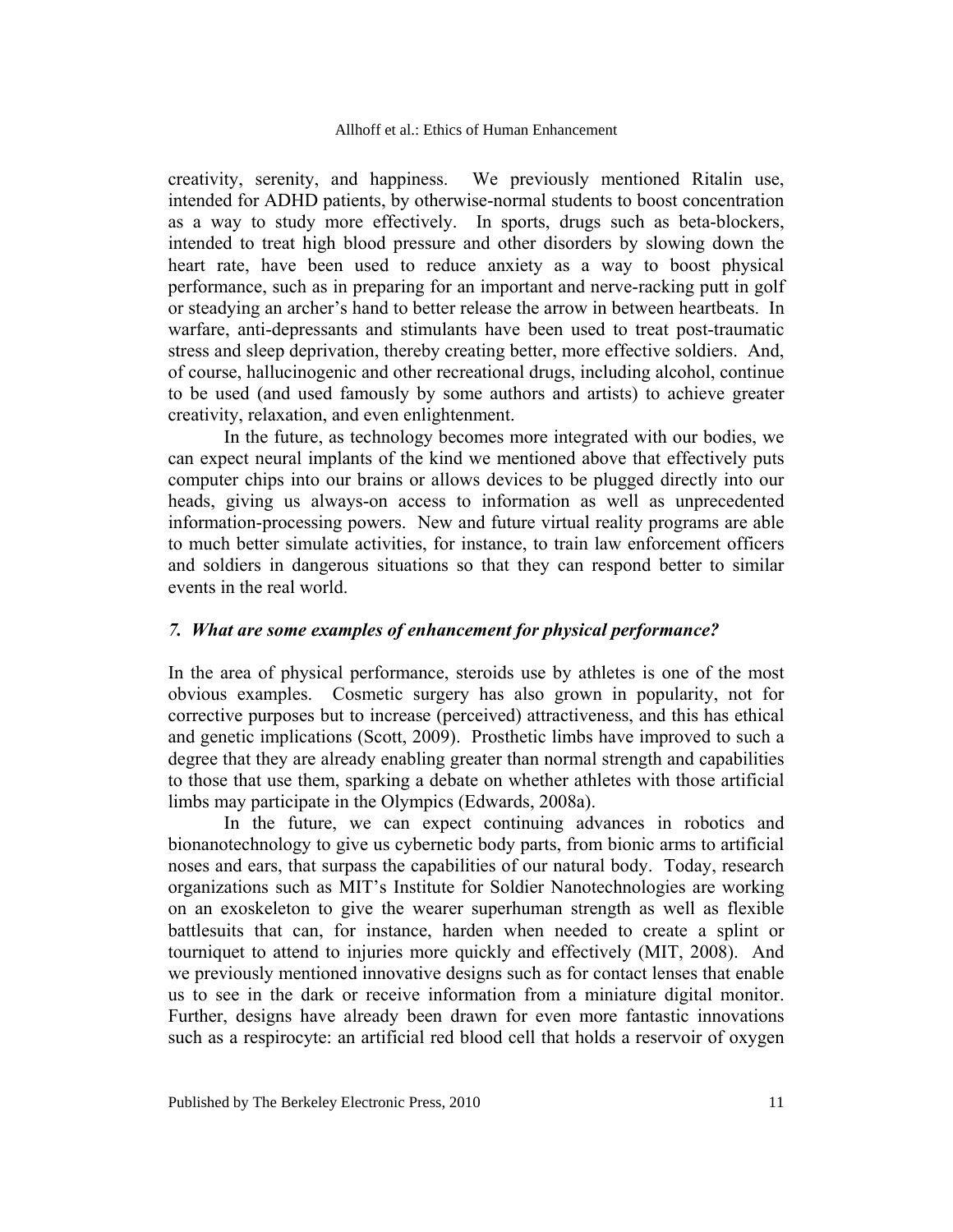(Freitas, 1998). A respirocyte would come in handy for, say, a heart attack victim to continue breathing for an extra hour until medical treatment is available, despite a lack of blood circulation to the lungs or anywhere else. But in an otherwise-healthy athlete, a respirocyte could boost performance by delivering extra oxygen to the muscles, as if the person were breathing from a pure oxygen tank.

And perhaps as an example of both mental and physical enhancement, we should also consider life extension, whether it comes by curing fatal pathologies (such as cancer) or rejuvenating the body/mind or developing anti-aging medicine, and whether it enables us to live another 20 or 100 or 1,000 years (radical life extension). This is a particularly contentious issue in the human engineering debate, not just for obvious concerns related to the burden of overpopulation on quality of life or loss of meaning in life, but also because it seems that we are already—and presumably unproblematically—extending our lives through better nutrition, medicine, exercise, sanitation, and so forth; yet there is something troubling to many about the prospect of radical life extension, even if we can all agree that, in principle, more life is better than less life. We will return to this in question 13 below.

## *8. Should a non-therapeutic procedure that provides no net benefit be called an "enhancement"?*

Some applications of technology or modifications of our bodies may seem gratuitous, such as attempting to physically transform into a lizard by tattooing scales all over one's body and forking one's tongue, or into a cat by implanting whiskers, sharpening teeth and clipping one's ears, or into something other than human with implanted horns in one's forehead; all of these procedures have been done already. In the future, we can envision the possibility that prosthetic flippers, designed today for dolphins, along with artificial gills, etc., might be requested by humans who want to transform into an aquatic animal. This type of enhancement, of course, brings to the forefront the question whether "enhancement" is the right word to use in the debate in the first place, as opposed to simply "human engineering" or a more neutral term that does not imply improvement. Indeed, even in cases where technology boosts mental and physical capabilities, it seems that we cannot predict with any accuracy whether there will be any negative psychological or physiological side-effects that will offset the intended benefits of a particular enhancement. For instance, in drinking alcohol as a mood-enhancer of sorts, we already know that it can hold the unintended effect of a painful hangover, and steroids taken by athletes can have disastrous health consequences; in such cases, we cannot easily say the benefits outweigh the harms.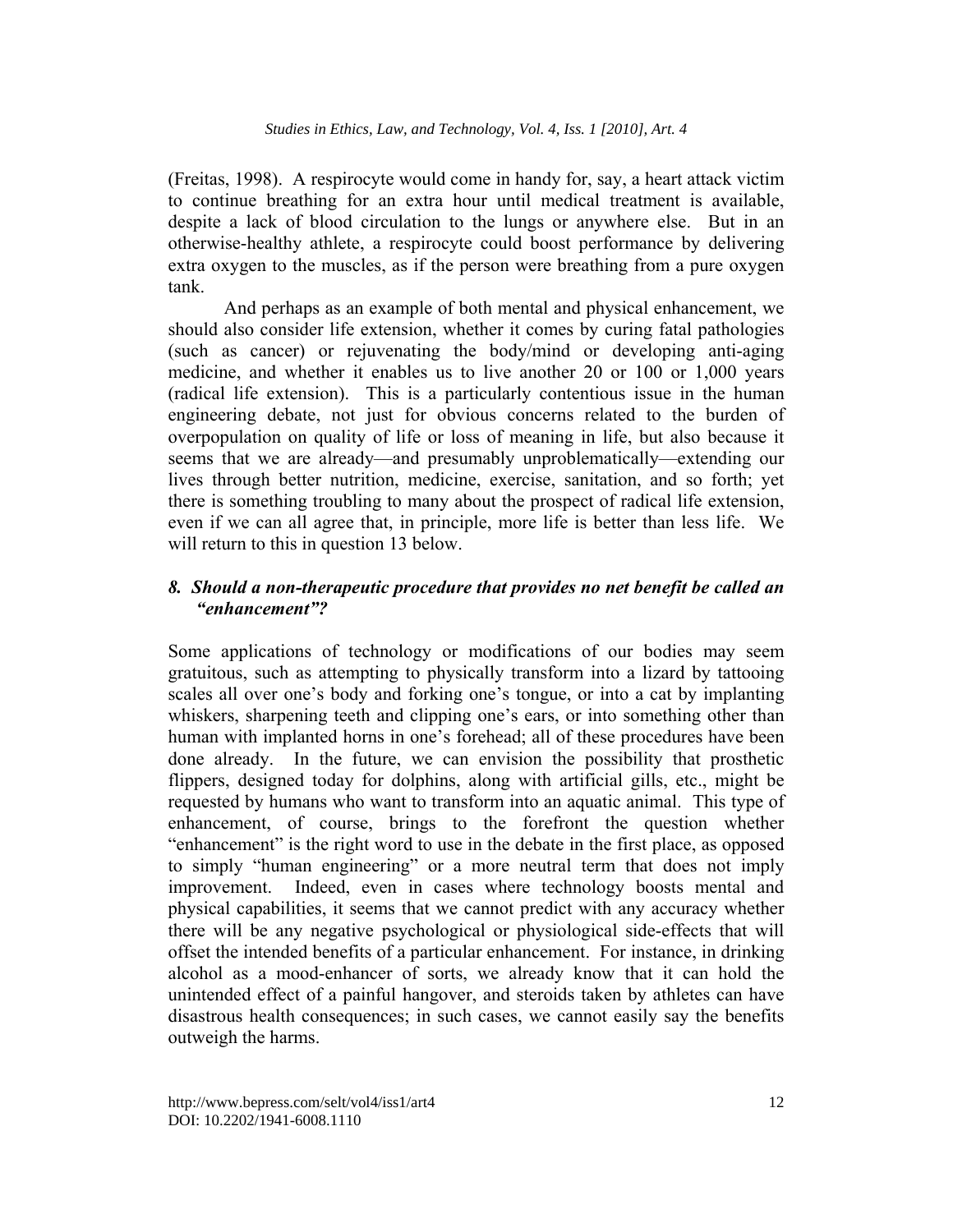Moreover, if human enhancement can be ultimately defended, then *un*enhancements may seem to be morally permissible as well, if individual autonomy is the most important value to consider in the debate (P. Thompson, 2008). There are already medical cases in which: individuals want to amputate some healthy limb from their bodies (Dyer, 2000); parents want to stunt the growth of their bedridden child to keep her portable and easier to care for (Edwards, 2008b); and deaf parents who specifically want a deaf baby in selecting embryos for *in vitro* fertilization (Dennis, 2004). Un-enhancements aside, we will continue to use "enhancement" in this report for the most part, since there is a presumption that whatever technology is integrated with our bodies will be expected to deliver some net benefit, real or perceived (otherwise, why do it?). Further, we will limit our discussion here primarily to those technologies that enhance human cognitive and physical abilities, rather than seemingly-gratuitous procedures or un-enhancements.

#### **D. Freedom & Autonomy**

## *9. Could we justify human enhancement technologies by appealing to our right to be free?*

There is perhaps no greater value, at least in democracies, than the cherished concept of freedom, loosely defined here as the absence of constraints. But because freedom is central to the issue of human enhancement, it adds much fuel to the impassioned debate. Pro-enhancement advocates have argued against regulating enhancements on the grounds that it would infringe on our fundamental ability to choose how we want to live our own lives (Naam, 2005; Bailey, 2005; Harris, 2007). Or, in other words, if enhancing our bodies does not hurt anyone (other than possibly ourselves; more on this in question 10), then why should we be prevented from doing so? This is a common objection—arguing especially against governmental intervention—to any number of proposals that involve regulation, from hiring practices to home improvements to school clothing and so on.

Though freedom may be viewed in democracies as a "sacred cow" that ought not be corralled, the reality is that we do not have complete freedom in the areas of life that we think we do anyway. As examples, freedom of the press and freedom of speech do not protect the individual from charges of libel, slander, or inciting panic by yelling "Fire!" in a crowded theater; our privacy expectations quietly give way to security measures, such as searches on our property and persons at airports or eavesdropping on our communications; and even ancestral homes built by the hands of one's forefathers could be unilaterally seized (and demolished) by the state under eminent domain laws. This is to say that whatever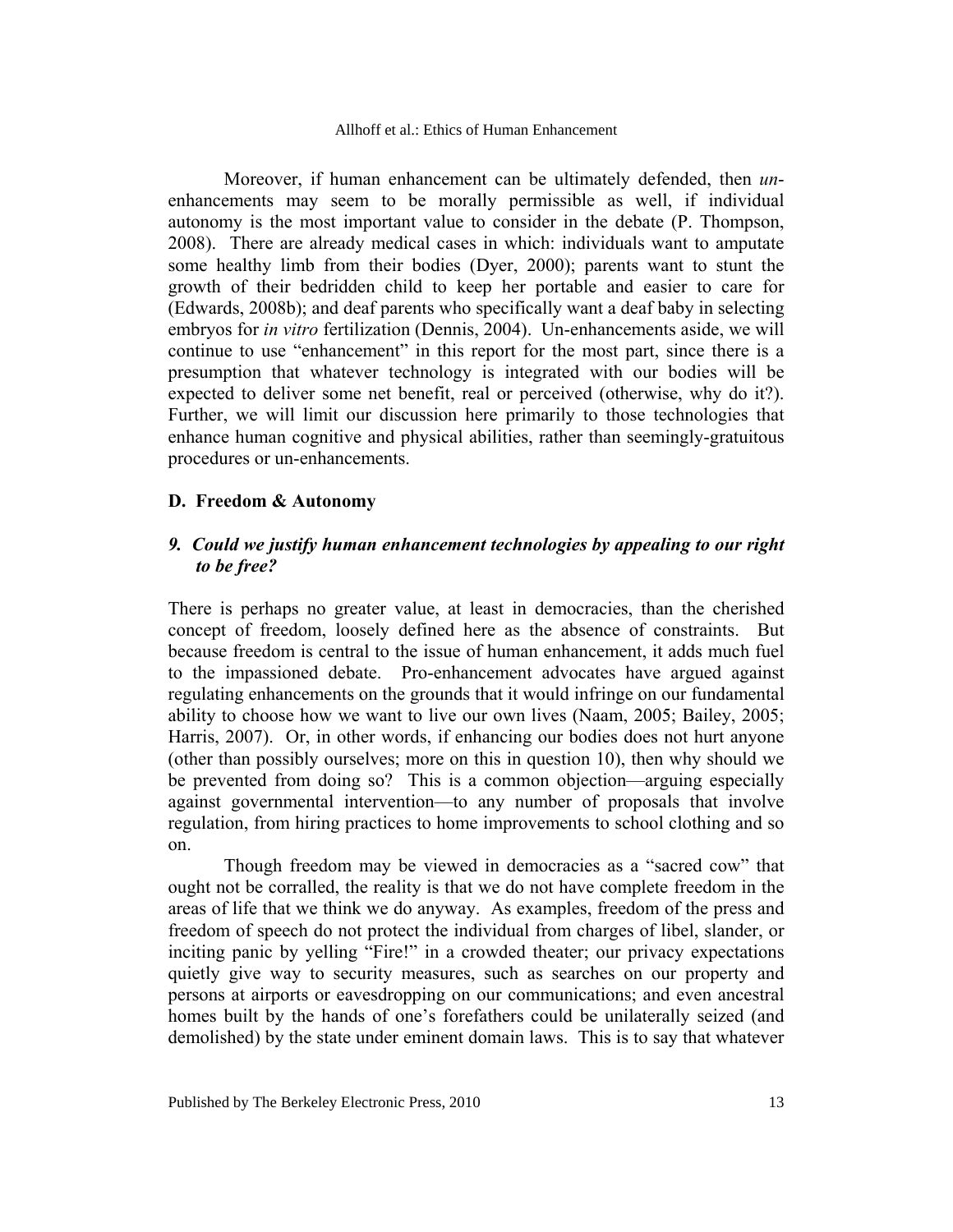rights we have also imply responsibilities and exist within some particular political system, therefore it is not unreasonable to expect or define certain limits for those rights, especially where they conflict with other rights and obligations.

Maximal freedom is a hallmark of a laissez-faire or minimal state, but a democratic society is not compelled to endorse such a stance, as some political philosophers have suggested (*e.g.,* Nozick, 1974). Nor would reasonable people necessarily want unrestricted freedom anyway, *e.g.*, no restrictions or background checks for gun ownership. Even the most liberal democracy today understands the value of regulations as a way to enhance our freedom. For instance, our economic system is not truly a "free market": though we may advocate freedom in general, regulations exist not only to protect our rights, but also to create an orderly process that greases the economic wheel, accelerating both innovations and transactions. As a simpler example, by imposing laws on traffic, we can actually *increase* our freedom: by driving forward on only one side of the road, for instance, we can be (more) assured that we will not be a victim of a head-on collision, which makes driving faster a more sensible proposition.

There is another sense, related to free will, in which cognitive enhancements may be infringing: if an enhancement, such as a mood-altering drug or neural implant, interferes or alters our deliberative process, then it is an open question whether or not we are truly acting freely while under the influence of the enhancement. For instance, a "citizen chip" embedded in the brain might cause us to be unswervingly patriotic and hold different values than we would otherwise have. Further, external pressure from peers, employers, competitors, national security, and others to accept a particular enhancement also may unduly influence one's decision making. (Guston, Parsi, and Tosi, 2007.)

## *10. Could we justify enhancing humans if it harms no one other than perhaps the individual?*

To justify restrictions on our freedom and autonomy, of course, we would need strong, compelling reasons to offset that *prima facie* harm; specifically, we need to identify conflicting values that ought to be factored into our policymaking. One possible reason is that human enhancement technologies may pose a health risk to the person operated upon, similar to illegal or unprescribed steroids use by athletes: given how precious little we still know about how our brains and other biological systems work, any tinkering with those systems would likely give rise to unintended effects, from mild to most serious (President's Council on Bioethics, 2003). Even drinking pure water—perhaps the safest thing we can do to our own bodies—may have some harms. For example, maybe we become dependent on fluoridated water to prevent tooth decay or drink too much water which dilutes sodium in the body to dangerously-low or fatal levels. Or consider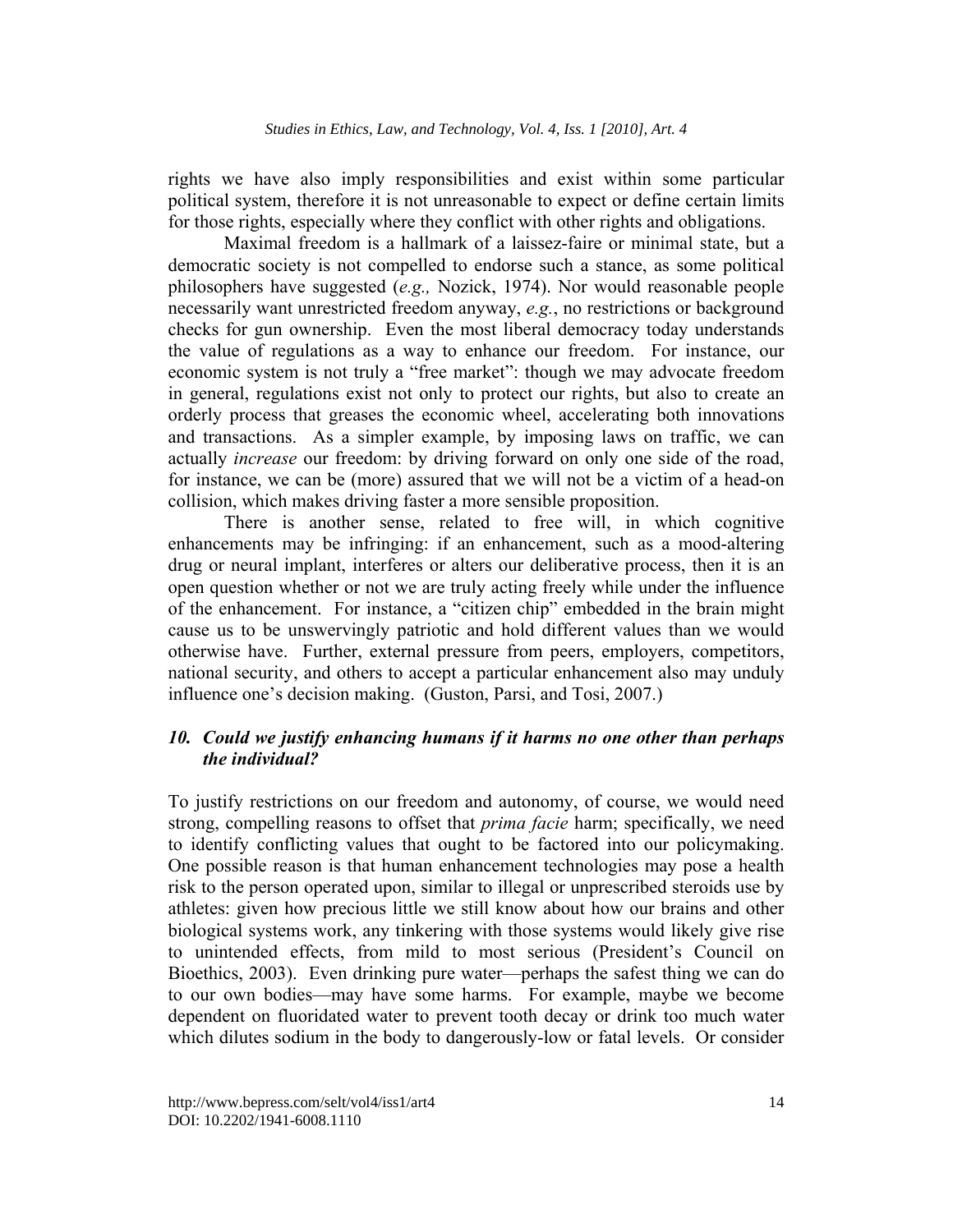that many of the foods we eat everyday are suspected to have some causal connection to disease or unwanted conditions. It is therefore quite likely that making radical changes to our bodies undoubtedly will have surprising sideeffects.

Is this reason enough to restrict human enhancement technologies, for the sake of protecting the would-be patient? The answer is not clear. Even if such technologies prove to be so dangerous or risky that we strongly believe we need to protect individuals from their own decisions to use those technologies (through paternalistic regulations), the well-informed individual might circumvent this issue by freely and knowingly consenting to those risks, thereby removing this reason to restrict use.

But even this case does not solve the conflict between autonomy and health/safety. First, it is not always clear whether a person's consent is sufficiently informed or not. For instance, consider a partygoer who may have heard that smoking cigarettes can be addictive and harmful but nonetheless begins to smoke anyway; this seems to be a less-informed decision than one made by a person with a parent whose smoking caused a specific and horrible illness (and associated expenses). Furthermore, the partygoer may be unduly influenced by peers or movies that glamorize smoking. So paternalistic regulations could be justified under some circumstances; *e.g.*, where risks are not adequately communicated or understood, for children, and so on.

Second, the assumption that a procedure to implant some human enhancement technology may affect the health and safety of *only* that patient appears to be much too generous. Indeed, it is rare to find any human activity that has absolutely no impact on other persons, either directly or indirectly, such that our own freedom or autonomy is the only value at stake and clearly should be protected. For instance, opponents to regulating such activities as gambling, recreational drugs (including smoking tobacco), prostitution, segregation, and so forth commonly cite the need to protect their freedom or rights as the primary objection to those regulations. Yet, this objection ignores the opposing argument, which is that such activities may harm *other persons*, either actually or statistically.

To look at just one of many examples, at first glance, unfettered gambling seems to affect only the gambler (it is his money to win or lose, so the argument goes); but a broader analysis would point out that many gamblers have families whose bank accounts are being risked and that desperate gamblers may commit crimes to finance their addiction, never mind harms to the out-of-control gambler himself. Even marijuana use, which in many cases may be justified and allegedly harms no one, might be traced back to dangerous cartels that terrorize or bully the local population. Furthermore, irresponsible use of the drug could cause accidents or the user to neglect his or her obligations, family, etc. Notice here that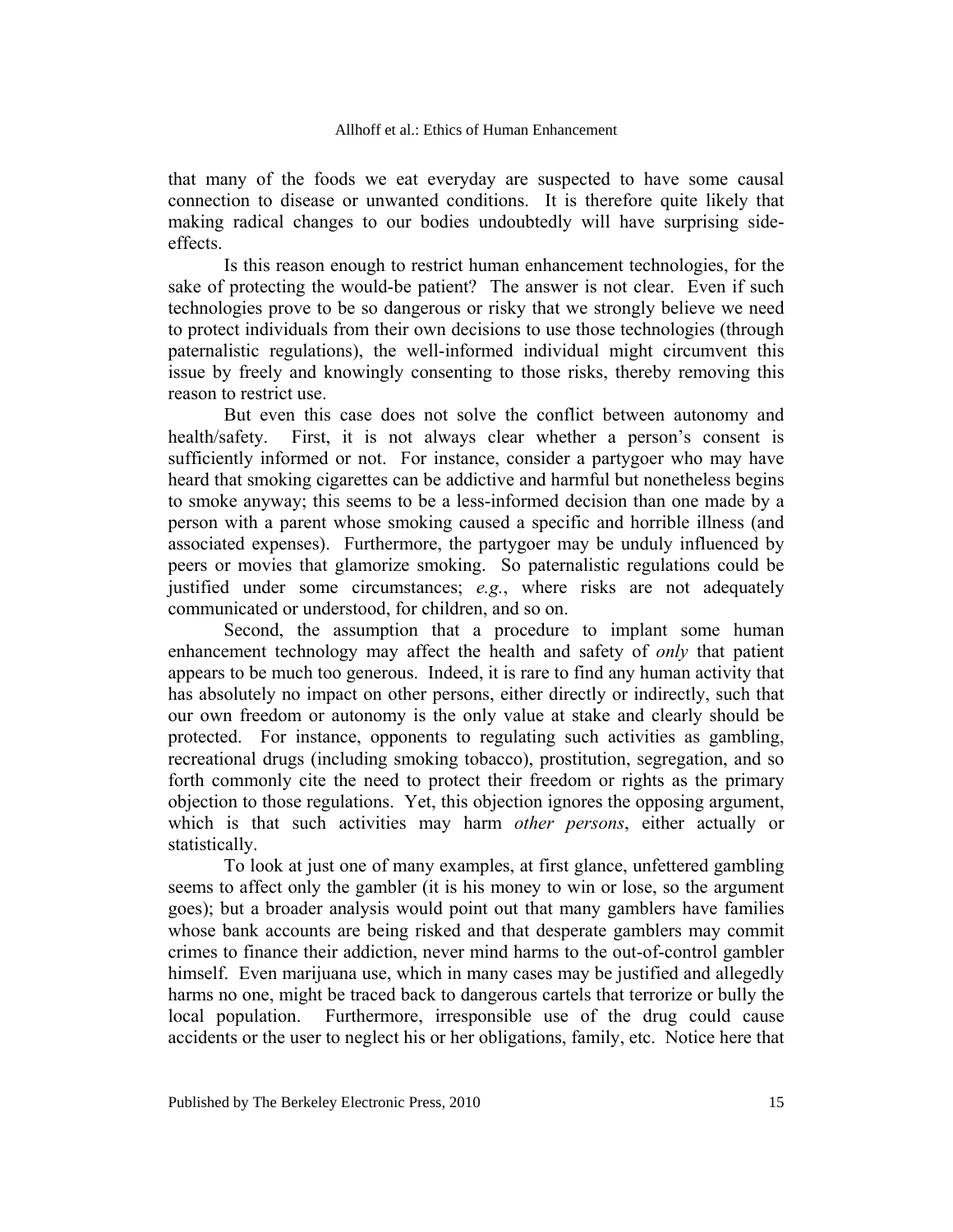we are not arguing that activities such as gambling and recreational drug use should be completely banned, but only that some measure of oversight seems to be appropriate for the sake of others, if not also for the welfare of the individual.

Relating back to the human enhancement debate, it seems premature to say that only the would-be enhanced person assumes any risk, even if the procedure does not affect his or her germline (*i.e.*, cannot be passed on to the next generation). The harm or risk to others could also be indirect: Where steroids use by athletes sets the presumably-wrong example for children whose bodies and minds are still developing, we can anticipate a similar temptation to be created with human enhancement technologies among children. Even parents may feel pressure—or even an obligation—to enhance their children, which arises from the natural desire to want the best for our children or, in this case, make them the best they can be (see question 21).

Third, even if the harm that arises from any given instance of human enhancement is so small as to be practically negligible, the individual choices to enhance oneself can lead to aggregate harms that are much larger and substantial. For instance, in today's environmental debate, calls are increasing to limit activities from lawn care or drinking bottled water: on one hand, the amount of extra water needed to keep one's lawn green seems small, as is also the amount of fertilizer or pesticide that might leach into the groundwater, but the cumulative effect of millions of homeowners caring for a pristine patch of grass can be disastrous for a nation's water supply and health.

Likewise, as human enhancement technologies improve and are adopted by more people, the once-negligible harms that arise from individual cases may metastasize into very real harms to large segments of society (Parfit, 1986). Life extension, as one case, may appear to be a great benefit for the individual, but on an aggregate scale, it could put pressure or burdens on families, retirement programs, overpopulation, and so on; we will return to this in question 13.

## **E. Fairness & Equity**

## *11. Does human enhancement raise issues of fairness, access, and equity?*

Even if we can understand why there would be pressure to enhance one's self or children, it is important to note the following: advantages gained by enhanced persons also imply a relative *disadvantage* for the unenhanced, whether in sports, employment opportunities, academic performance, or any other area. That is to say, fairness is another value to consider in the debate. A related worry is that the wealthy would be the first adopters of human enhancement technologies, given that they can best afford such innovations (like LASIK eye surgery), thus creating an even wider gap between the haves and the have-nots (McKibben, 2004).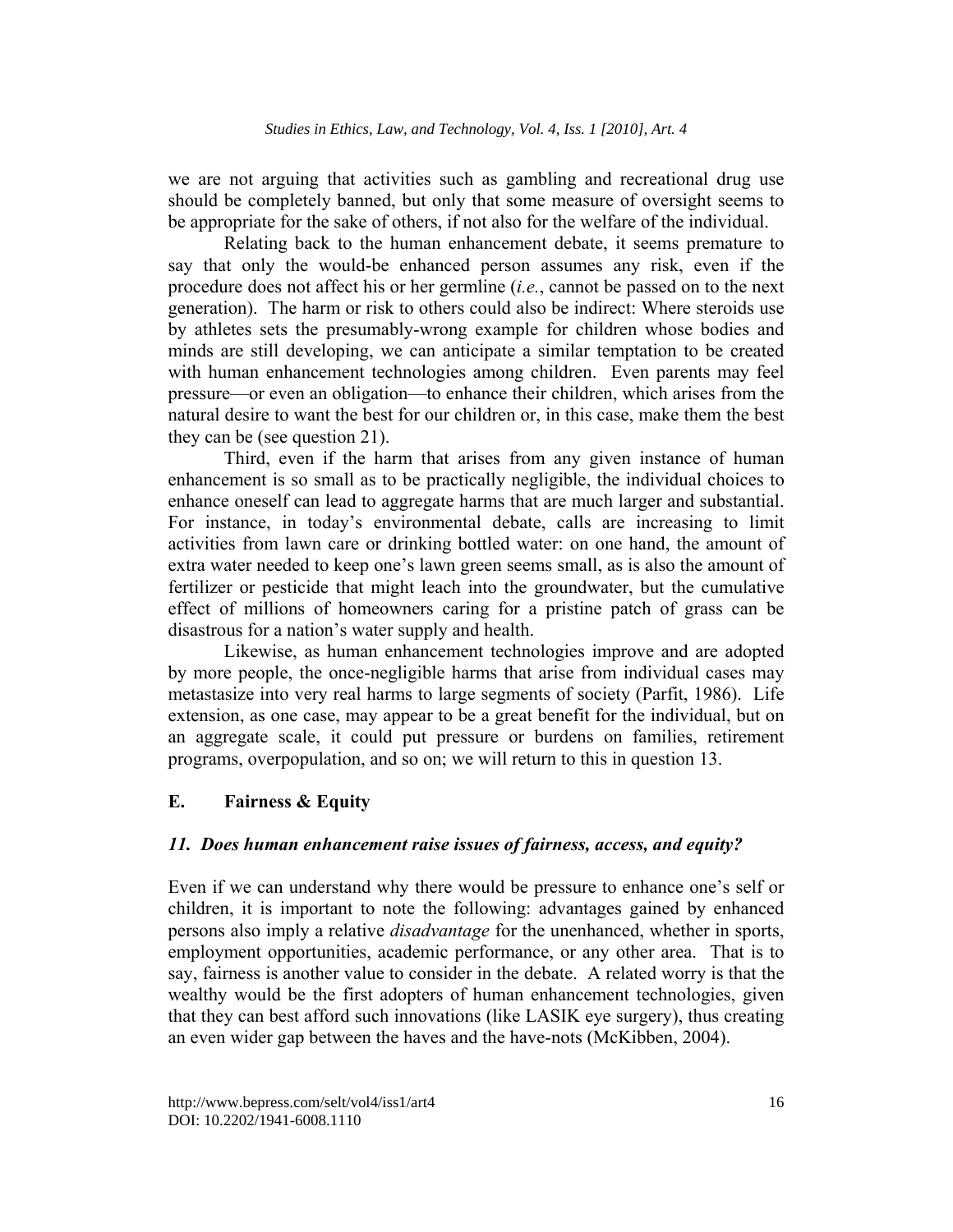In considering the issue of fairness, we need to be careful to not conflate it with equality. Under most economic theories, fairness does not require that we need to close the gap entirely between economic classes, even when justice is defined as fairness (Rawls, 1971; for an application of Rawls to enhancement, see Allhoff, 2005). Indeed, there are good reasons to think that we want some gap to exist, for example, to provide incentives for innovations, in order to move up the economic ladder, and to allow flexibility in a workforce to fill vacancies and perform a wide range of tasks. At least some competition seems to be desirable, especially when resources to be allocated are limited or scarce and when compared to the historically-unsuccessful alternative of the state attempting to equalize the welfare of its citizens.

Thus, inequality itself is not so much the point, though any poverty or decline in welfare related to increased inequality may be a serious concern. We do not want people to stop striving to improve their own lives, even if the situation for others is not improved at the same time or ever. And natural advantages and inequities already exist without moral issues anyway; Hobbes recognized that these organic differences did not give any individual or group of individuals so much *net* advantage that they would be invulnerable to the "nasty, brutish, and short" conditions that mark human life (Hobbes, 1651).

Yet if human enhancement technologies develop as predicted, they can afford us a tremendous advantage in life; *e.g.*, over others in a competition for resources, so much so that it overstretches the natural range of equality to the point where inequality becomes a more salient issue. This is where the gap between enhanced and unenhanced persons may be too wide to bridge, making the latter into dinosaurs in a hypercompetitive world. If we assume that the benefits of being an enhanced person must be largely paid from the welfare of others, *e.g.*, a job-gain by one person is a job-loss by another, since the others are now at a relative disadvantage, this may impoverish the unenhanced, which would limit their access to such things as healthcare, legal representation, political influence, and so on.

Related to the notion of equity is that of fairness. Even if pronounced inequality is morally permissible, there is still a question of *how* an individual accesses or affords a human enhancement technology, which may be unfair or unacceptably magnify the inequality. If the distribution of or access to enhancement technologies is not obviously unfair, *e.g.*, illegally discriminatory, then perhaps we can justify the resulting inequities. But what would count as a fair distribution of those technologies? A scheme based on need or productivity or any other single dimension would be easily defeated by the standard arguments that they overlook other relevant dimensions (Rescher, 1980). Even if a market system is considered to be fair or an acceptable approximation of it, many still object to the unfairness of our starting points, which may result from bad luck or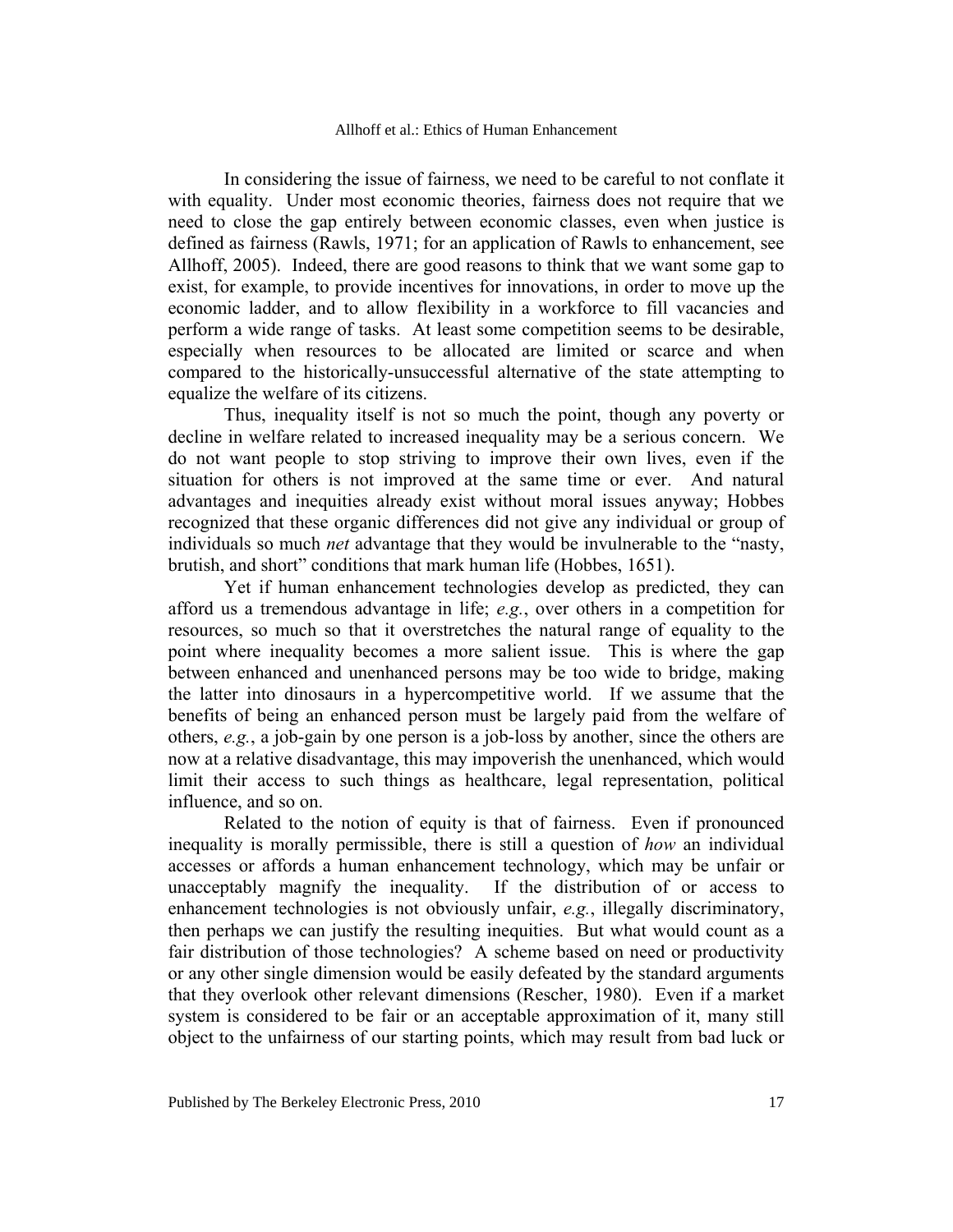other arbitrary circumstances, or date back to monarchies, aristocracies, "robber barons"—recall the saying that behind every great fortune there is a great crime (de Balzac, 1835). And even if the starting points were fair, the subsequent market processes would need to be fair in order for the results (*e.g.*, that only the wealthy can afford human enhancement technologies, who then gain significant advantages over the unenhanced) to be declared fair (Nozick, 1974).

### *12. Will it matter if there is an "enhancement divide"?*

We have heard much about the "digital divide", but one day there may well be a "nano divide": the gap between those who can access and benefit from nanotechnology and those without. If there is also an "enhancement divide", it could prove to be an even greater disadvantage for those on the wrong side. They would not be as physically or mentally capable as others. What policies, if any, should be developed to either avoid or cope with this situation?

The rise of information and communications technology (ICT) led to the so-called "digital divide": those who did not have adequate access to the technology were disadvantaged relative to those who did. While this divide reflected, by and large, the existing divide between haves and have-nots, ICT exaggerated that divide (Rooksby and Weckert, 2004). Not long ago, the lessadvantaged within developed societies could listen to the radio, go to the free public library, and read inexpensive newspapers. As information and communication increasingly moved to the Internet, their access to both information and communication decreased relative to that by the moreadvantaged. It is feared by some that nanotechnology will also sharpen and widen divisions both within societies and between nations: a nanodivide will be created. Whether or not this happens depends partly on how nanotechnology develops. If its applications are primarily in enhancing existing materials, cosmetics, electronics and medicine and if these are relatively inexpensive, then there may be no increase in inequalities. However, if they are expensive and particularly useful and desirable, then they probably will.

This in itself does not show that there is a problem, of course. There is a problem only if the created inequalities are unfair and therefore morally wrong. Technologies have both benefits and costs and inequities can occur in both. Just as benefits can be distributed unequally, so can the costs, but none of these inequalities is necessarily wrong, it can be argued. The argument that they do not matter morally can be derived from a number of ethical theories, but it also depends on the particular enhancements in question. Enhancements for a few that enable them to better solve the world's environmental problems would satisfy Rawls' difference principle in that the extra inequality in ability would help the worst off (Rawls, 1971). Enhancements in sporting ability or other abilities that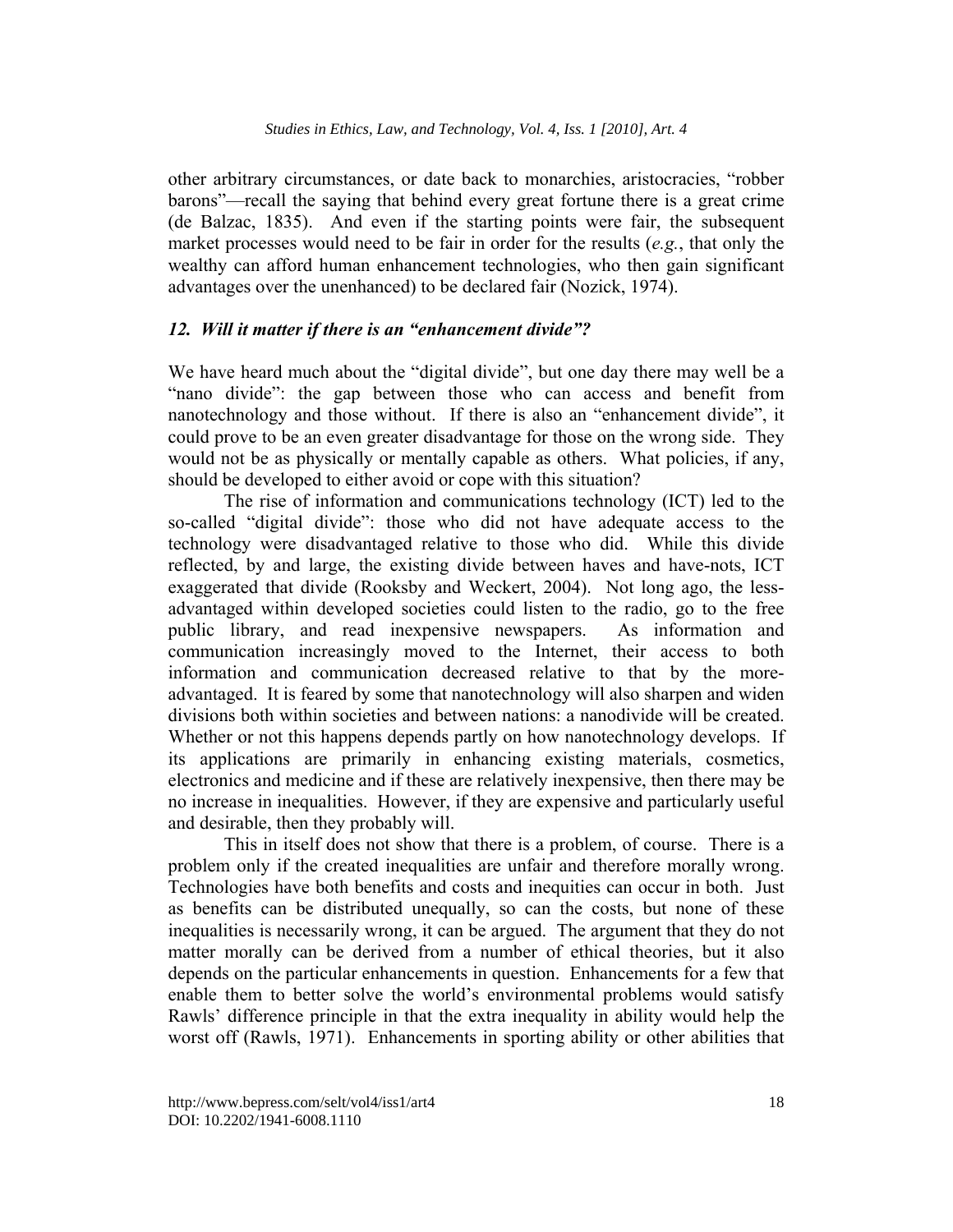benefit only the person enhanced would fall foul of that principle and so perhaps should not be allowed. They might however, be justified on utilitarian grounds, if they help increase total happiness, or on the basis of desert or some other way.So the question "Will it matter if there is an enhancement divide?", like many of the questions we explore in this report, cannot be easily answered but will involve an examination of the enhancements in question and of the underlying ethical theories.

## **F. Societal Disruptions**

## *13. What kind of societal disruptions might arise from human enhancement?*

Fairness and equality are not just theoretical values, but they have practical effects. Gross inequality itself, whether fair or not, can motivate the worse-off masses to revolt against a state or system. But societal disruption need not be so extreme to be taken seriously. Entire institutions today—as well as the lack thereof—are based on a specific range of abilities and rough equality of natural assets. Sports, for instance, would change dramatically, if enhanced persons are permitted to compete to the clear disadvantage of unenhanced athletes, smashing their previous records. (This is not to say that sports should ban enhanced competitors, only that doing so would have a real, significant affect on careers and expend valuable resources to adjust sporting programs and contests; and in the end, it is not clear that sports is better off for its trouble or that which it has caused.)

Other institutions and systems include economic (jobs), privacy, communications, pensions, security, and many other areas of society. For instance, if life-extension technologies can increase our average lifespan by 20 years—let alone the 100+ years predicted by some futurists (Kurzweil, 2005; de Grey, 2007), and assuming that the extra 20 years will be a good life, not one bogged down with illness and diminishing productivity that afflict many elderly today—then we would need to radically adjust retirement programs: do we move the retirement age to 85, which has negative consequences for job-seekers such as new tenure-track academic faculty, or increase contributions to pension plans, which puts pressure on household budgets and employers? Or both? Also, assuming birth rates do not decline (which causes problems of its own), longer lives will mean more pressure on resources such as energy and food, in addition to jobs, so this could disrupt society in negative ways.

Looking more into the distance, if enhancement technologies enable us to adapt our bodies to, say, underwater living (with implantable gills, flippers, echolocation, new skin, etc.), then we would need to construct new institutions to govern that lifestyle, from underwater real estate to pollution rules to law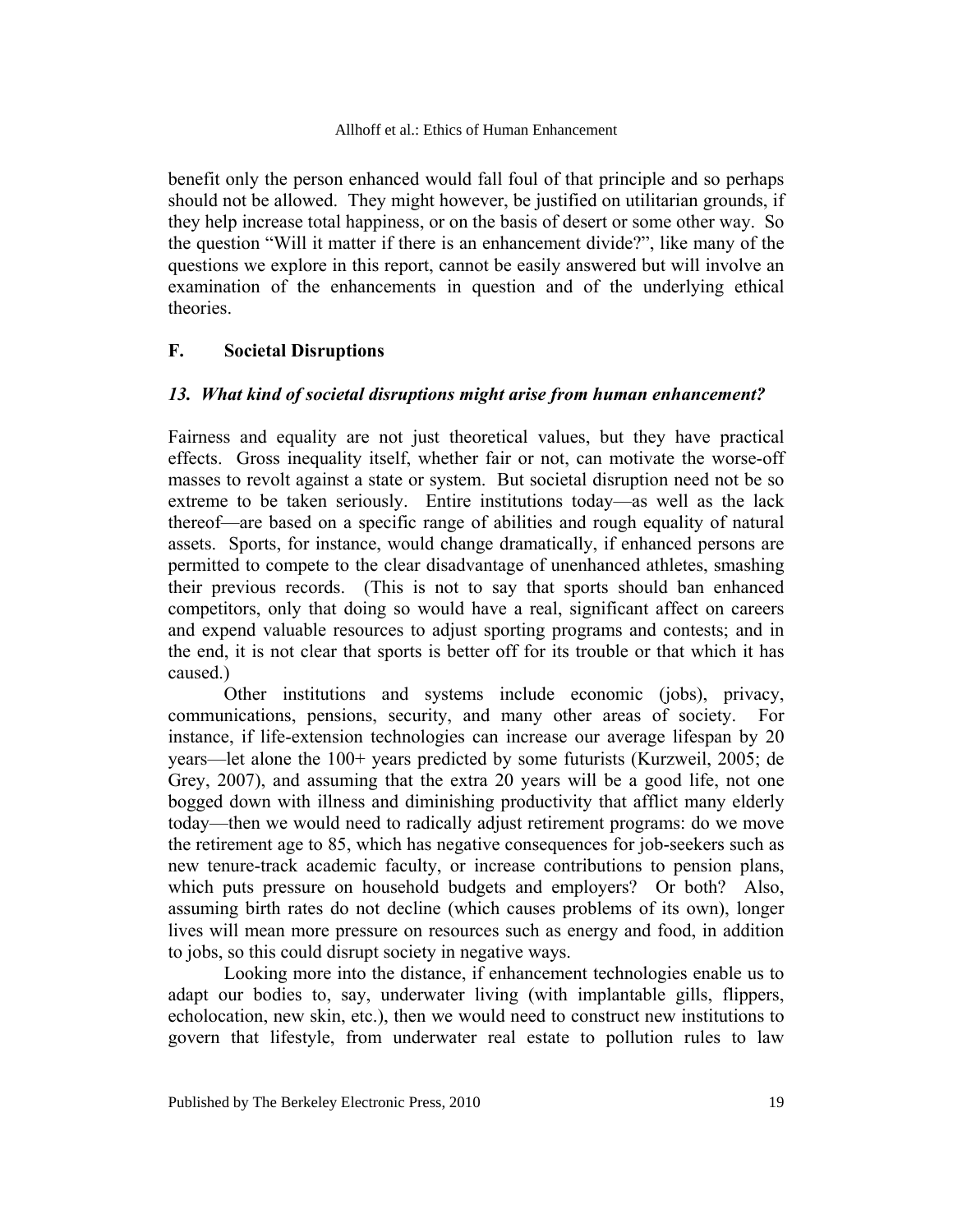enforcement to handling electronic devices to currency (replacing paper money of non-waterworlds). Or if this sounds too far-fetched, consider humanity's rush into outer space that will require similar attention to be paid to such issues in the near future (Lin, 2006).

Other nearer-term scenarios that may cause social disruption include: a job candidate with a neural implant that enables better data retention and faster information processing would consistently beat out unenhanced candidates; a person with super-human hearing or sight could circumvent existing privacy protections and expectations by easily and undetectably eavesdropping or spying on others; more students (and professors) using Ritalin may grab admission or tenure at all the best universities, reducing those opportunities for others; and so on.

## *14. Are societal disruptions reason enough to restrict human enhancement?*

From the preceding answer, societal disruption is clearly a non-trivial concern and seems to be something we want to mitigate where we can, though this does not imply that we should resist change in general. Minimizing disruption might be achieve by transitioning laid-off workers immediately to a new job or job-training program, rather than allowing the layoffs to come unexpectedly which leaves the newly-unemployed with few options but to fend for themselves. Today, without this kind of preparation, we trust that these social and economic disruptions eventually will be handled, but there is still a real cost to those affected by layoff that could have been better mitigated. The typewriter industry, as an example, was blindsided by the fast-growing word-processing industry in the 1980s, leading to the displacement of thousands of workers, both on the manufacturing and the end-users' sides. (Similar situation exist for the spreadsheet industry that displaced countless accountants and bookkeepers, the computer-aided design industry that displaced graphic artists, and so on.)

But, unless it will be clearly and seriously harmful, social disruption by itself does not seem enough to count as a strong reason against regulating enhancement technologies. After all, we do not wish that typewriters were never replaced with word-processing programs, though we hope the affected employees readily found gainful jobs elsewhere. Human enhancement technologies, likewise, do not necessarily need to be halted or regulated, but it seems more prudent and responsible to anticipate and prepare for any disruptive effects.

To be clear, there presumably will be benefits to society from enhanced persons. We can expect greater productivity or more creative and intellectual breakthroughs, which is why individuals would want to be enhanced in the first place. But what remains difficult to calculate is whether these gains outweigh the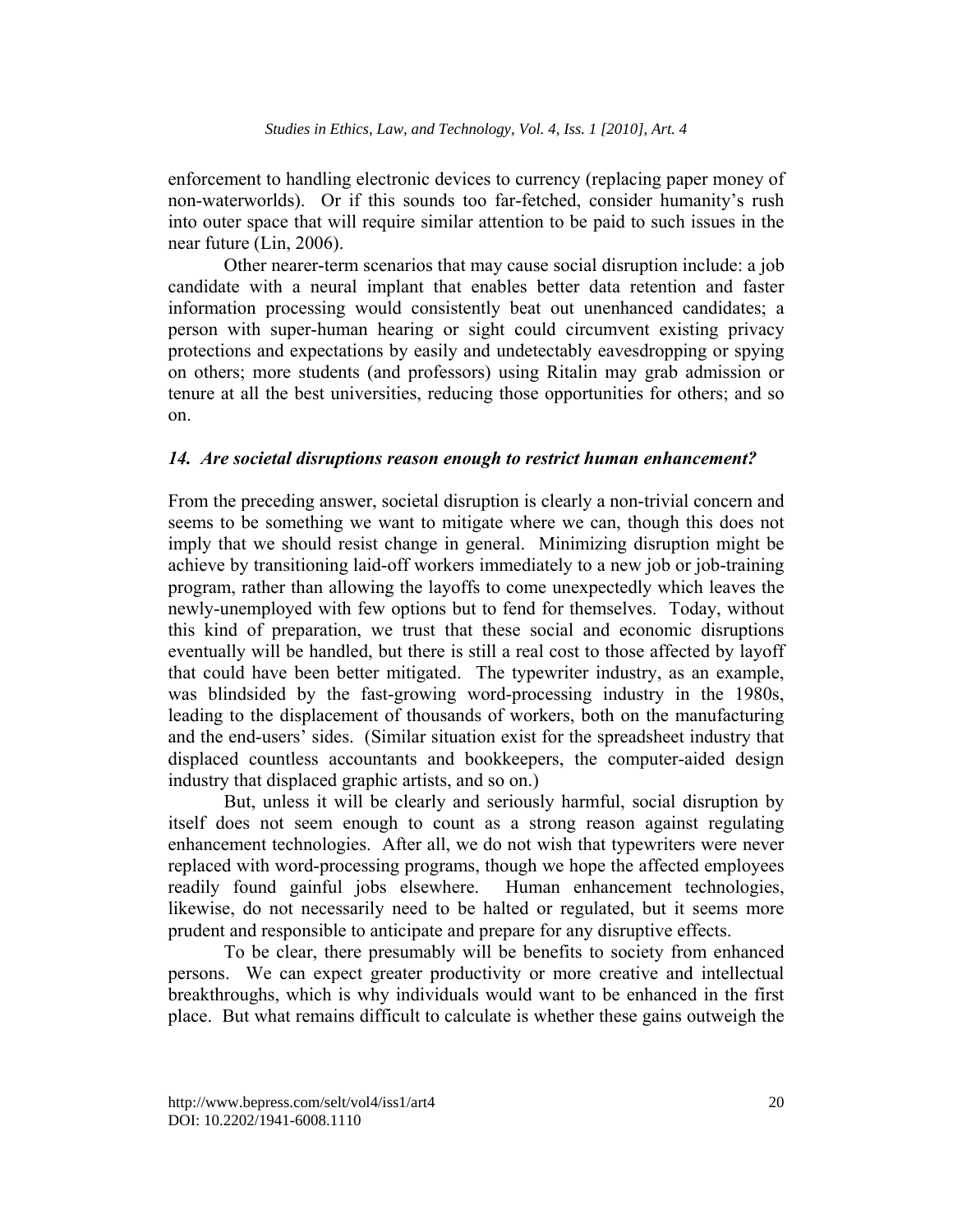costs or risks, or even the likelihood of either gains or costs—which is needed if we do find it sensible to use a precautionary principle to guide our policymaking.

## *15. If individuals are enhanced differently, will communication be more difficult or impossible?*

In *Philosophical Investigations,* Wittgenstein (1953) said that if a lion could speak, we could not understand it; and in *Alice's Adventures in Wonderland*, Lewis Carroll (1865) demonstrates some problems that Alice had communicating with a caterpillar. Both examples highlight the importance of the body in communication. For Wittgenstein sharing a language involves sharing a form of life, and lions and humans are too different to share the latter so they cannot share the former either. Language is social, and we communicate with each other about experiences that we have reason to believe we can all understand, more or less. This is a plausible belief given that we are the same species, made of the same stuff, close to the same shape, and with the same sense organs.

But what if we were radically different from each other? Suppose that some humans had the vision of an eagle or could see infrared. If some of us have enhanced vision or quite different vision, how would this affect communication and general social cohesion? Or consider a more radical situation in which someone is enhanced by the addition of a different sense; for example, the echolocation capabilities of a bat. Suppose too that it became possible to have enhancements of numerous kinds and that we could choose which we wanted, if any. Could a conservative, unenhanced human, communicate easily with highlyenhanced neighbors who had all kinds of experiences of which he could not conceive? Probably not. And communication may be even more difficult between people who have quite different enhancements.

The answer to the question is that almost certainly communication would become more difficult. Just how difficult is partly an empirical matter, of course. Sighted people can communicate with the sight-impaired. But given what we know about the social nature of language and the importance of shared experiences in communication, it is difficult to see how problems could be avoided. None of this may matter of course. We, as we currently are, are social creatures, but our enhanced heirs may not be, or not in the way that we are. They may not mind if there are few with whom they can easily communicate.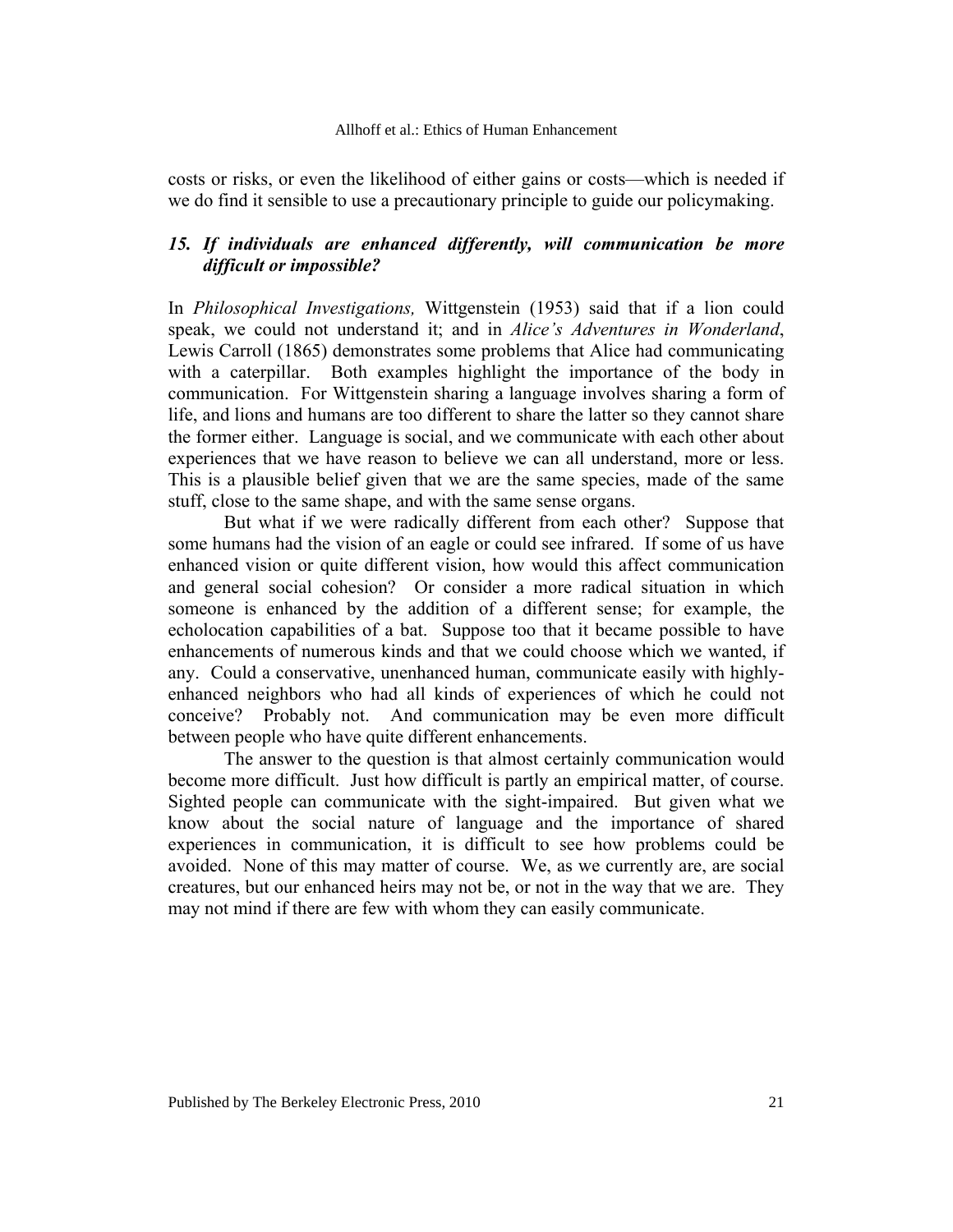## **G. Human Dignity & The Good Life**

#### *16. Does the notion of human dignity suffer with human enhancements?*

The fiercest resistance to human enhancement technologies is perhap a concern about their effect on "human dignity" and what it means to be human (President's Council on Bioethics, 2003; Sandel, 2007). For instance, does the desire for enhancement show ingratitude for what we have and (further) enable an attitude of unquenchable dissatisfaction with one's life? Some researchers suggest that discontent is hardwired into the genetic makeup of humans (Hill, 2006; Woodall, 2007), which is why we constantly innovate, strive to achieve and gain more, etc. However, even if this is true, it does not seem to be so much an argument to promote human enhancement technologies, but more a worry that those technologies are not the panacea or Holy Grail of happiness we might believe them to be; that is, we will still be dissatisfied with ourselves no matter how much we enhance ourselves (unless, of course, we somehow eradicate that part of our DNA that causes discontent).

Would human enhancement technologies hinder moral development? Many believe that "soul-making" is impossible without struggle (Hick, 1966), and achievements ring hollow without sacrifice or effort (President's Council on Bioethics, 2003); so if technology makes life and competitions easier, then we may lose opportunities to feed and grow our moral character. On the other hand, compare our lives today with pre-Internet days: increased connectivity to friends, work, information, etc. is often a double-edged proposition that also increases stress and decreases free time. This, then, raises the related concern of whether enhancement technologies will actually make our lives happier. (If the research mentioned above about discontent in our genes is accurate, then we might have a psychobiological reason to think not.)

Is the frailty of the human condition necessary to best appreciate life? There is something romantic about the notion of being mortal and fallible. But with existing pharmacology, we could eliminate the emotion of sadness today, and work is continuing on drugs that repress memories; but it is not clear that sadness (at least in the normal range, as opposed to clinical depression) is a "pathology" we should want to eliminate, rather than a human experience that we should preserve (President's Council on Bioethics, 2003). Other critics have suggested that life could be too long, leading to boredom after one's life-goals are achieved (*e.g.,* Williams, 1973).

Finally, we will mention here the related, persistent concern that we are playing God with world-changing technologies, which is presumably bad (Peters, 2007). But what exactly counts as "playing God", and why is that morally wrong; *i.e.,* where exactly is the proscription in religious scripture? If we define the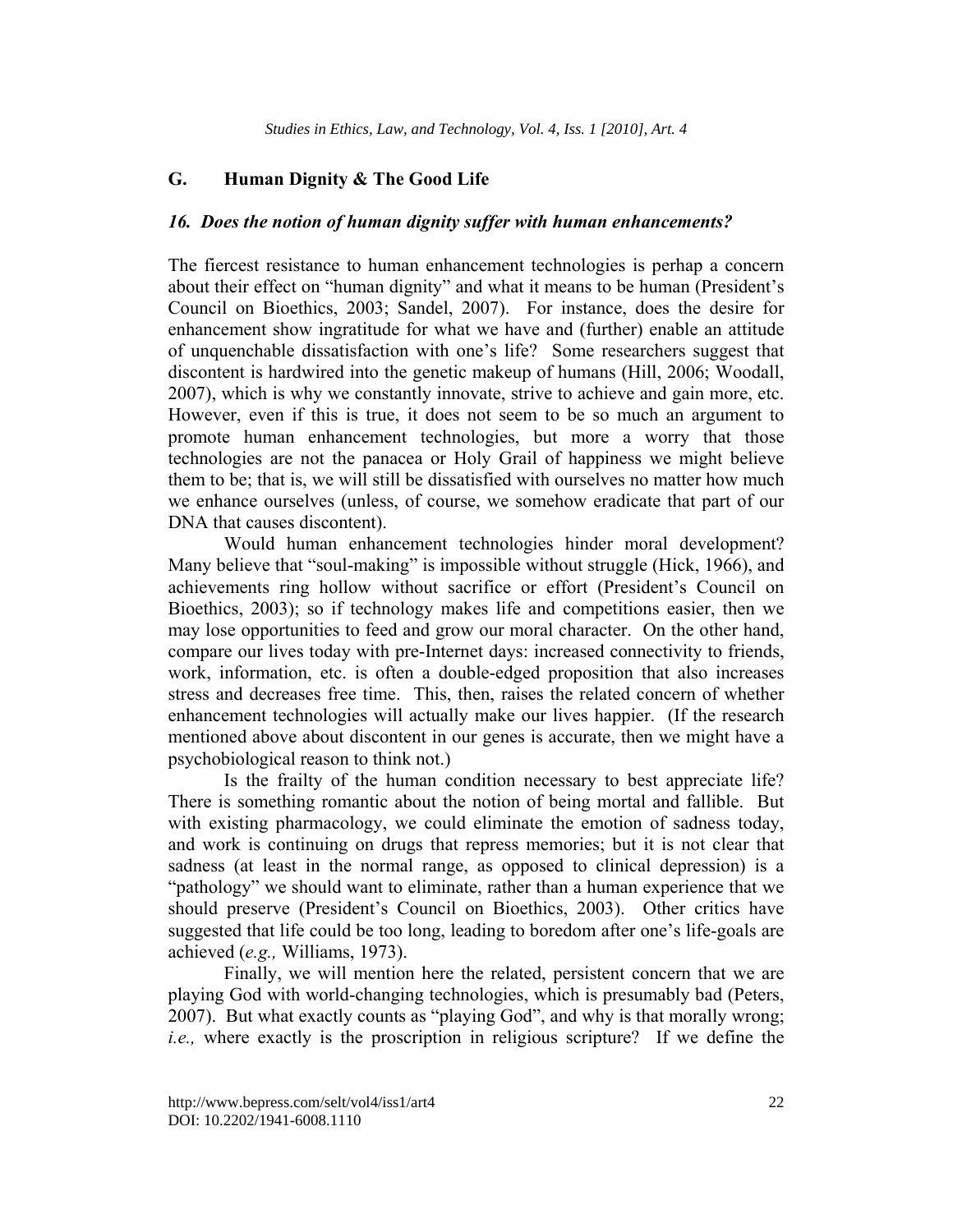concept as manipulating nature, then we all have been guilty of that since the first man picked up a stick. Making life-and-death decisions is a plausible candidate as a definition, but then physicians as well as soldiers (even in holy wars?) could be accused of this charge.

## *17. Will we need to rethink the notion of a "good life"?*

Up until now, we have had a reasonably good idea of what makes life better, and we can be fairly confident about what makes life better for most, and, although this is more controversial, roughly what constitutes a good life. For Aristotle, the one thing that everyone wanted for its own sake was happiness, and the best way of achieving this was through a life of contemplation, or study (Aristotle, 1941 trans.). Happiness (or *eudaimonia*) for Aristotle was a much richer concept than it currently is for us. It involved living well and doing well, it was something that lasted for a sustained period (one could not be happy for just an hour), and it could not apply to just one aspect of life. In general, it meant overall success, prosperity, and achievement. It resulted from virtue, but also required external goods, for example good birth, good children and beauty.

James Moor argues that there are certain underlying core values that all people have (Moor, 1999). These are: life, happiness (pleasure), and autonomy. In order to exercise our autonomy we require the *ability* to do various things, the *security* to do them, the *knowledge* about doing them, the *freedom* and *opportunity* to do them, and finally the *resources* to accomplish our goals. In order to achieve a good life we require all of these, but different people will not give all of the components the same weightings, and therefore conceptions of the good life will be different for different people, but not radically so. Aristotle and Moor both are talking about humans as they are now.

In the future, with human enhancements, things will be less clear. Do we know if particular "enhancements" will improve life? Will enhanced people be happier, and if not, why bother with enhancements? Can we say much about the "good life" for an "enhanced" person? One important factor is this: Currently, people around the world are more or less the same. We know in general what sorts of things make people happy, what makes them suffer, what gives pleasure and pain, and so on. If human enhancements become widespread, it is likely that people will become very different from each other. Many different kinds of enhancements, and enhancements to different levels may be possible, and if people are free to choose, they will choose differently. So it may not be known what should be done to relieve the suffering or increase the pleasure of others. In an important respect, our commonality will be lost, and if this is so, the notion of "the good life" becomes vacuous in the sense of being even a vague guide for action.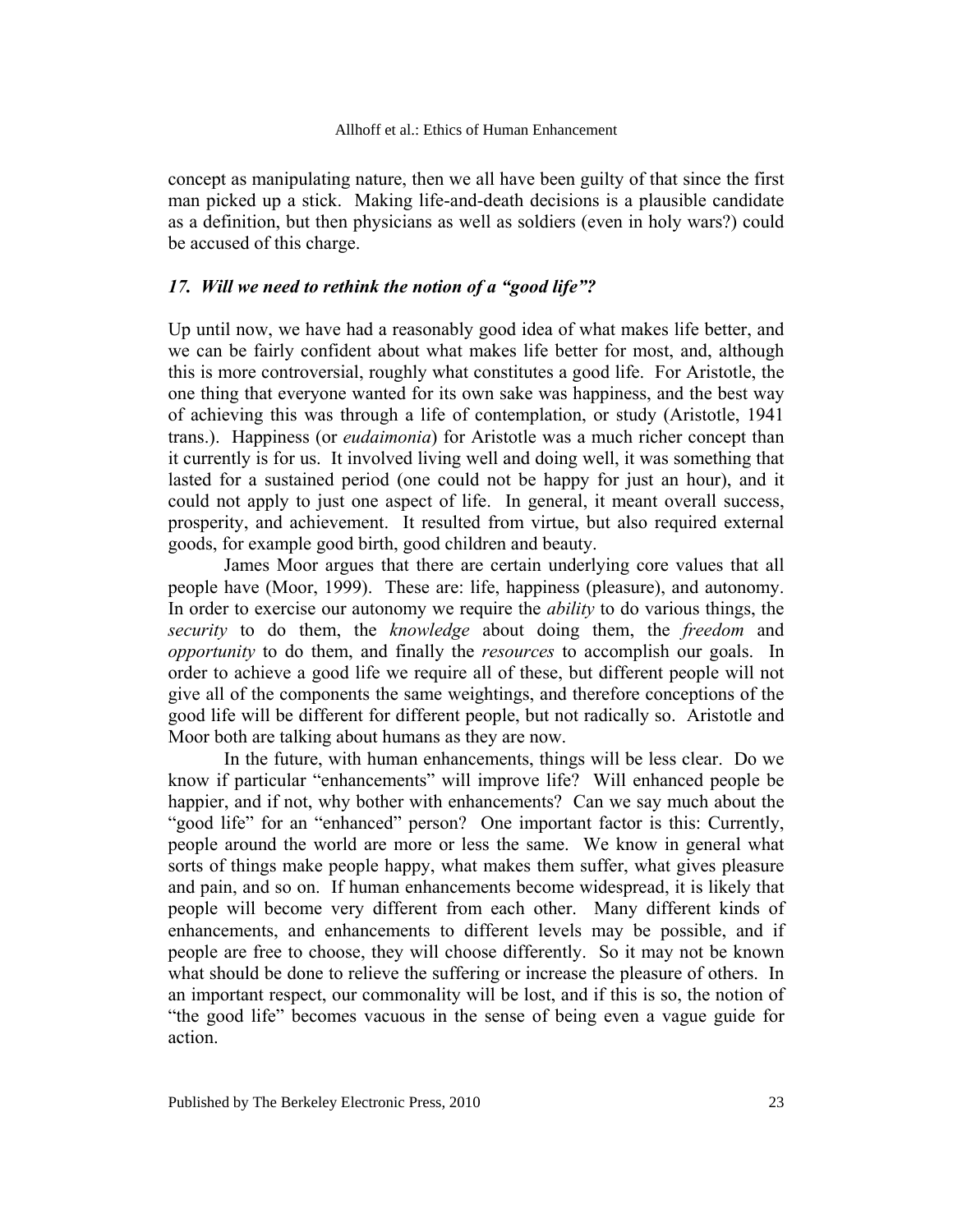It is difficult to know whether enhancement would make life better overall. Consider direct communication between brains: How would this affect our privacy? Currently, my thoughts are mine alone, more or less, something for which I am very grateful. This is not so much because I intentionally think things that I should not, but more that I do not have the same sort of control over my thoughts that I have over my actions. My autonomy would be reduced to the extent that I would have much less control over what people knew about me, and this would certainly make me more vulnerable to government and employer control. Consider too enhanced senses: Suppose that I had the vision of an eagle. I really cannot say that this would improve my life, because I have no idea what it would be like.

Humans are basically social creatures who like living in groups, and this aspect would appear to be under threat in a diversely enhanced world. Could one be a friend of a much more enhanced person? Aristotle would probably say not. Real friends must be equals. Could I understand this person? Wittgenstein would have his doubts. While both Aristotle and Wittgenstein might both appear to overstate the case, communication and friendship are easier between people who are similar, and radical enhancements raise the possibility of very diverse groups of humans (or creatures like humans) existing. Such considerations do suggest that there would be a need to rethink what constitutes a good life, or even an improved life, for humans.

## **H. Rights & Obligations**

#### *18. Is there a right to be enhanced*

Rights can be divided into two broad classes: a class of human rights, sometimes called "natural rights", and a class of more conventional rights based on the specific customs, roles, and laws of a society. Examples of the former are famously listed in the American Declaration of Independence: "We hold these truths to be self-evident, that all men are created equal, that they are endowed by their Creator with certain unalienable Rights, that among these are Life, Liberty and the pursuit of Happiness." The right to enhancement is not included in this list or in other familiar lists of human rights. But it could be argued that a right of enhancement is a right derived from some or all of the human rights like those listed in the Declaration of Independence. Humans should be able to exercise their right to enhancements to the extent that it promotes their life, liberty, or the pursuit of happiness.

However, this at most would make a right to enhancement a *prima facie* right because human rights themselves, though fundamental, can conflict and are susceptible to modification and qualification. One's right to liberty, for example,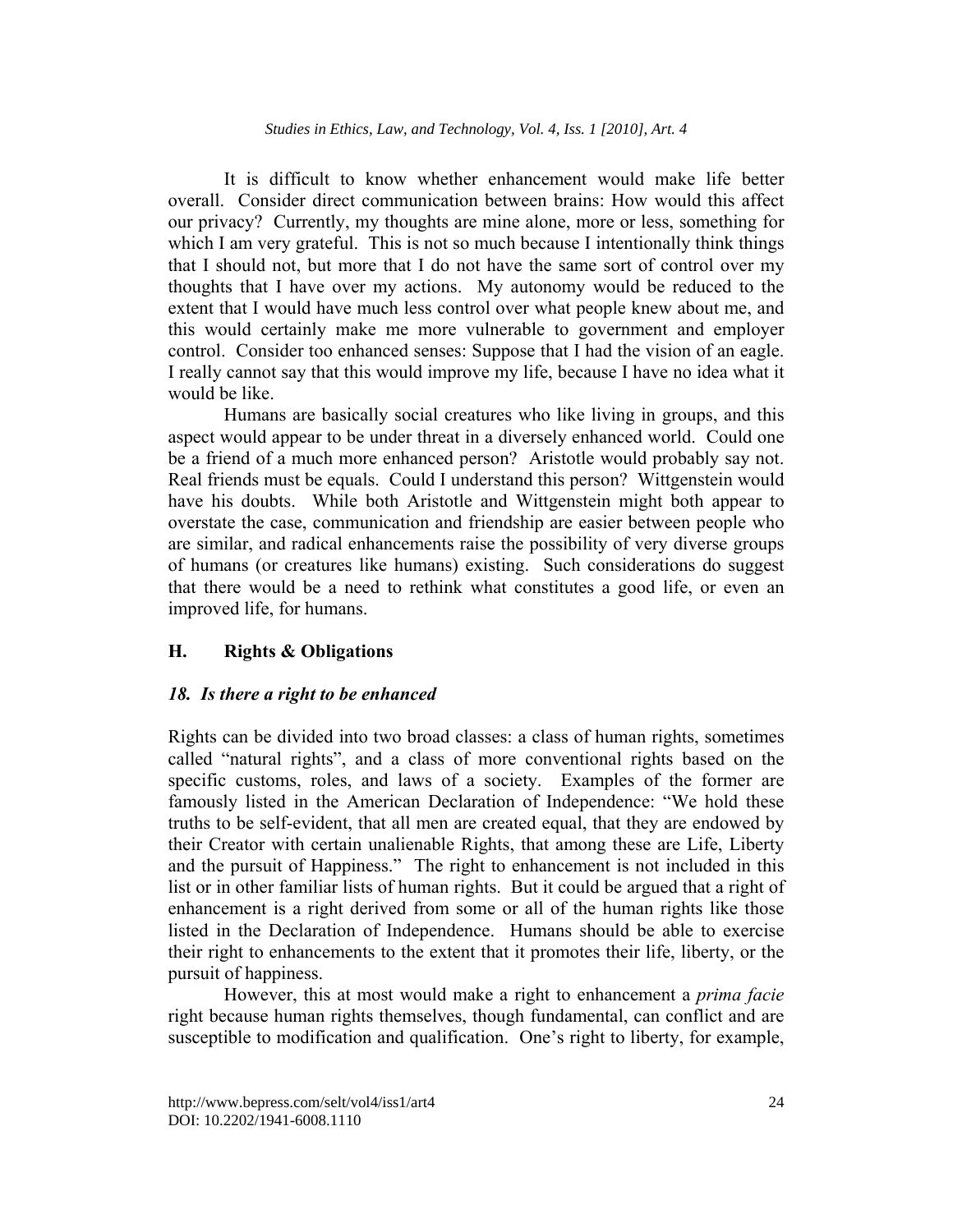does not automatically permit infringement on the rights of others. Rights frequently trump in our considerations about which action is correct. But rights can also be trumped by other rights or by extremely harmful consequences. Therefore, even if the right to enhancement is regarded as a derived human right, its application in a particular situation could be challenged on the grounds that it infringes on the rights of others or that its exercise would lead to extreme harm.

The right to enhancement can also be regarded as conventional. "Conventional" does not mean "arbitrary" but "established by general agreement or practice." We can make laws, for example, that allow some enhancements and laws that prohibit others. How justified such conventional rights or prohibitions are depends upon how good the reasons for them are. We might easily justify the use of nanodevices that patrol our bodies for cancerous outbreaks. We would prohibit the use of nanodevices that would give humans a burst of intelligence followed by likely seizures and strokes.

Discussion of rights remains controversial in philosophical circles. Some argue that the justification of human enhancement in particular could be better carried out in terms of fundamental values such as life, health, knowledge and sociability (Hopkins, 2008). But arguments based on rights and arguments based on human values tend to emphasize common notions of human dignity and the good life.

#### *19. Could human enhancement give us greater or fewer rights?*

Future enhancements could either increase or decrease our rights. Today, this is played out in the world of sports where the enhancements may come through the use of drugs. Those in charge of a sport must set the rules to allow or forbid enhancements. In swimming, some aquadynamic swimsuits are allowed and some or not. Now suppose nanodevices of the future alter our bodies when we are in the water to make us more aquadynamic. Should such enhanced swimmers be allowed to compete against unenhanced swimmers? In situations like this, judgments about rights that take into account fairness have to be made. The nanoenhanced swimmers could be prohibited from competing at all or they could be given a new right to compete within a new class of swimmers or, if the nanoenhancement is easily obtainable by all competitors, the right to use it could be extended to everyone. Consider the case of Oscar Pistorius, the South African sprinter who had his legs amputated when he was a year old but now runs on artificial legs (Edwards, 2008a). He missed the qualifying time for the 2008 Summer Olympics by just three-quarters of a second. Some argue that his new legs, which give considerable spring to his run and do not require blood circulation, have given him an enhancement that should not be allowed in races with normal runners. Others argue that he should not lose the right to compete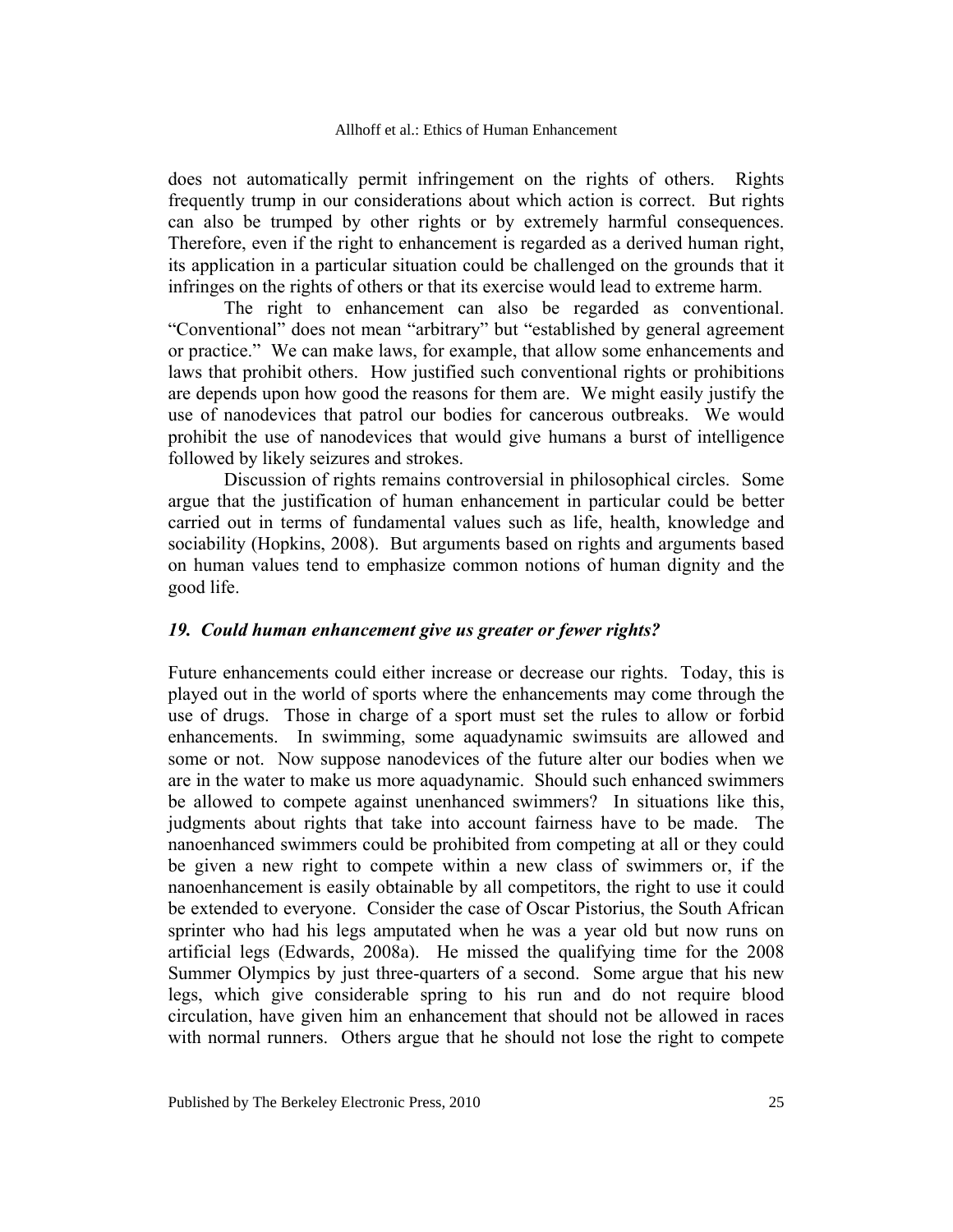with non-disabled runners. The boundaries of our rights will continue to shift as further enhancements are developed.

Beyond sports we might imagine what rights and duties would be affected if future enhancements give some individuals in society much greater physical and mental abilities than they have now: Should they have greater rights or liberties than unenhanced persons? Would the enhanced then have some duty to care for the unenhanced, just as the better-informed and capable parent has a duty to care for her child? Human enhancement may create a wide moral chasm between the haves and have-nots. In such a case, resolving issues of rights and responsibilities will take on considerable importance to avoid significant social and economic disruptive effects

### *20. Is there an obligation in some circumstance to be enhanced?*

In some circumstances, there may be an obligation or at least a strong argument to enhance. Assuming vaccinations are enhancements, we have an obvious example of a case in which enhancements are required or at least strongly recommended. We require pilots to have training and pass stringent tests, necessary for the enhancements of a prospective pilot's capabilities for everyone's safety. Today, prisoners wear ankle bracelets that transmit information about their location. This is a kind of enhancement we allow, given prisoners have forfeited some of their rights; moreover, there is a strong argument for doing this because it relieves overpopulation in prisons while guarding against possible flight risk by a nonviolent offender.

One area in which we can expect required enhancements to increase is the military. In the military, soldiers have fewer rights than civilians; they lose freedoms and have to obey reasonable orders. Of course, that is the issue: Is it reasonable for the military to require enhancement of soldiers beyond their usual training? One likely possibility is the use of nanochip "dog tags" that will allow soldiers to be identified in case of death. Such chips could also be locators for supervising officers to track them—how useful on the battlefield to know where all of your soldiers are and know the state of their health. Naturally, weapons and equipment will also be enhanced. Today, there are prototypes of devices that make soldiers almost invisible by projecting the scene behind them in front of them. But there is no reason to stop there. Why not implant devices so that soldiers can be ordered to do what you want either through oral and written commands or through direct connections to the decision and motor operations of their brains? At some point, such enhancements have crossed the line of which enhancements should be allowed, let alone required. Nevertheless, the need for quick, effective, and decisive actions by the military will put significant pressure toward producing a super soldier.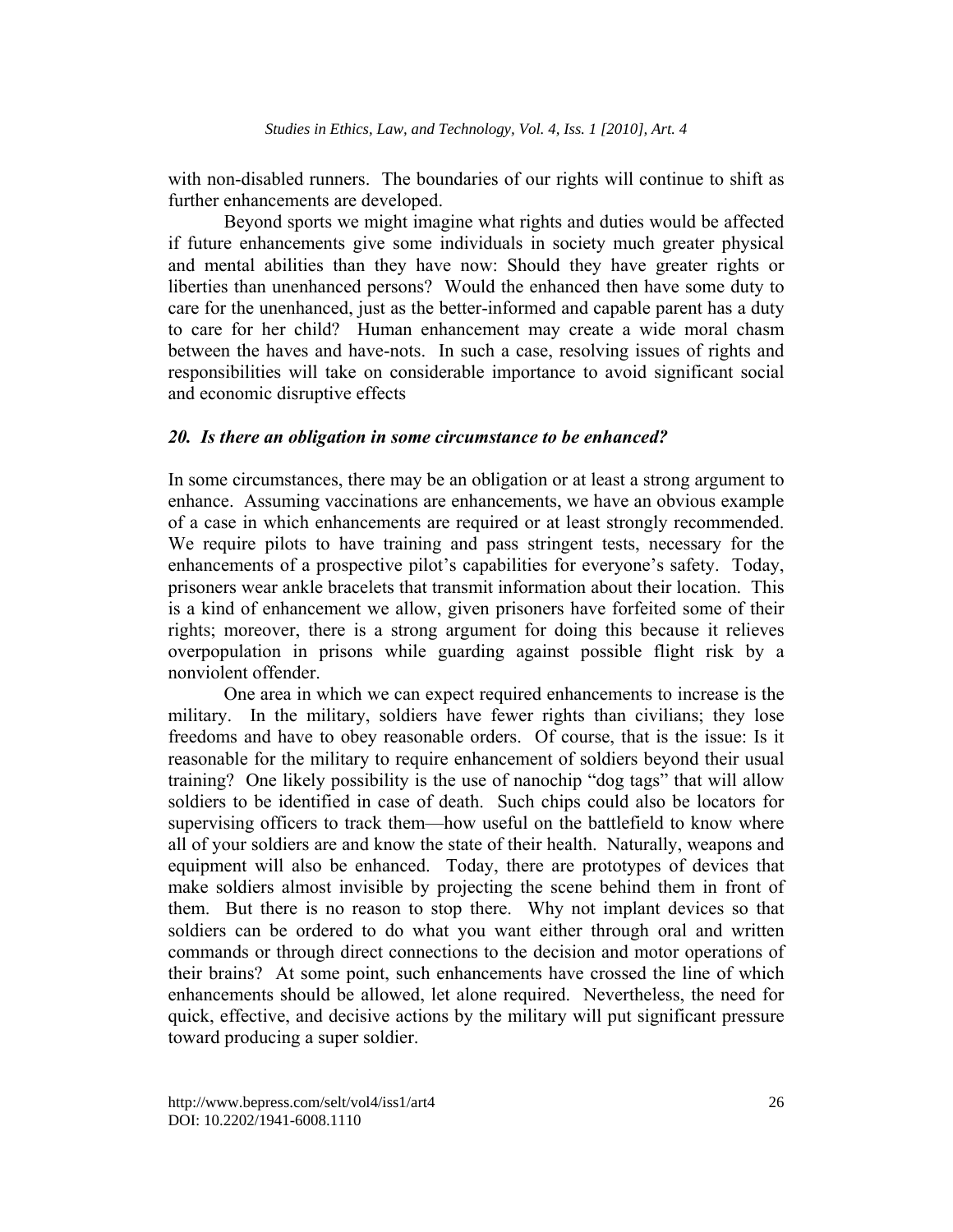#### *21. Should children be enhanced?*

Whether children should be enhanced is a particularly difficult issue. We give adults considerable freedom to do what they wish to themselves, as long as it does not harm others. But children are children. Parents must face the issue of parental rights and responsibilities associated with decisions to enhance children, whether directly (after the child is born) or indirectly through germ-line enhancements (to the parent's transmittable genes, prior to the child's birth) (Allhoff, 2005). This generates quandaries about selecting the proper actions that will only be exacerbated by future enhancement possibilities through nanotechnology. On the one hand, if parents enhance children with nanotechnology, they will be making crucial decisions about the capabilities of their children that may be irreversible and limit their children's future choices and opportunities. Will the child agree with the choices when he or she is older? On the other hand, parents already make similar choices in many areas on behalf of their children. Insomuch as parents generally strive to provide the best for their children—*e.g.*, quality of school/education, a proper diet, moral guidance, etc. will enhancements overstep any bounds in that effort? Prevailing wisdom suggests that parents do not have an unlimited right to raise their children however they want; that right, if one exists, seems to be limited by health and safety concerns related to the child.

Some have argued at least with regard to education that children possess a further right beyond health and safety. Article 26 of the United Nations Universal Declaration of Human Rights states that everyone has the right to education and that education shall be directed to the full development of the human personality and to the strengthening of respect for human rights and fundamental freedoms. These rights in turn suggest duties for parents and for society. If education is a kind of social enhancement, this lays the groundwork for claiming that other kinds of enhancements might be the right of children and correlative duties of parents and children. Will, for example, children of the future be expected to receive enhancements of their bodies that lead to "the full development of human personality"? Exactly what might be required will depend on the facts of the situation, of course. As we have said, context matters. But what this account shows is that there is at least a possible line of argument that supports not only the right of children to be enhanced but also a duty of their parents or society to do it.

Another difficulty raised with enhancing children turns on the therapyenhancement distinction that we discussed in question 4. Therapy is often required on a child's behalf, whereas enhancement may be more voluntary. In the deaf community, an ongoing debate occurs about whether treating deafness is therapy or enhancement. Some in the deaf community maintain that being deaf is not something that needs treating. The deaf community functions with its own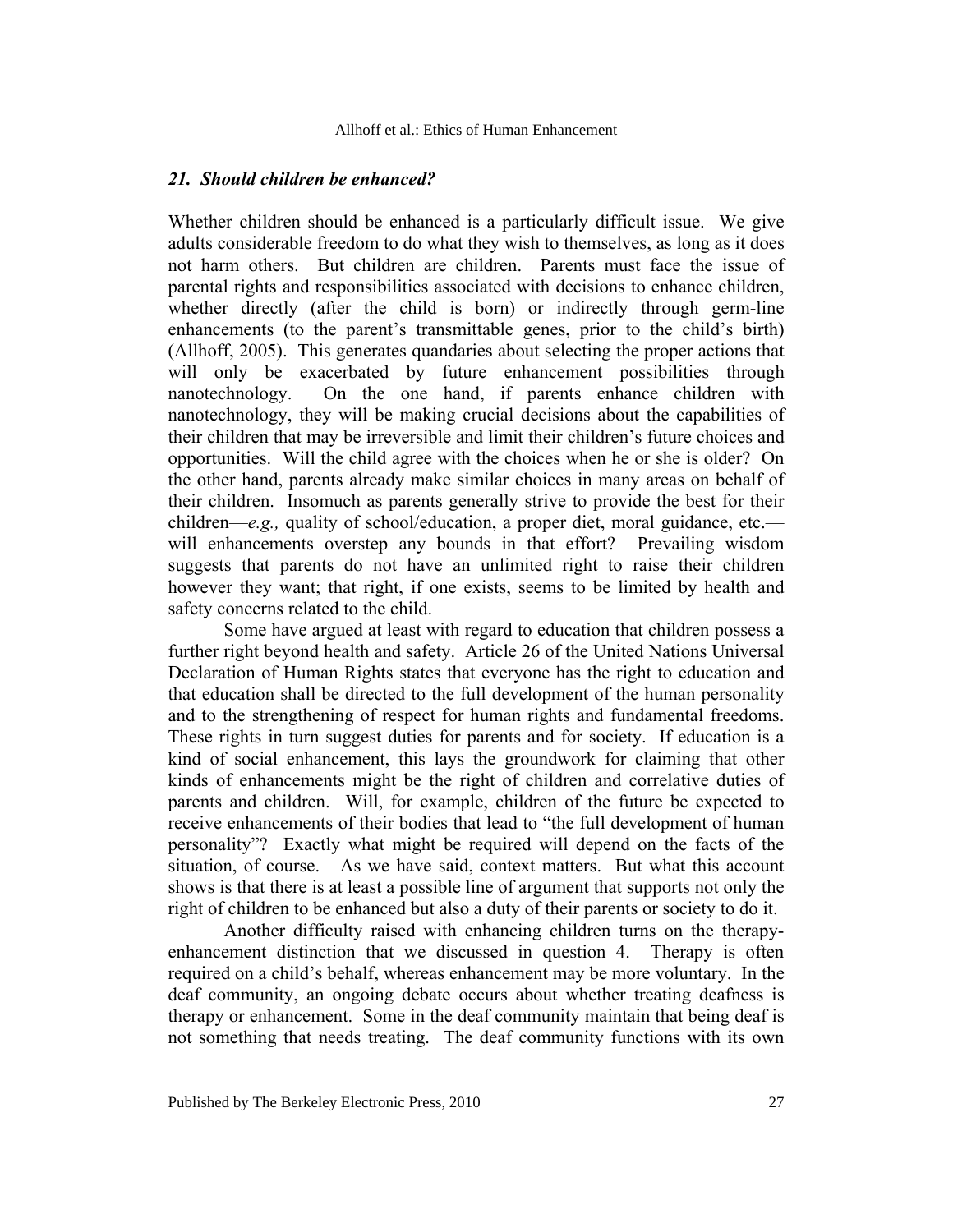language and community. This would be undermined if deafness were removed. This leads some to argue that deaf children do not require therapy and there is no decisive reason why deaf children should receive enhancement such as a cochlear implant. Indeed, real-world cases exist in which, *e.g.,* deaf parents have been permitted to deliberately select embryos for *in vitro* fertilization that would lead to deaf babies. Others believe that deafness requires therapy. On this latter view there is much more pressure put on parents of a deaf child to perform their duty of care toward health and safety and install a cochlear implant for therapeutic reasons.

Another common concern about enhancing children lies in the possibility that parents will enhance their children to give them an edge in society. Rather than simply buying them new laptops for school, in the future parents might buy nanochips for their children's bodies. The size of our working memory has much to do with our intelligence. Suppose some nanochips could be added to instantly give children a larger working memory; what an advantage they would have over other children without them. Of course, it is not only cognitive enhancement but also the enhancement of beauty and functionality of other parts of the body that might be possible. Beauty queens and track stars could be made, improving the outcomes of the genetic lottery. The likely result of such an enhancement race by parents will strike many as an unhealthy and unsound approach to developing the potential children—but how do we prevent it?

#### **I. Policy & Law**

#### *22. What are the policy implications of human enhancement?*

Given the preceding discussion, it should be clear that human enhancement is more than just about the individual's freedom or autonomy: there are plausibly negative consequences on others and society that need to be considered. Or at least an argument needs to be made that freedom/autonomy trumps all other values, but such a position seems unnecessarily dogmatic. These issues point to the policy dilemma of whether we should have regulations or restrictions on human enhancement technologies, so to prevent or mitigate some of the negative impacts considered. Three answers suggest themselves: (1) no restrictions, (2) some restrictions, or (3) a moratorium or full ban.

A moratorium seems unrealistic to the extent that a worldwide one would be needed to truly stem the use of human enhancement technologies, and that no worldwide moratorium on anything has yet been shown to work, including on (alleged) attempts to clone a human being. A local moratorium would send patients to "back-alley" enhancement clinics or to more liberal regions of the world, as is the case with "cosmetic-surgery vacations" to countries in which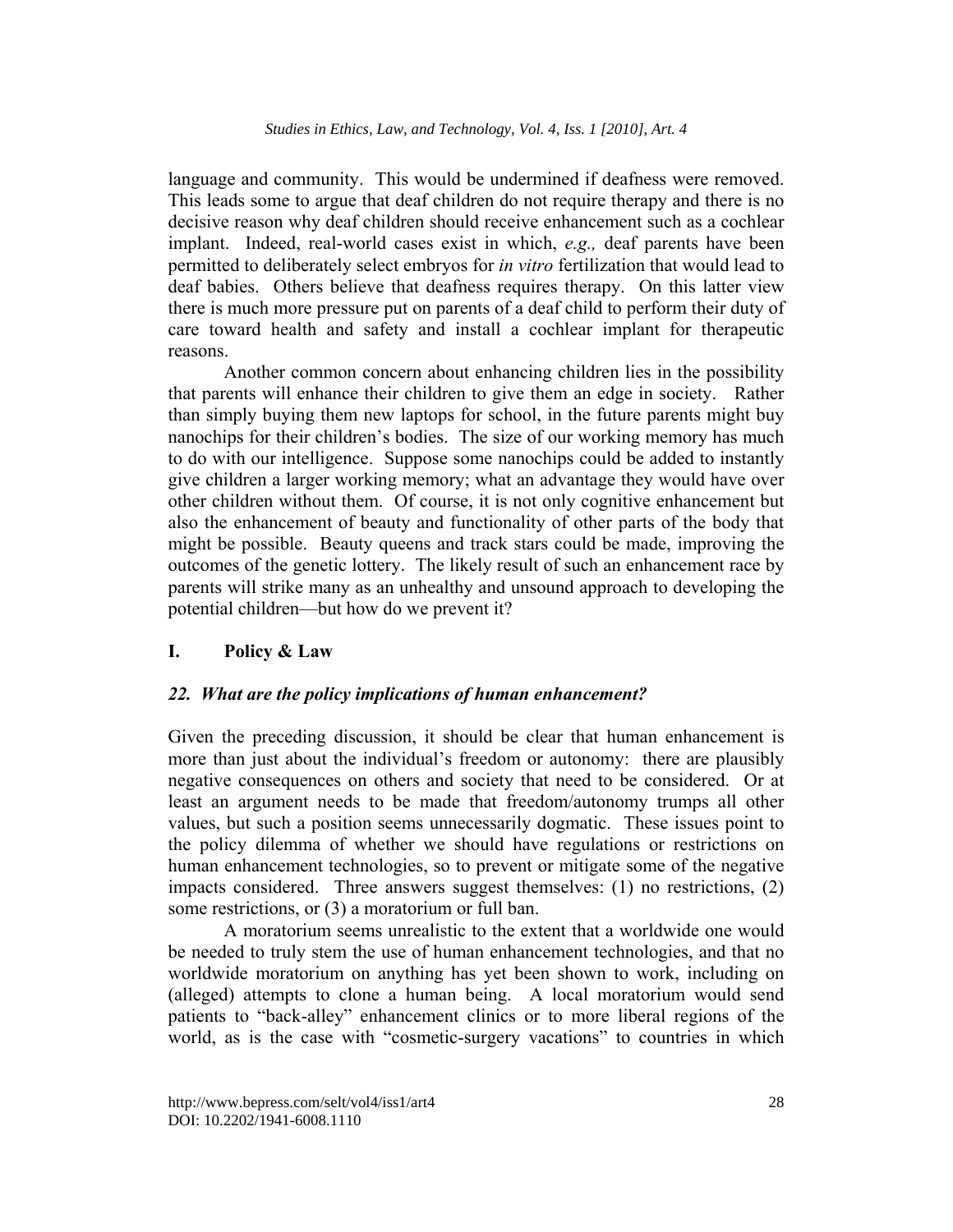those medical procedures are less expensive in other nations. Further, a ban on enhancement research seems much too premature—an overreaction to perceived, future risks—as well as a real threat to therapy-related research today.

On the other side of the spectrum, the idea of having no restrictions on human enhancement technologies seems to be reckless or at least unjustifiably optimistic, given that there are plausible risks. As pointed out earlier, complete freedom or autonomy may be a recipe for disaster and chaos in any case; we do not want to grant the right to yell "Fire!" in a crowded venue or the right of dangerous felons to own firearms.<sup>3</sup>

So what about finding middle ground with some non-Draconian regulations? Critics have argued that any regulation would be imperfect and likely ineffectual, much like laws against contraband or prostitution (Naam, 2005); but it is not clear that eliminating these laws would improve the situation, all things considered. Also, as a society, we still believe we ought to at least try to solve social ills, even if we cannot ultimately fix the entire problem, *e.g.,* we cannot stop any given crime from ever occurring again, yet we still have laws against such acts. And even if there are practical reasons not to pursue regulation, would that send the wrong message; *e.g.*, to children, that we support enhancement without reservations?

The issue of regulation will surely not be settled here, nor do we intend it to. Yet it is important to keep in mind that the human enhancement debate is not just a theoretical discussion about ethics, but it has bearing on the real world with policy decisions that may affect not just the would-be enhanced, but also researchers, manufacturers, social institutions, as well as our ideals of freedom and human dignity (Lin, 2007).

### *23. Should there be limits on enhancements, e.g., for military purposes?*

At this stage, without knowing exactly what kinds of human-enhancing devices and treatments will be invented, the answer is unclear. As we discussed previously, there may be a compelling case to limit those enhancements that pose serious health risks to the individual or profoundly upset social institutions, at least until we are able to evolve those institutions—such as sports or college admissions—to account for an enhancement divide.

Gratuitous enhancements seem to be an easy case. To the extent that they are not harmful to the individual, *e.g.,* an ordinary tattoo, and are not public nuisances, *e.g.,* a profane and visible tattoo that offends the sensibilities of others, there does not seem to be a compelling reason to limit them, apart from some argument that they desecrate the body and impinge upon human dignity. Un-

 $\overline{a}$ 

 $3$  Perhaps even the right to be happy may be inappropriately exercised, say, at a funeral?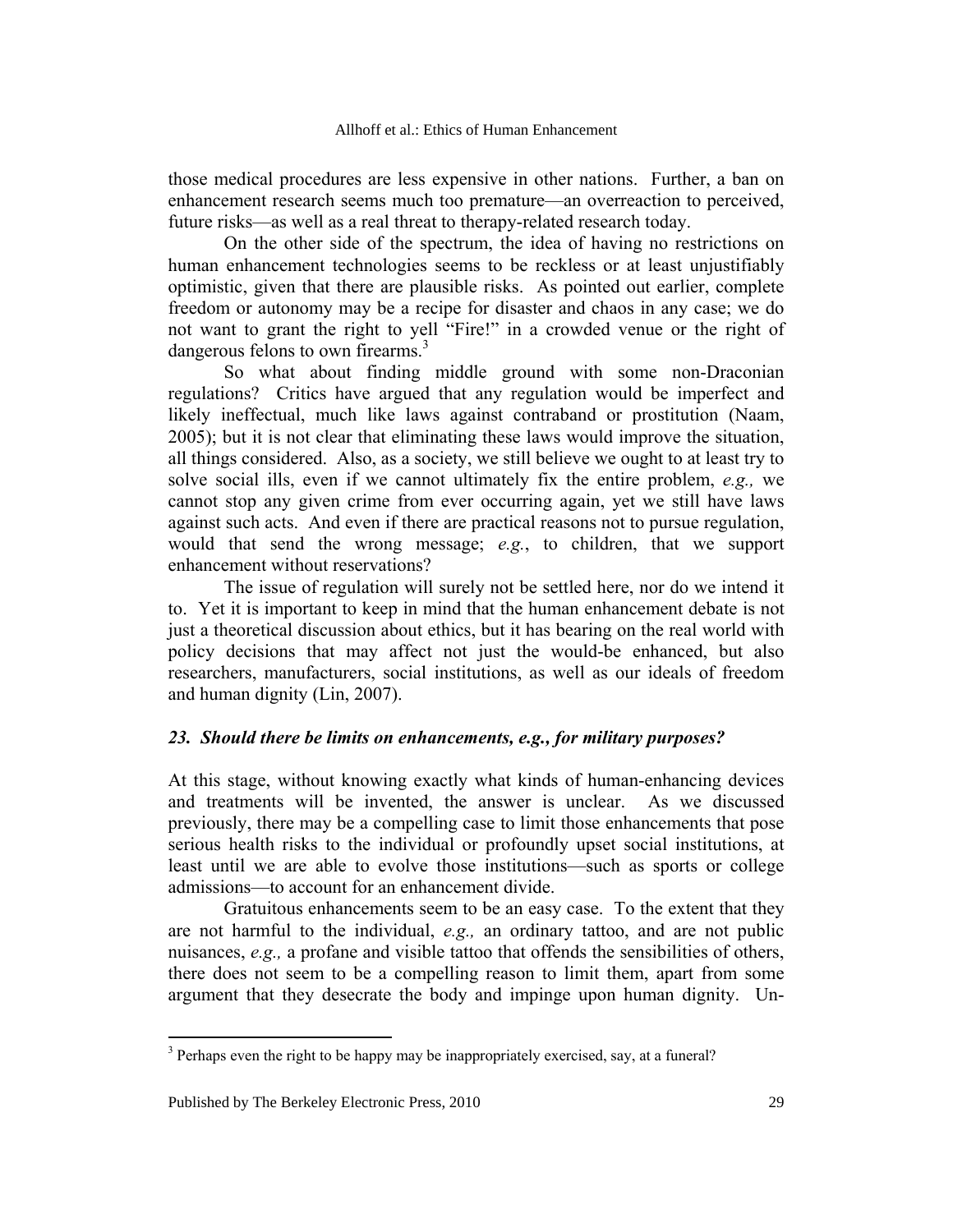enhancements (see question 8 above) pose a more difficult case study in that we must balance the interest and expressed will of the individual against what most persons would consider to be deliberate and serious harm to one's self.

Military applications of human enhancement technologies presents an even trickier moral and social dilemma: should we be in the business of *weaponizing* or modifying humans for someone else's ends, specifically to inflict harm on others or otherwise better prosecute a war (American Association for the Advancement of Science, 2006)? We will also not fully address such a complicated issue here, except to note that it involves considerations related to arms proliferation (*e.g.,* does this encourage other nations to invest in similar research?), national priorities (*e.g.,* might research funding be better spent elsewhere, given that any advantage we gain may be temporary until our enemies replicate our technologies, as they historically do?), asymmetrical warfare (*e.g.,* if enemies are more easily defeated by our super-soldiers, will they adapt by taking more desperate measures, such as more aggressively pursuing nuclear or biochemical weapons?), and other issues familiar to ethics and warfare.

#### *24. Might enhanced humans count as someone's intellectual property?*

Generally speaking, naturally-occurring objects (*e.g.*, air, water, other raw materials) cannot be patented, and human beings cannot be legally owned; so whether one could patent or otherwise claim intellectual property (IP) rights over an enhanced human seems to be a moot question. However, there might be more to this issue, once we recognize the related debate on biotechnology patenting, specifically as it relates to genomics. (Engineered biomedical devices, such as an artificial heart or knee, would clearly be patent-eligible under existing US law, though we will return shortly to the question of whether they ought to be.)

In the US, the biotechnology-patenting debate starts with the landmark legal decision *Diamond v. Chakrabarty*, in which the Supreme Court (by a narrow 5-4 margin) ruled that a genetically-modified, oil-eating bacterium—which is not naturally occurring—is patent-eligible (US Supreme Court, 1980). Since then, the courts have also established that parts or sequences of genes, though not the entire gene itself, may be patented if its function is also articulated (*e.g.,* US Court of Appeals for the Federal Circuit, 2009). Thus, it is possible that some sequence of a gene may be discovered, isolated, and functionalized in a human-enhancing application, *e.g.*, to slow or halt aging or give us superhuman strength or vision. If that happens, then the usual consequences of patent protection would likely occur, *i.e.,* the cost of such a procedure or drug would be high, at least for the first 20 years, given a lack of direct competitors.

This particular consequence strikes at the core of the access concern, as discussed previously: Whether through genomics, robotics, or other technologies,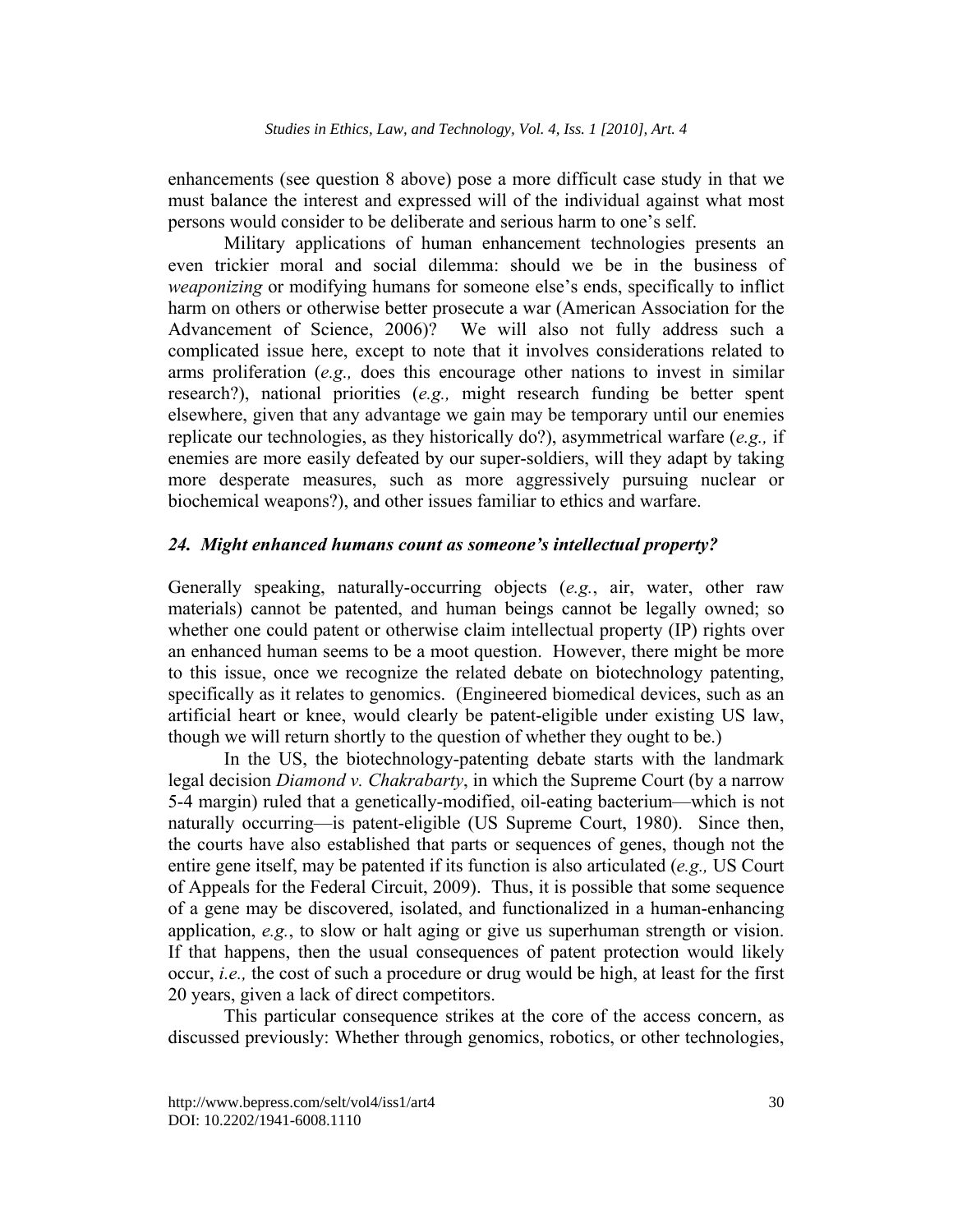the ability to acquire enhanced abilities will turn on the individual's ability to pay. Putting aside the issue of whether we have a *right* to enhance ourselves and how that is impacted by the high cost of such devices and treatments, it may be reasonably expected that IP law would create an "enhancement divide" between the enhanced (those who can afford it) and unenhanced (those who cannot afford to pay), which is cause for concern.

Furthermore, again setting rights aside, it will undoubtedly be argued that some human-enhancing treatments ought to belong to all of humanity and not be protected by IP law. For instance, it would seem immoral to withhold or otherwise raise barriers (such as to charge a price that some are unable to pay) to receive some therapy that can cure cancer or aging, just as it is to deny access to basic materials needed for our survival, *e.g.*, food and water. Such IP may represent essential discoveries needed to move science ahead: for instance, in nanotechnology, there are already criticisms that patents are a hindrance to basic science (Bawa, 2004). As an analogy, imagine how stunted science would be if the first microscope had been patented and its use restricted to only those who could afford to pay a licensing fee, or how radically different our world today would be if merely accessing the Internet required a similar use-fee (on top of any service provider fees). Further, it can be—and has been—claimed that *all* IP rights are harmful to innovation and indeed contradict the basic principles of a free-market economy, since they are essentially legalized monopolies (Boldrin and Levine, 2008; Torrance and Tomlinson, 2009). Without the protection of patents and copyrights, companies would be forced to compete on price, quality, customer service, and so on, which is a competition that seems to be good for broader public. Open-source computing is an example of such a business model.

Of course, the opposing side will rely on the standard argument that IP rights are a necessary form of incentive for innovation: without IP protection, companies and individuals would be much less likely to risk investing time and research funds to develop products that can simply be copied by competitors (Lessig, 2002). We will not engage this larger debate on whether or not IP law promotes social goods, except to reiterate that it has a bearing on the issue of fairness and access to human enhancement technologies.

#### *25. Will we need to rethink ethics itself?*<sup>4</sup>

To a large extent, our ethics depends on the kinds of creatures that we are. Philosophers traditionally have based ethical theories on assumptions about human nature. With enhancements we may become relevantly different creatures

 $\overline{a}$ 

<sup>&</sup>lt;sup>4</sup> This section builds upon previous work: James H. Moor, "Why We Need Better Ethics for Emerging Technologies*", Ethics and Information Technology* (2005) 7: 111-119.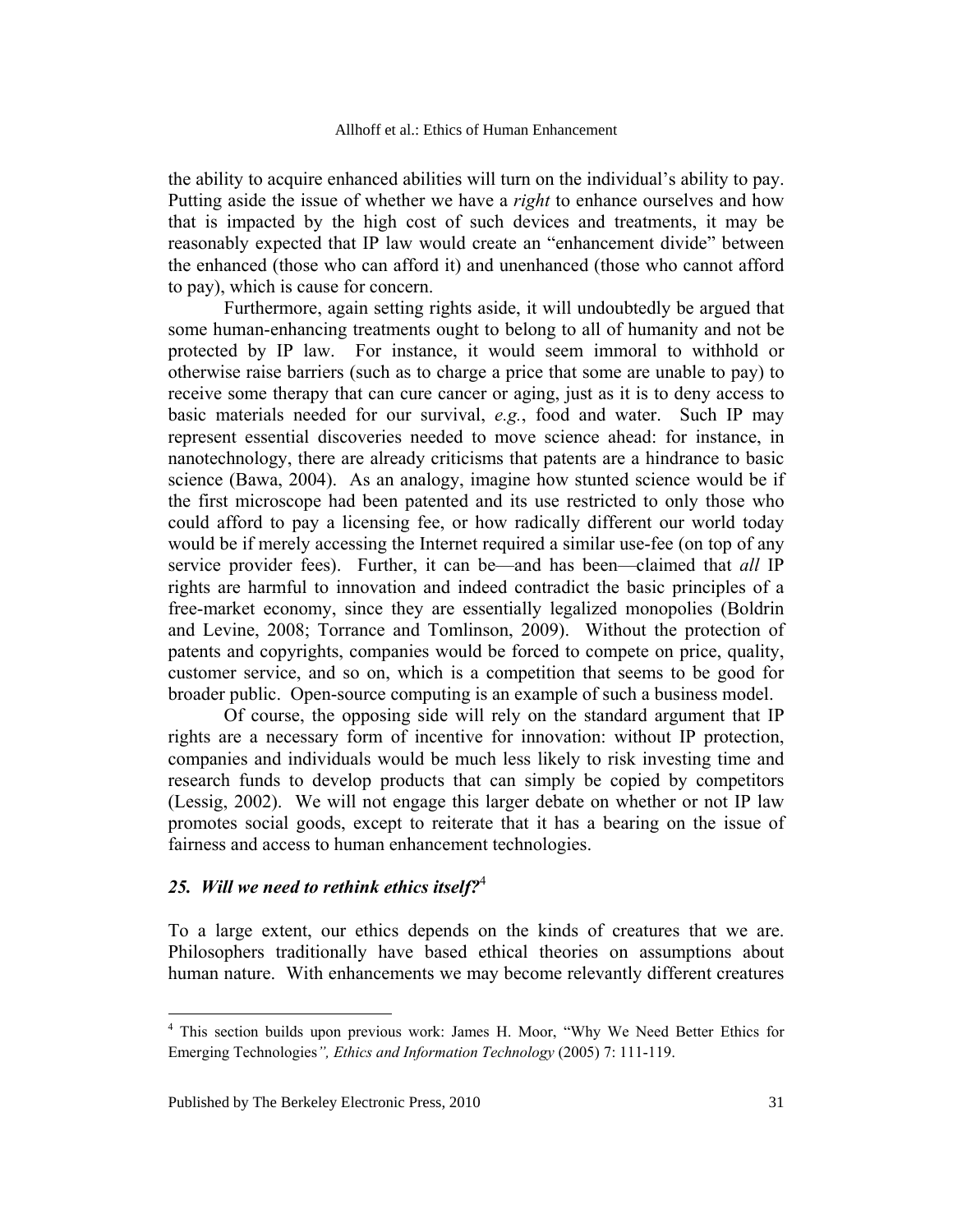and therefore need to rethink our basic ethical positions. For example, will we be as sympathetic toward other humans that differ substantially from us in their nature? We may need to do ethics differently. Converging technologies—for example, nanotechnology, neurotechnology, genetics and information technology—will almost certainly enable some dramatic enhancements, at least in the medium term.

The emergence of these potentially powerful technologies raises the question of what our technological future will be like. Will the quality of our lives improve with increased technology or not? We at least collectively can affect our futures by choosing which technologies to have and which not to have and by choosing how technologies that we pursue will be used. The question really is: How well will we choose? The emergence of a wide variety of new technologies should give us a sense of urgency in thinking about how we approach these technologies and enhancements ethically. Which kinds should we develop and keep? And, how should we utilize those that we do keep? It is not satisfactory to do ethics as usual. Better ethical thinking in terms of being better informed and better ethical action in terms of being more proactive are required.

Technologies, particularly new converging technologies for human enhancement, generate many ethical problems. Sometimes the problems can be treated easily under existing ethical policies. But because new technology allows us to perform activities in new ways, situations may arise in which we do not have adequate policies in place to guide us. We are confronted with *policy vacuums.*  We need to formulate and justify new policies (laws, rules, and customs) for acting in these new kinds of situations. Sometimes we can anticipate that the use of the technology will have consequences that are clearly undesirable. As much as possible, we need to anticipate these and establish policies that will minimize the deleterious effects of the new technology. At other times the subtleties of the situation may escape us, at least initially, and we will find ourselves in a situation of assessing the matter as consequences unfold. Formulating and justifying new policies is complicated by the fact that the concepts that we bring to a policyvacuum situation may not provide a unique understanding of the situation: the situation may have analogies with different and competing traditional situations. We find ourselves in a *conceptual muddle* about which way to understand the matter in order to formulate and justify a policy.

To avoid such a quandary, first, we need realistically to take into account that ethics is an ongoing and dynamic enterprise. Second, we can improve ethics by establishing better collaborations among ethicists, scientists, social scientists, and technologists. We need a multi-disciplinary approach (Brey, 2000). The third improvement for ethics would be to develop more sophisticated ethical analyses. Ethical theories themselves are often simplistic and do not give much guidance to particular situations. Often the alternative is to do technological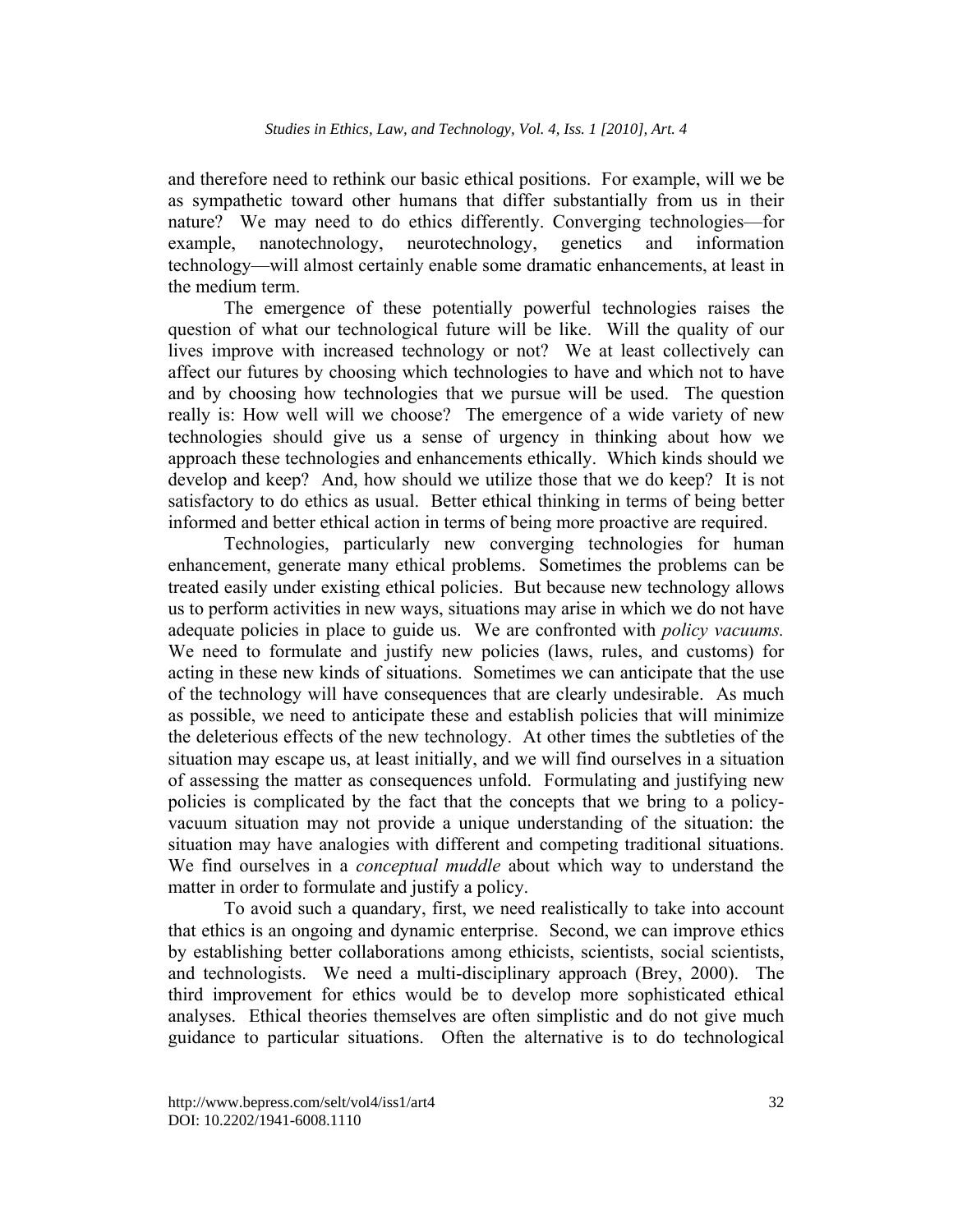assessment in terms of cost/benefit analysis. This approach too easily invites evaluation in terms of money while ignoring or discounting moral values which are difficult to represent or translate into monetary terms. At the very least, we need to be more proactive and less reactive in doing ethics (Moor and Weckert, 2004).

## **J. Conclusion**

In the above, we offer a preliminary survey of many of the major questions in the ethics debate on human enhancement. A full discussion is beyond the scope of this investigation and, indeed, could take an entire book to satisfactorily answer each question. But our brief introduction here is valuable as an entry point to the human enhancement ethics controversy, which is quickly gaining momentum and complexity.

An impressive array of technologies is driving the urgency of this debate, from familiar drugs (*e.g.*, steroids, modafinil, Ritalin) to fantastic visions of a cybernetic future. No one knows which visions—utopian, dystopian, or pedestrian—ultimately will be realized. But insofar as there are good reasons to think that many of these visions are plausible, it seems prudent to at least begin a conversation about the many ethical and social issues associated with human enhancement, especially since ethics seem to historically lag (far) behind technology and other quickly-evolving events. By planning ahead, we can be better prepared to enact legislation or regulation as deemed fit.

In our discussions, we have striven to follow a disinterested, sensible middle path in presenting the various sides of each issue, given the early stage of this debate, though clearly there are passionate and opposing forces engaged in this international struggle for clarity and policy. An increasing flow of thoughtful literature exists as we write this (*e.g.,* Savulescu and Bostrom, 2009), and we expect the arguments to continue for many more years—proving the prediction that human enhancement ethics will be the most important debate in science and society is this brave new century. Because human enhancement is such a personal matter, for the moment, we leave it to our readers to use their own moral compass to navigate these myriad camps and find their own path to ethical answers.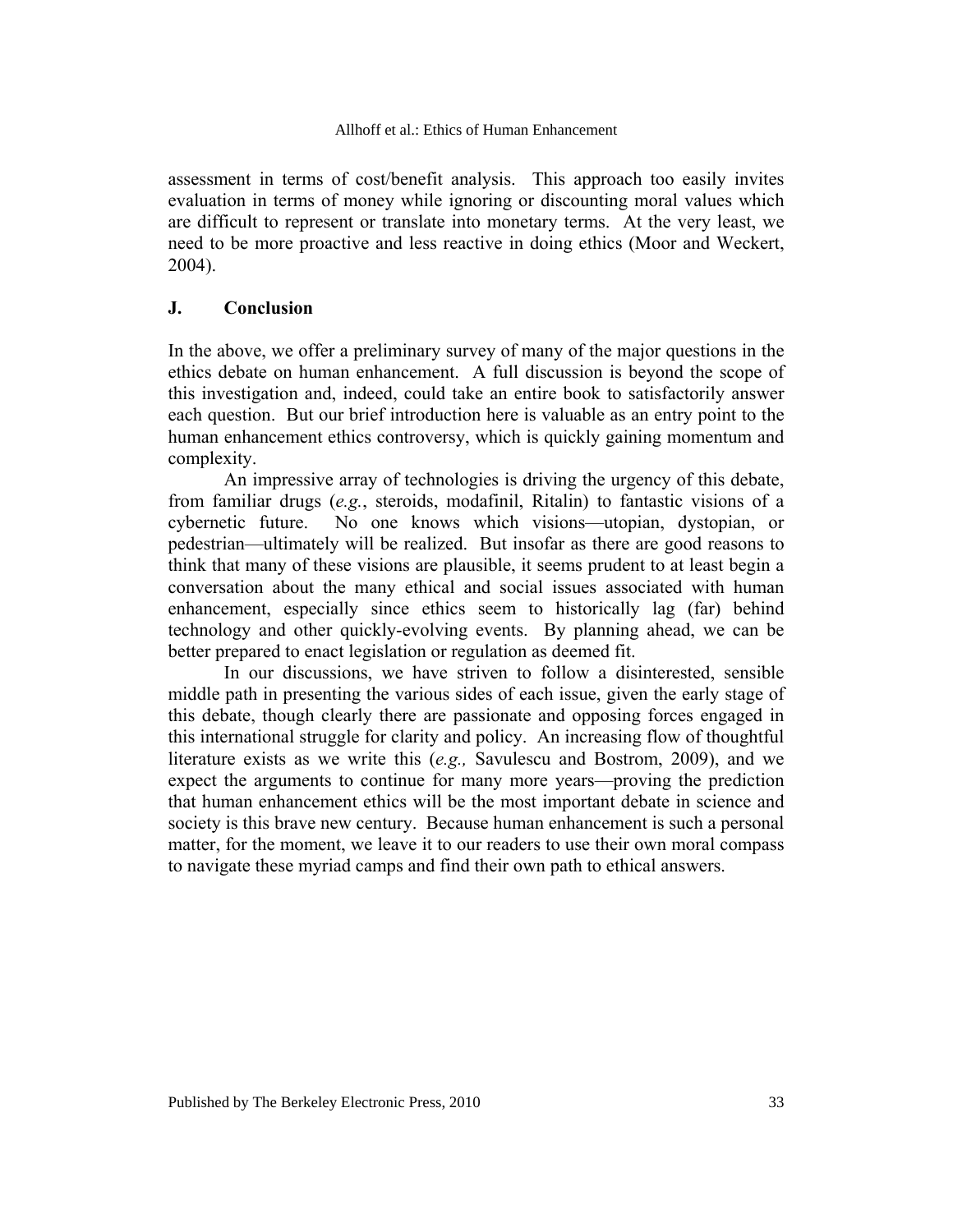*Studies in Ethics, Law, and Technology, Vol. 4, Iss. 1 [2010], Art. 4*

## **K. References**

Allhoff, F., 2005. "Germ-Line Genetic Enhancement and Rawlsian Primary Goods", *Kennedy Institute of Ethics Journal* 15.1: 39-56.

Allhoff, F., Lin, P., Moor, J., and Weckert, J, 2007. *Nanoethics: The Social and Ethical Dimensions of Nanotechnology*. Hoboken, NJ: John Wiley & Sons.

Allhoff, F., Lin, P., and Moore, D., forthcoming. *What is Nanotechnology and Why Does It Matter?: From Science to Ethics.* Hoboken, NJ: Wiley-Blackwell Publishing.

Allhoff, F. and Lin, P., 2008. *Nanotechnology & Society: Current and Emerging Issues*. Dordrecht: Springer.

American Association for the Advancement of Science, 2006. *Good, Better, Best: The Human Quest for Enhancement*. Washington, DC: AAAS.

Aristotle, 1941. *Nicomachean Ethics*, in *The Basic Works of Aristotle,* ed. R. McKoen, pp. 927-1112. New York: Random House.

Bailey, R., 2005. *Liberation Biology: The Scientific and Moral Case for the Biotech Revolution*. Amherst, NY: Prometheus Books.

Bawa, R., 2004. "Nanotechnology Patenting in the US", *Nanotechnology Law & Business* 1.1: 31-50.

Boldrin, M. and Levine, D., 2008. *Against Intellectual Monopoly*. New York: Cambridge University Press.

Bostrom, N. and Roache, R., 2008. "Ethical Issues in Human Enhancement" in *New Waves in Applied Ethics*, eds. Ryberg, J., Petersen, T.S., and Wolf, C. New York: Palgrave Macmillan.

Brey, P., 2000. "Method in Computer Ethics: Towards a Multi-Level Interdiscipliniary Approach", *Ethics and Information Technology* 2.2: 125-129.

Buyx, A., 2007. "Be Careful What You Wish For? Theoretical and Ethical Aspects of Wish-Fulfilling Medicine", *Medicine, Health Care, and Philosophy*  11.2: 133-143.

Camus, A., 1951. *The Rebel: An Essay on Man in Revolt* (Vintage International edition, 1982), New York: Vintage International.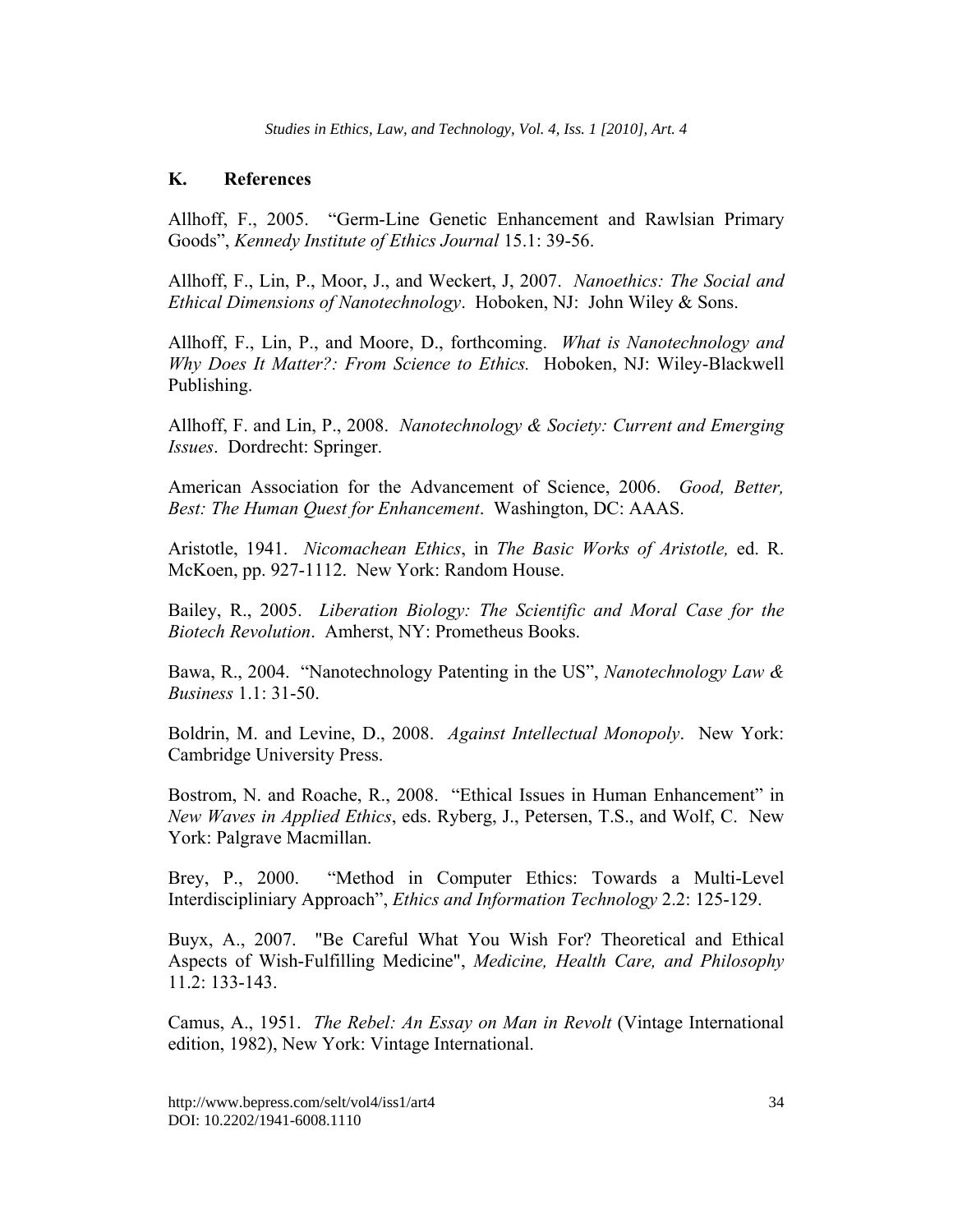Carroll, L., 1865. *Alice's Adventures in Wonderland* (Penguin Classics edition, 1994). London: Penguin Classics.

Daniels, N., 2000. "Normal Functioning and the Treatment-Enhancement Distinction", *Cambridge Quarterly of Healthcare Ethics* 9: 309-322.

de Balzac, H., 1835. *Père Goriot* (Signet Classics edition, 2004), trans. Henry Reed. New York: Signet Classics.

de Grey, A., 2007. *Ending Aging: The Rejuvenation Breakthroughs that Could Reverse Human Aging in Our Lifetime*. New York: St. Martin's Press.

Dennis, C., 2004. "Genetics: Deaf by Design", *Nature* 431: 894-896.

Dyer, C., 2000. "Surgeon Amputated Healthy Legs", *British Medical Journal* 320: 332.

Edwards, S.D., 2008a. "Should Oscar Pistorius be Excluded from the 2008 Olympic Games?", *Sports, Ethics, and Philosophy* 2: 112-125.

Edwards, S.D., 2008b. "The Ashley Treatment: A Step Too Far, or Not Far Enough?", *Journal of Medical Ethics* 34: 341-343.

Freitas Jr., R.A., 1998. "Exploratory Design in Medical Nanotechnology: A Mechanical Artificial Red Cell," *Artificial Cells, Blood Substitutes, and Immobilization Biotechnology* 26: 411-430.

Friends of the Earth, 2006. *The Disruptive Social Impacts of Nanotechnology: Issue Summary*. Last access on 1 August 2009: http://nano.foe.org.au/node/151.

Fukuyama, F., 2002. *Our Posthuman Future: Consequences of the Biotechnology Revolution*. New York: Picador.

Fukuyama, F., 2006. *Beyond Bioethics: A Proposal for Modernizing the Regulation of Human Biotechnologies*. Washington DC: School of Advanced International Studies, Johns Hopkins University.

Greely, H., 2005. "Regulating Human Biological Enhancements: Questionable Justifications and International Complications", *The Mind, The Body, and the Law: University of Technology, Sydney, Law Review* 7: 87-110 (2005) / Santa Clara Journal of International Law 4: 87-110 (2006) (joint issue).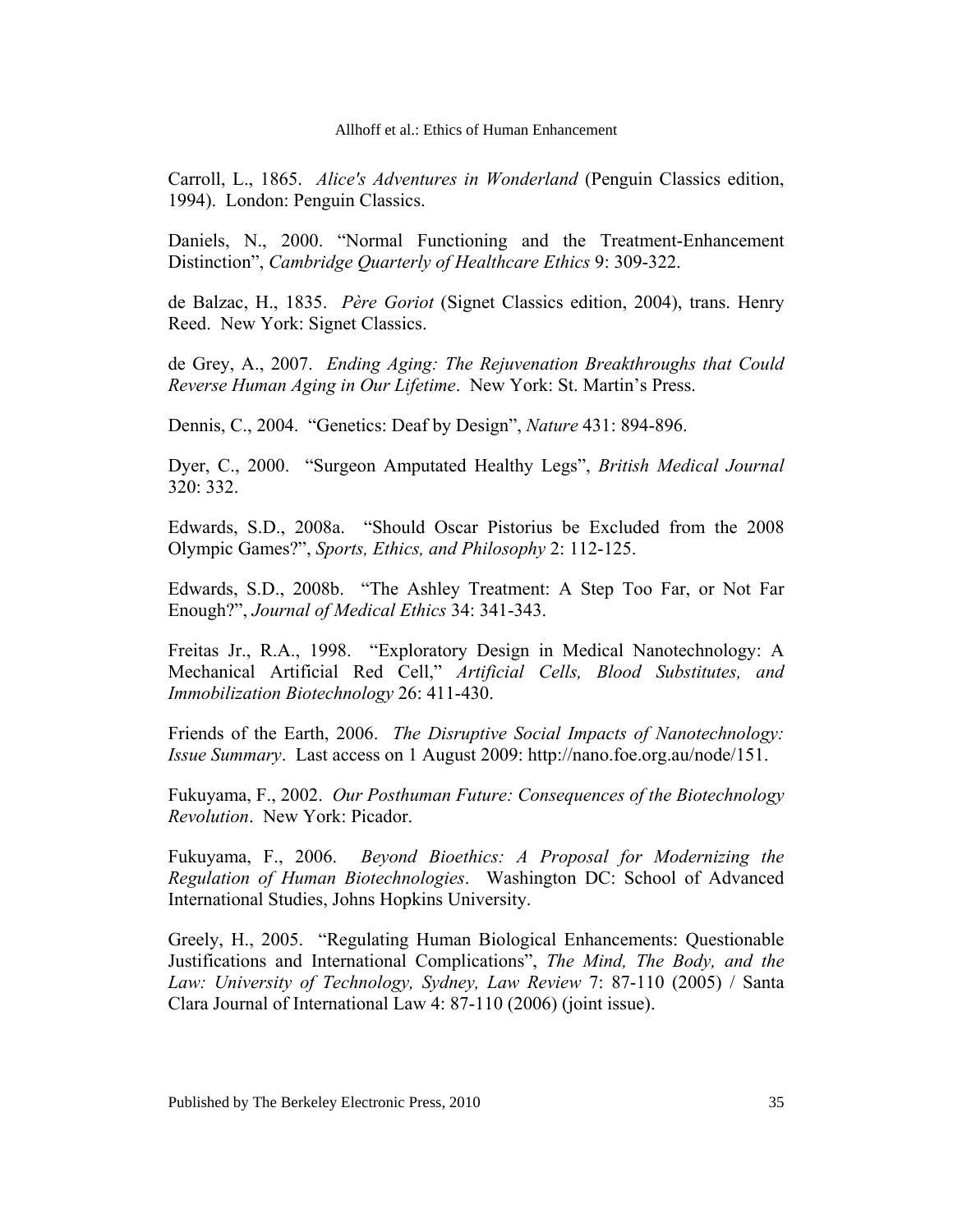Guston, D., Parsi, J., and Tosi, J., 2007. "Anticipating the Ethical and Political Challenges of Human Nanotechnologies" in Allhoff et al., 2007.

Harris, J., 2007. *Enhancing Evolution: The Ethical Case for Making Ethical People*. Princeton: Princeton University Press.

Hick, J., 1966. *Evil and the God of Love*. New York: Harper and Row Publishers.

Hill, S.E., 2006. *Dissatisfied by Design: The Evolution of Discontent* (dissertation). Austin: University of Texas.

Hobbes, T., 1651. *Leviathan* (Penguin Classics edition, 1982). New York: Penguin Group.

Hopkins, P., 2008. "Is Enhancement Worthy of Being a Right?", *Journal of Evolution and Technology*, 18: 1-9.

Hughes, J., 2004. *Citizen Cyborg: Why Democratic Societies Must Respond to the Redesigned Human of the Future*. Cambridge, MA: Westview Press.

Hurlbut, W., 2006. Opening remarks at "Human Enhancement Technologies and Human Rights" conference, Stanford University Law School, 26-28 May 2006.

Juengst, E., 1997. "Can Enhancement Be Distinguished from Prevention in Genetic Medicine?", *Journal of Medicine and Philosophy* 22: 125-142.

Kurzweil, R. 2005. *The Singularity is Near: When Humans Transcend Biology*. New York: Viking Penguin.

Lessig, L., 2002. *The Future of Ideas: The Fate of the Commons in a Connected World*. New York: Random House.

Lin, P., 2006. "Space Ethics: Look Before Taking Another Leap for Mankind", *Astropolitics* 4: 281-294.

Lin, P., 2007. "Nanotechnology Bound: Evaluating the Case for More Regulation", *NanoEthics: Ethics for Technologies that Converge on the Nanoscale* 2: 105-122.

Lin, P. and Allhoff, F., 2007. "Nanoscience and Nanoethics: Defining the Discipline" in Allhoff et al. 2007.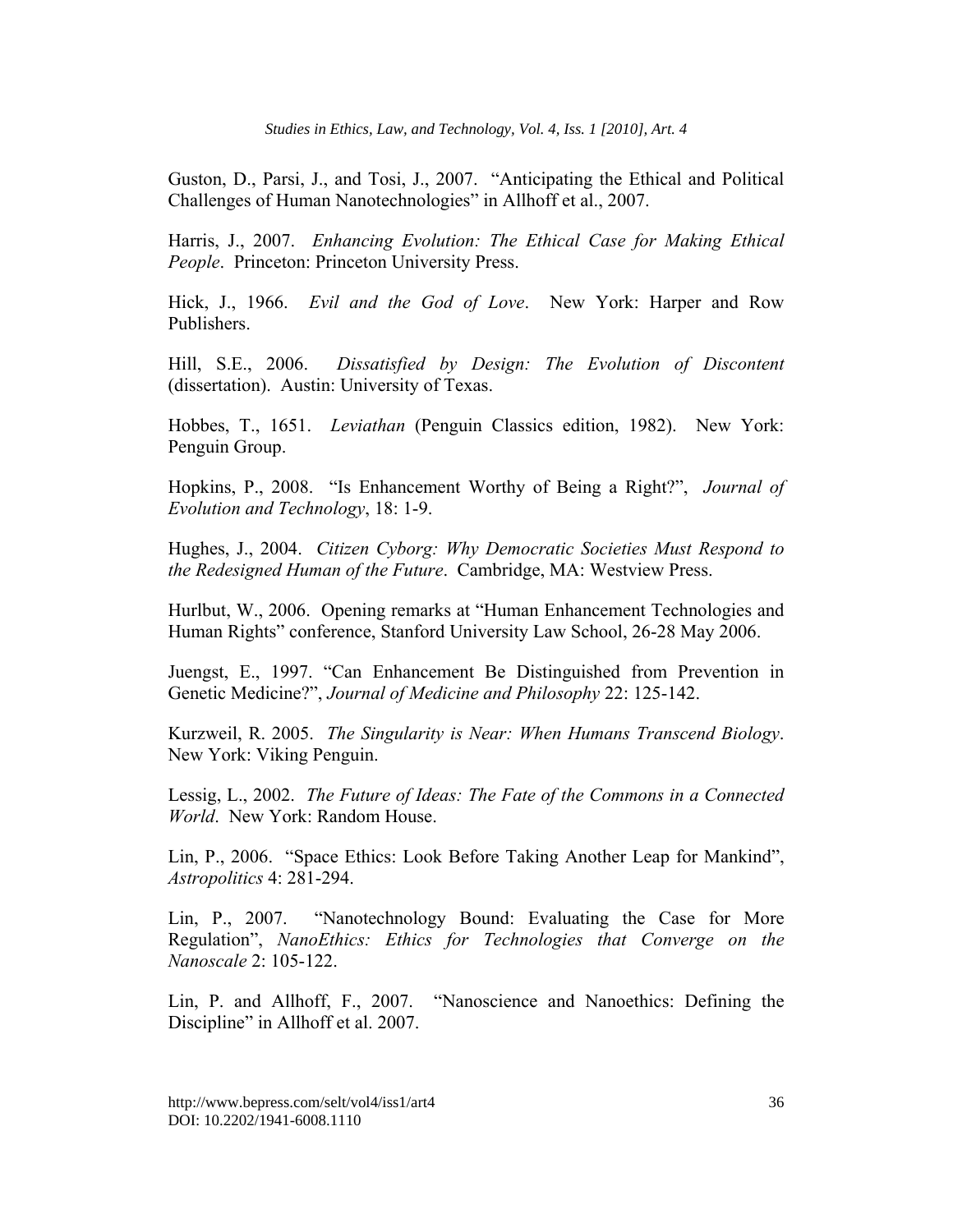Lin, P. and Allhoff, F., 2008. "Introduction: Nanotechnology, Society, and Ethics" in Allhoff et al., 2008.

Lin, P. and Allhoff, F., 2008b. "Untangling the Debate: The Ethics of Human Enhancement", *NanoEthics: Ethics for Technologies that Converge at the Nanoscale* 2: 251-264.

McKibben, B., 2004. *Enough: Staying Human in an Engineered Age*. New York: Henry Holt & Co.

Mielke, J., 2008. "Digital Tattoo Interface" entry at Greener Gadgets Design Competition 2008, New York, NY, February 2008. Last accessed on 1 August 2009: http://www.core77.com/competitions/GreenerGadgets/projects/4673/.

MIT, 2008. Institute for Soldier Nanotechnologies website. Last accessed on 1 August 2009: http://web.mit.edu/ISN/research/index.html.

Moor, J., 1999. "Just Consequentialism and Computing", *Ethics and Information Technology* 1: 65-69.

Moor, J. and Weckert, J, 2004. "Nanoethics: Assessing the Nanoscale from an Ethical Point of View" in *Discovering the Nanoscale*, eds. D. Baird, A. Nordmann and J. Schummer, pp. 301-310. Amsterdam: IOS Press.

Moor, J., 2005. "Why we need better ethics for emerging technologies*", Ethics and Information Technology* 7: 111-119.

Naam, R., 2005. *More Than Human*. New York: Broadway Books.

Nozick, R., 1974. *Anarchy, State, and Utopia*. New York: Basic Books.

Parfit, D., 1986. *Reasons and Persons*. New York: Oxford University Press.

Parviz, B.A., et al., 2008. "Contact Lens with Integrated Inorganic Semiconductor Devices", presentation at 21<sup>st</sup> IEEE International Conference on Micro Electro Mechanical Systems, Tuscon, AZ, 13-17 January 2008.

Persaud, R., 2006. "Does Smarter Mean Happier?" in *Better Humans?: The Politics of Human Enhancement and Life Extension,* eds. J. Wilsdon and P. Miller. London: Demos.

Peters, T., 2007. "Are We Playing God with Nanoenhancement?" in Allhoff et al. (2007).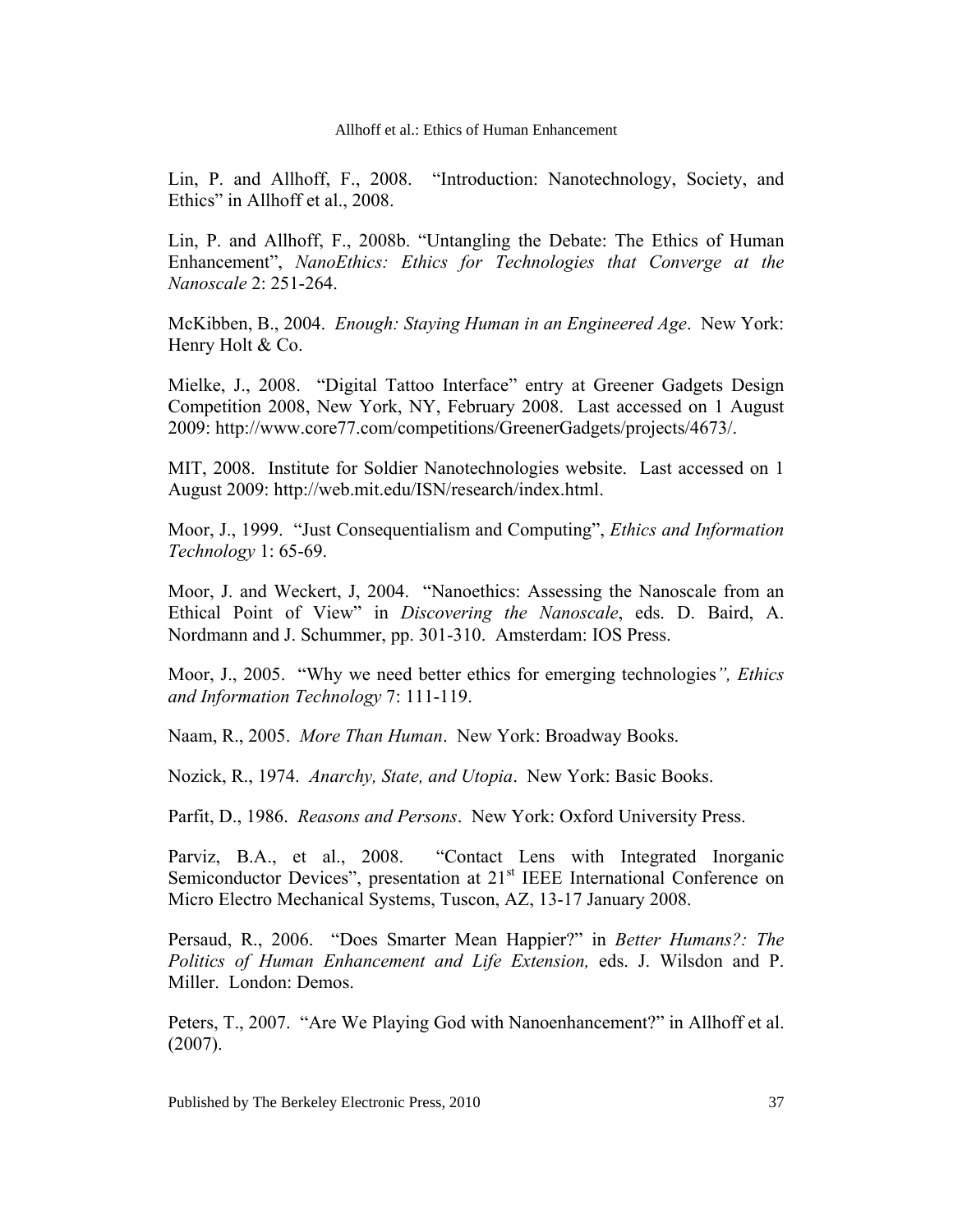President's Council on Bioethics, 2003. *Beyond Therapy: Biotechnology and the Pursuit of Happiness*. Washington, DC: Government Printing Office.

Rawls, J., 1971. *A Theory of Justice*. Cambridge, MA: Belknap Press.

Rescher, N., 1980. "The Canons of Distributive Justice" in *Justice: Alternative Political Perspectives*, ed. Sterba, J. Belmont: Wadsworth Publishing Co.

Roco, M. and Bainbridge, W.S., 2003. *Converging Technologies for Improving Human Performance: Nanotechnology, Biotechnology, Information Technology and Cognitive Science*. Dordrecht: Kluwer Academic Publishers.

Rooksby, E., and Weckert, J., 2004. "Digital Divides: Their Social and Ethical Implications" in *Social, Ethical and Policy Implications of Information Technology,* eds. L. Brennan & V. Johnson, pp. 29-47. Hershey, PA: IGI.

Saletan, W., 2008. "Night of the Living Meds: The US Military's Sleep-Reduction Program", *Slate*, 16 July 2008. Last accessed on 1 August 2009: http://www.slate.com/id/2195466/.

Sandel, M., 2007. *The Case Against Perfection: Ethics in the Age of Genetic Engineering*. Cambridge, MA: Belknap Press.

Savulescu, J. and Bostrom, N., 2009. *Human Enhancement*. New York: Oxford University Press.

Savulescu, J., and Foddy, B., 2007. "Ethics of Performance Enhancement in Sport: Drugs and Gene Doping", in *Principles of Health Care Ethics*, eds. Ashcroft, R.E., Dawson, A., Draper, H., and McMillan, J. R. London: John Wiley & Sons.

Scott, Kristi, 2009. "Cheating Darwin: The Genetic and Ethical Implications of Vanity and Cosmetic Plastic Surgery", *Journal of Evolution and Technology* 20.2: 1-8. Last accessed on 1 August 2009: http://jetpress.org/v20/scott.htm.

Selgelid, M., 2007. "An Argument Against Arguments for Enhancement", *Studies in Ethics, Law, and Technology* 1: Article 12. Last accessed on 1 August 2009: http://www.bepress.com/selt/vol1/iss1/art12/.

Thompson, M., 2008. "America's Medicated Army", *Time*, 16 June 2008. Last accessed on 1 August 2009: http://www.time.com/time/nation/article/0,8599,1811858,00.html